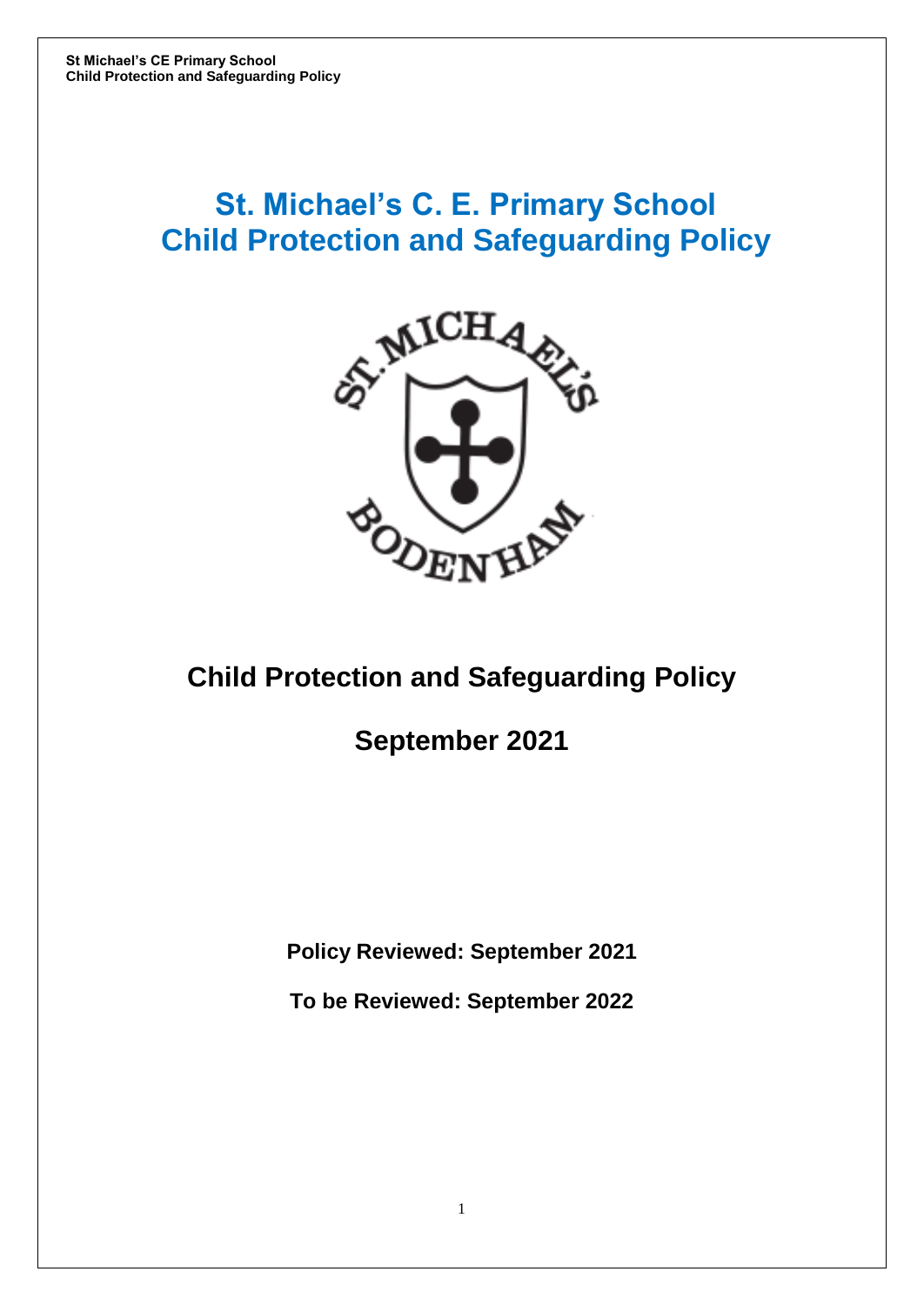**Headteacher – Miss B J Donald**

**Designated Safeguarding Lead – Mrs A Chambers**

**Designated teacher for LAC and previously LAC – Miss B J Donald**

**Deputy Designated Safeguarding Lead – Miss B J Donald**

**Local Authority Designated Officer (LADO) Terry Pilliner Contact 01432 261739 [LADO@Herefordshire.gov.uk](mailto:LADO@Herefordshire.gov.uk)**

**[https://westmidlands.procedures.org.uk/local-content/ygjN/lado-contacts](https://westmidlands.procedures.org.uk/local-content/ygjN/lado-contacts-allegations-about-a-colleague-professional/?b=Herefordshire)[allegations-about-a-colleague-professional/?b=Herefordshire](https://westmidlands.procedures.org.uk/local-content/ygjN/lado-contacts-allegations-about-a-colleague-professional/?b=Herefordshire)**

**Governor – Mrs D Mould and Mrs S Moody**

**SCYPiH Manual @** 

**[www.herefordshire.gov.uk/hscb\\_SafeguardingChildrenProcedures](http://www.herefordshire.gov.uk/hscb_SafeguardingChildrenProcedures)**

**Single point of contact for Prevent –**

**School: Miss B Donald** 

**LA: Mr N Meredith 01432 383628**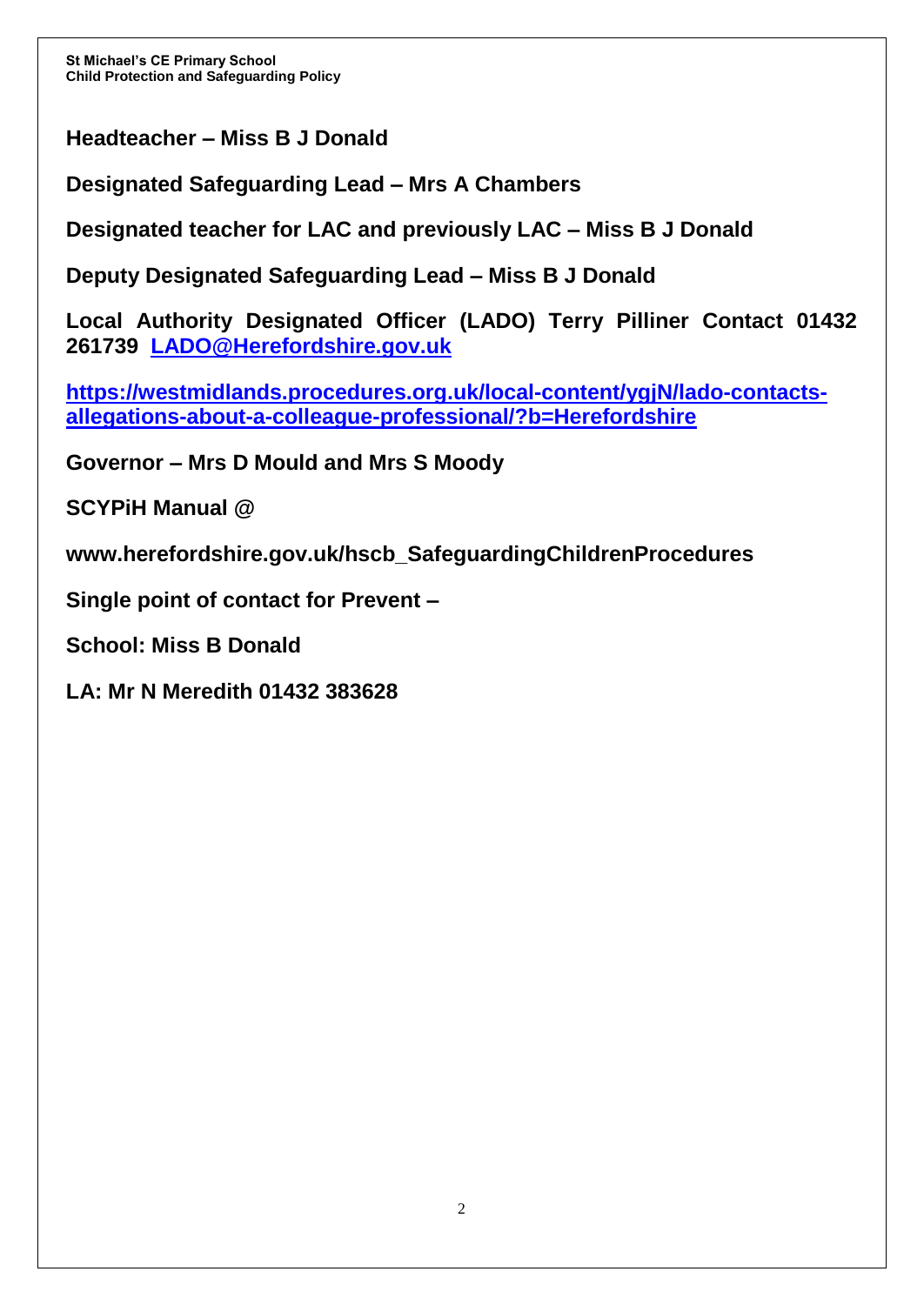### **Contents**

- **1. Definitions**
- **2. Legislation and Statutory Guidance**
- **3. Confidentiality**
- **4. Equality Statement**
- **5. Roles and Responsibilities**
- **6. Recognising Abuse and Taking Action**
- **7. Online Safety and the Use of Mobile Technology**
- **8. Notifying Parents or Carers**
- **9. Pupils with Special Educational Needs and Disabilities or Health Issues**
- **10. Pupils with a Social Worker**
- **11. Looked After and Previously Looked After Children**
- **12. Complaints and Concerns**
- **13. Record Keeping**
- **14. Training**
- **15. Monitoring Arrangements**
- **16. Links with other Policies**
- **Appendix 1: types of abuse**
- **Appendix 2: safer recruitment and DBS checks – policy and procedures**
- **Appendix 3: allegations of abuse made against staff**
- **Appendix 4: specific safeguarding issues**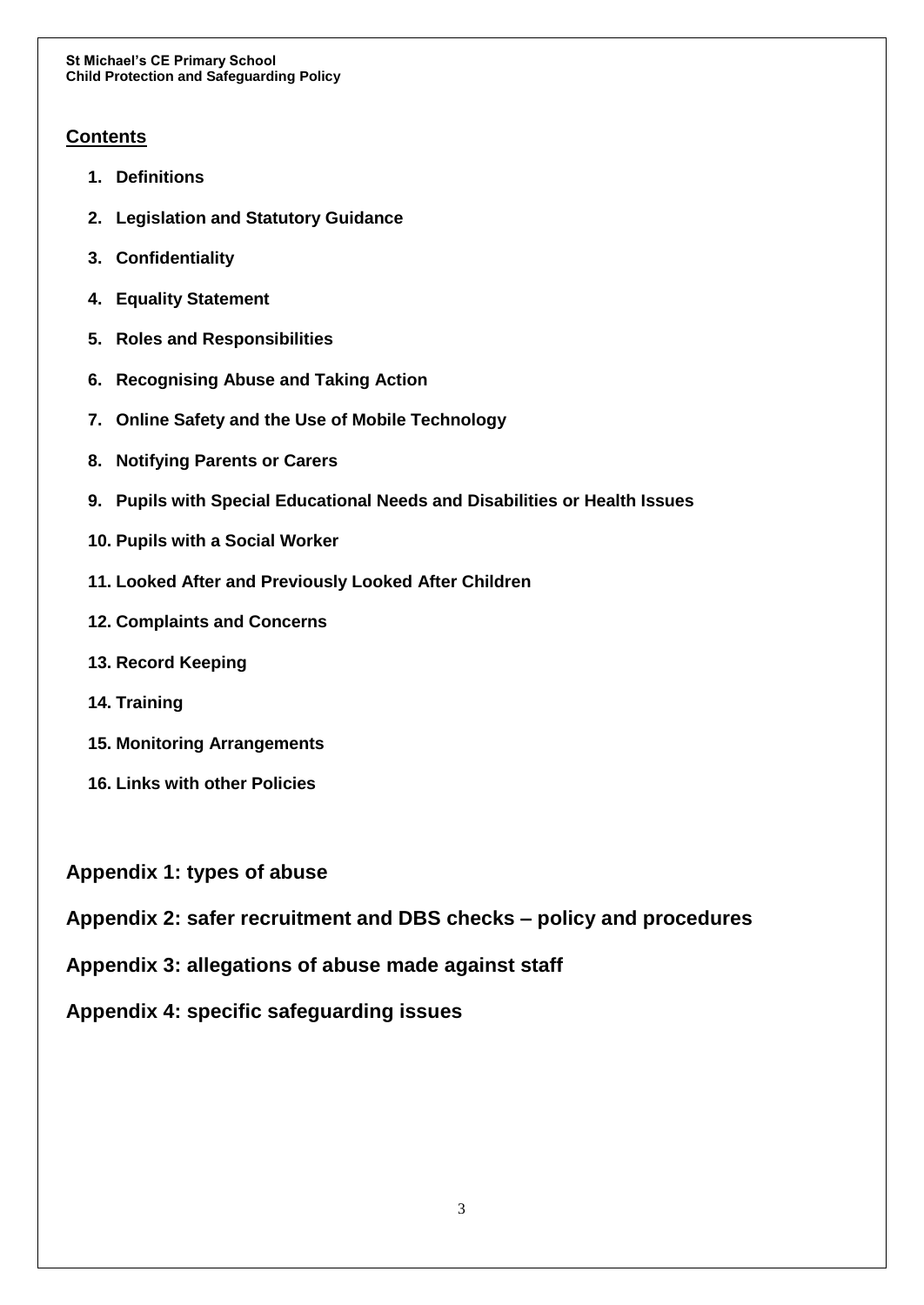# **1. Definitions**

## **Safeguarding and promoting the welfare of children means:**

Protecting children from maltreatment

Preventing impairment of children's mental and physical health or development

Ensuring that children grow up in circumstances consistent with the provision of safe and effective care

Taking action to enable all children to have the best outcomes

**Child protection** is part of this definition and refers to activities undertaken to prevent children suffering, or being likely to suffer, significant harm.

**Abuse** is a form of maltreatment of a child and may involve inflicting harm or failing to act to prevent harm. Appendix 1 explains the different types of abuse.

**Neglect** is a form of abuse and is the persistent failure to meet a child's basic physical and/or psychological needs, likely to result in the serious impairment of the child's health or development. Appendix 1 defines neglect in more detail.

**Sharing of nudes and semi-nudes** (also known as sexting or youth produced sexual imagery) is where children share nude or semi-nude images, videos or live streams.

**Children** includes everyone under the age of 18.

The following 3 **safeguarding partners** are identified in Keeping Children Safe in Education 2021(and defined in the Children Act 2004, as amended by chapter 2 of the Children and Social Work Act 2017). They will make arrangements to work together to safeguard and promote the welfare of local children, including identifying and responding to their needs:

The local authority (LA) Herefordshire Council: Represented by the Director of Children's Services.

A clinical commissioning group for an area within the LA. The Herefordshire Clinical Commissioning Group.

The chief officer of police for a police area in the LA area. West Mercia Police: Represented by the Superintendent Police Commander for Herefordshire Local Policing Area.

This document should be read in conjunction with Herefordshire safeguarding community partnership SSCP) procedures.

SSCP has strategic safeguarding arrangements with lead safeguarding partners: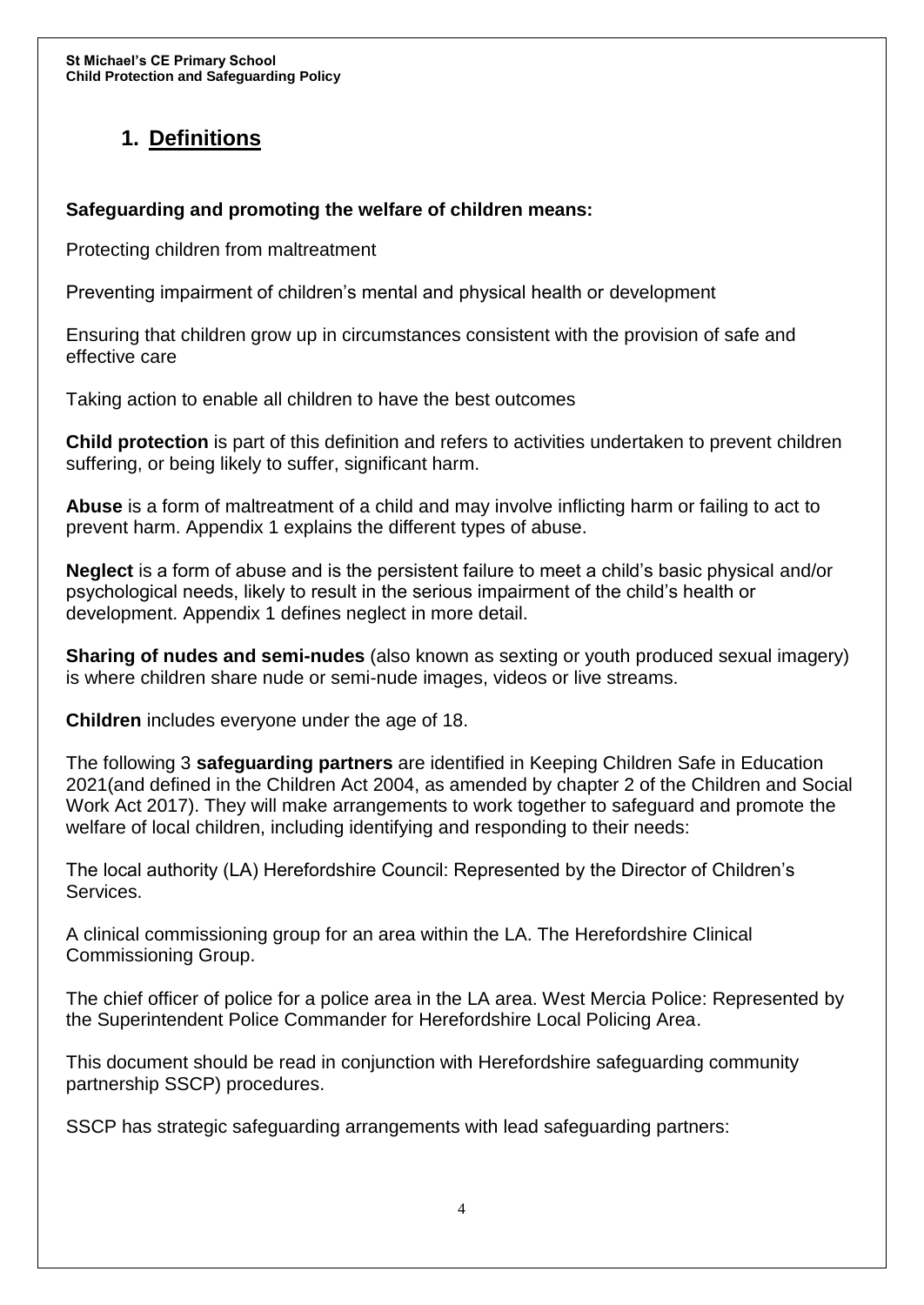Child Protection has to be considered within practitioners' wider "safeguarding" responsibilities that include a duty to co-operate under the Children Act 2004 and takes account of the need for children to 'be healthy' and 'stay safe'.

# **2. Legislation and Statutory Guidance**

This policy is based on the Department for Education's statutory guidance **Keeping Children Safe in Education (2021)** and **Working Together to Safeguard Children (2018)**, and the **Governance Handbook**. We comply with this guidance and the arrangements agreed and published by our 3 local safeguarding partners.

This policy is also based on the following legislation:

Section 175 of the **Education Act 2002**, which places a duty on schools and local authorities to safeguard and promote the welfare of pupils.

**The School Staffing (England) Regulations 2009**, which set out what must be recorded on the single central record and the requirement for at least one person conducting an interview to be trained in safer recruitment techniques.

Part 3 of the schedule to the **Education (Independent School Standards) Regulations 2014**, which places a duty on academies and independent schools to safeguard and promote the welfare of pupils at the school.

The Children Act 1989 (and 2004 amendment), which provides a framework for the care and protection of children.

Section 5B(11) of the Female Genital Mutilation Act 2003, as inserted by section 74 of the Serious Crime Act 2015, which places a statutory duty on teachers to report to the police where they discover that female genital mutilation (FGM) appears to have been carried out on a girl under 18.

Statutory guidance on FGM, which sets out responsibilities with regards to safeguarding and supporting girls affected by FGM.

The Rehabilitation of Offenders Act 1974, which outlines when people with criminal convictions can work with children.

Schedule 4 of the Safeguarding Vulnerable Groups Act 2006, which defines what 'regulated activity' is in relation to children.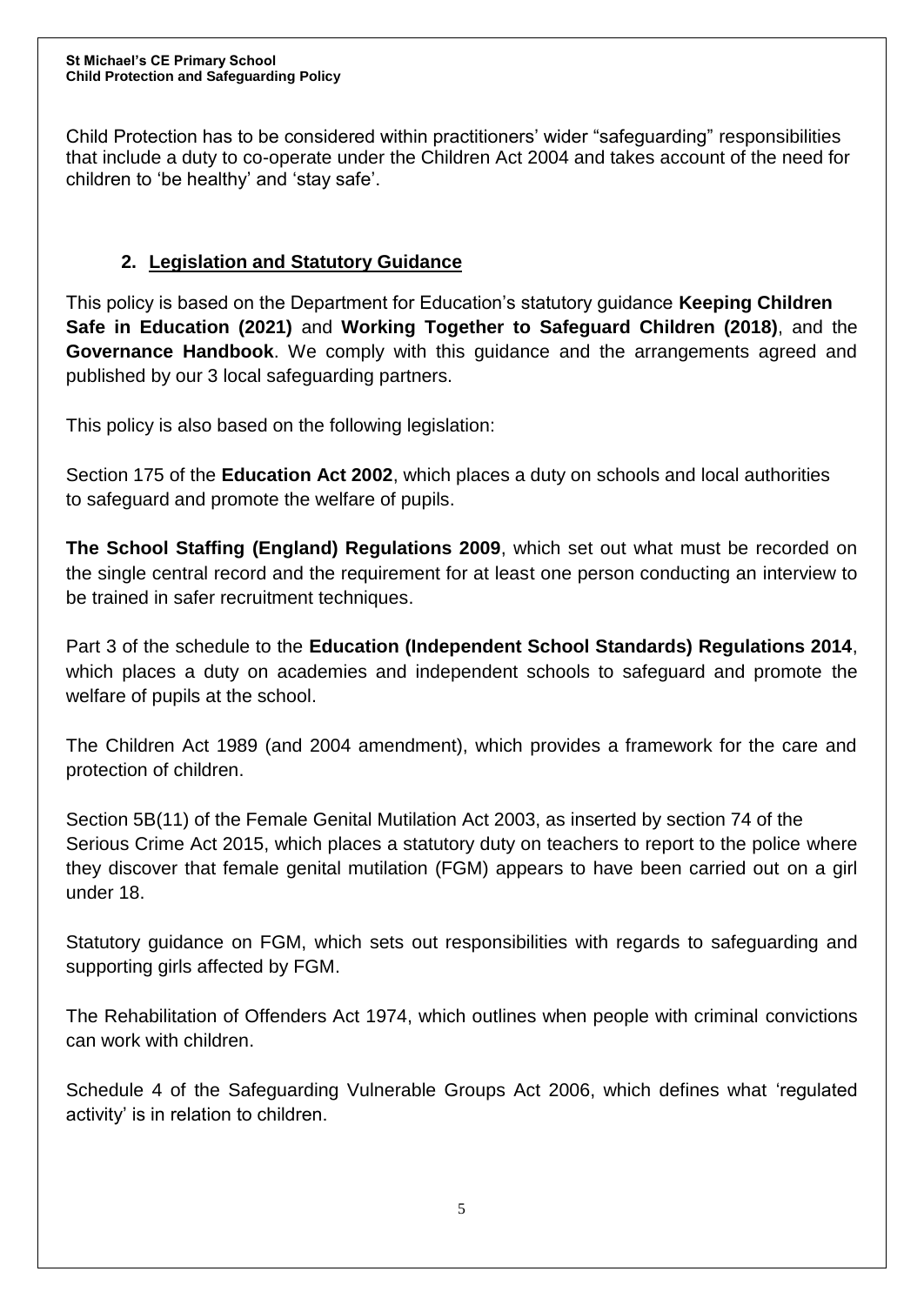Statutory guidance on the Prevent duty, which explains schools' duties under the CounterTerrorism and Security Act 2015 with respect to protecting people from the risk of radicalisation and extremism

The Childcare (Disqualification) and Childcare (Early Years Provision Free of Charge) (Extended Entitlement) (Amendment) Regulations 2018 (referred to in this policy as the "2018 Childcare Disqualification Regulations") and Childcare Act 2006, which set out who is disqualified from working with children.

This policy also meets requirements relating to safeguarding and welfare in the statutory framework for the Early Years Foundation Stage.

This policy also complies with our funding agreement and articles of association.

## **3. Confidentiality**

Timely information sharing is essential to effective safeguarding.

Fears about sharing information must not be allowed to stand in the way of the need to promote the welfare, and protect the safety, of children.

The Data Protection Act (DPA) 2018 and GDPR do not prevent, or limit, the sharing of information for the purposes of keeping children safe.

If staff need to share 'special category personal data', the DPA 2018 contains 'safeguarding of children and individuals at risk' as a processing condition that allows practitioners to share information without consent if it is not possible to gain consent, it cannot be reasonably expected that a practitioner gains consent, or if to gain consent would place a child at risk.

Staff should never promise a child that they will not tell anyone about a report of abuse, as this may not be in the child's best interests.

The government's information sharing advice for safeguarding practitioners includes 7 'golden rules' for sharing information, and will support staff who have to make decisions about sharing information.

If staff are in any doubt about sharing information, they should speak to the designated safeguarding lead (or deputies)

Confidentiality is also addressed in this policy with respect to record-keeping in section 14, and allegations of abuse against staff in appendix 3.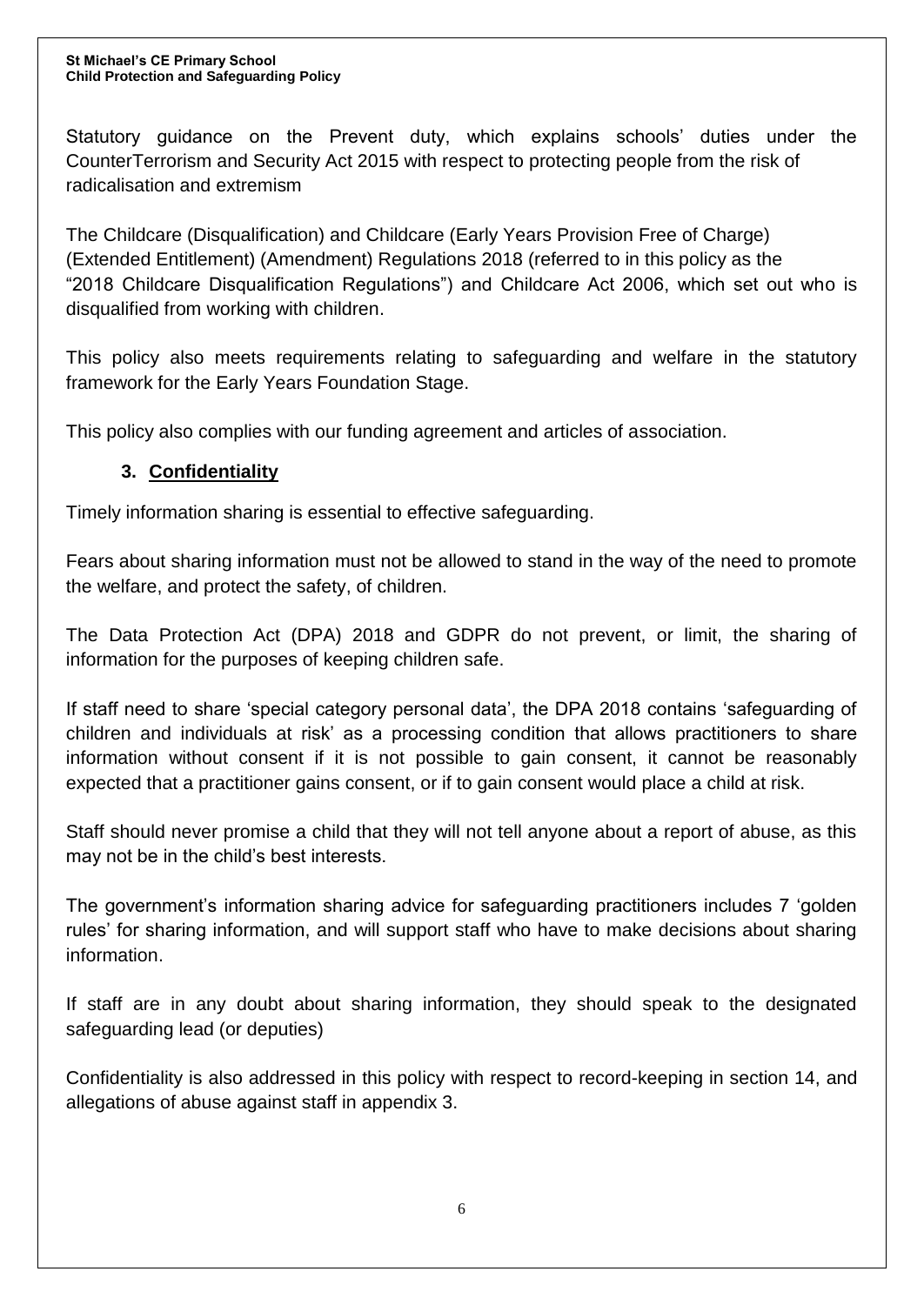## **4. Equality Statement**

Some children have an increased risk of abuse, and additional barriers can exist for some children with respect to recognising or disclosing it. We are committed to anti-discriminatory practice and recognise children's diverse circumstances. We ensure that all children have the same protection, regardless of any barriers they may face.

We give special consideration to children who:

- Have special educational needs (SEN) or or disabilities or health conditions (see section 10),
- Are young carers,
- May experience discrimination due to their race, ethnicity, religion, gender identification or sexuality,
- Have English as an additional language,
- Are known to be living in difficult situations for example, temporary accommodation or where there are issues such as substance abuse or domestic violence,
- Are at risk of FGM, sexual exploitation, forced marriage, or radicalisation,
- Are asylum seekers,
- Are at risk due to either their own or a family member's mental health needs,
- Are looked after or previously looked after (see section 11),
- Are missing from education,
- Whose parent/carer has expressed an intention to remove them from school to be home educated.

## **5. Roles and Responsibilities**

## **5.1 All Staff**

All staff are responsible for the safeguarding of children in the School and Nursery.

All staff will read and understand part 1 and Annex B of the Department for Education's statutory safeguarding guidance, Keeping Children Safe in Education, and review this guidance at least annually.

All staff will sign a declaration at the beginning of each academic year to say that they have reviewed the guidance.

All staff will be aware of: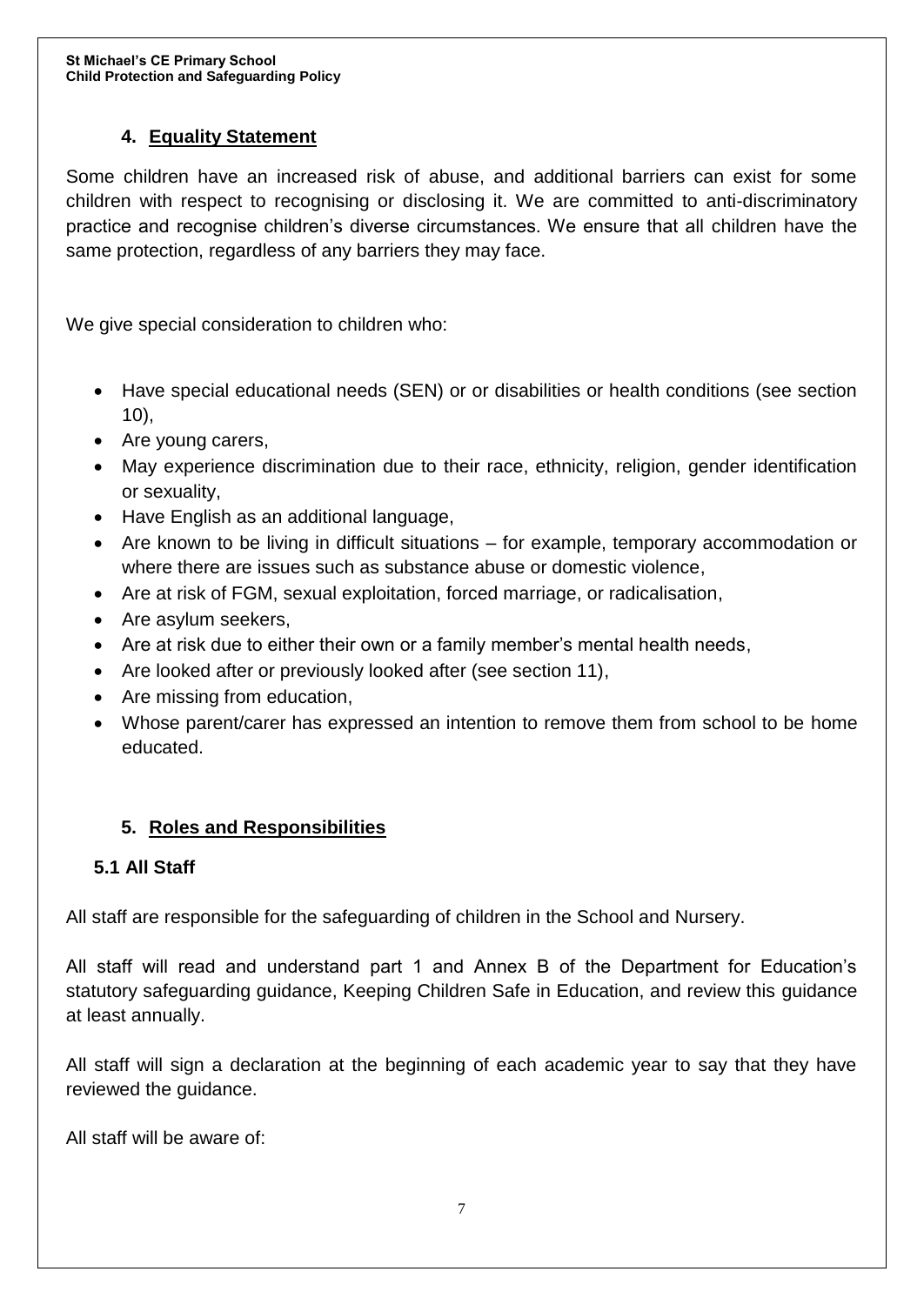- Our systems which support safeguarding, including this child protection and safeguarding
- policy, the staff code of conduct the role and identity of the designated safeguarding lead,
- (DSL) deputies the behaviour and online safety polices and the safeguarding response to
- children who go missing from education,
- The early help process (sometimes known as the common assessment framework) and their role in it, including identifying emerging problems, liaising with the DSL, and sharing information with other professionals to support early identification and assessment,
- The process for making referrals to local authority children's social care and for statutory assessments that may follow a referral, including the role they might be expected to play,
- What to do if they identify a safeguarding issue or a child tells them they are being abused or neglected, including specific issues such as FGM, and how to maintain an appropriate level of confidentiality while liaising with relevant professionals,
- The signs of different types of abuse and neglect, as well as specific safeguarding issues, such as peer on peer abuse, child sexual exploitation (CSE), child criminal exploitation (CCE)
- indicators of being at risk from or involved with serious violent crime, FGM and radicalisation,
- The importance of reassuring victims that they are being taken seriously and that they will be supported and kept safe.

Section 15 and appendix 4 of this policy outline in more detail how staff are supported to do this.

# **5.2 The Designated Safeguarding Lead**

(See Annex B from Keeping Children Safe in Education September 2021)

- Understand and keep up-to-date with local safeguarding arrangements.
- Act as the main point of contact with the three safeguarding partners and the child death review partner. (nb the three safeguarding partners are: chief of police, chief executive for the local authority and the accountable officer for the clinical commissioning group (CCG).
- Make the necessary child protection referrals to appropriate agencies.
- Understand when they should consider calling the police, in line with the National Police Chiefs' Council (NPCC) guidance.
- Liaise with the head teacher to inform them of safeguarding issues and ongoing enquiries.
- Liaise with the deputy DSL(s) to ensure effective safeguarding outcomes.
- Act as a source of support, advice and expertise to staff members on matters of safeguarding by liaising with relevant agencies.
- Understand the assessment process for providing early help and intervention.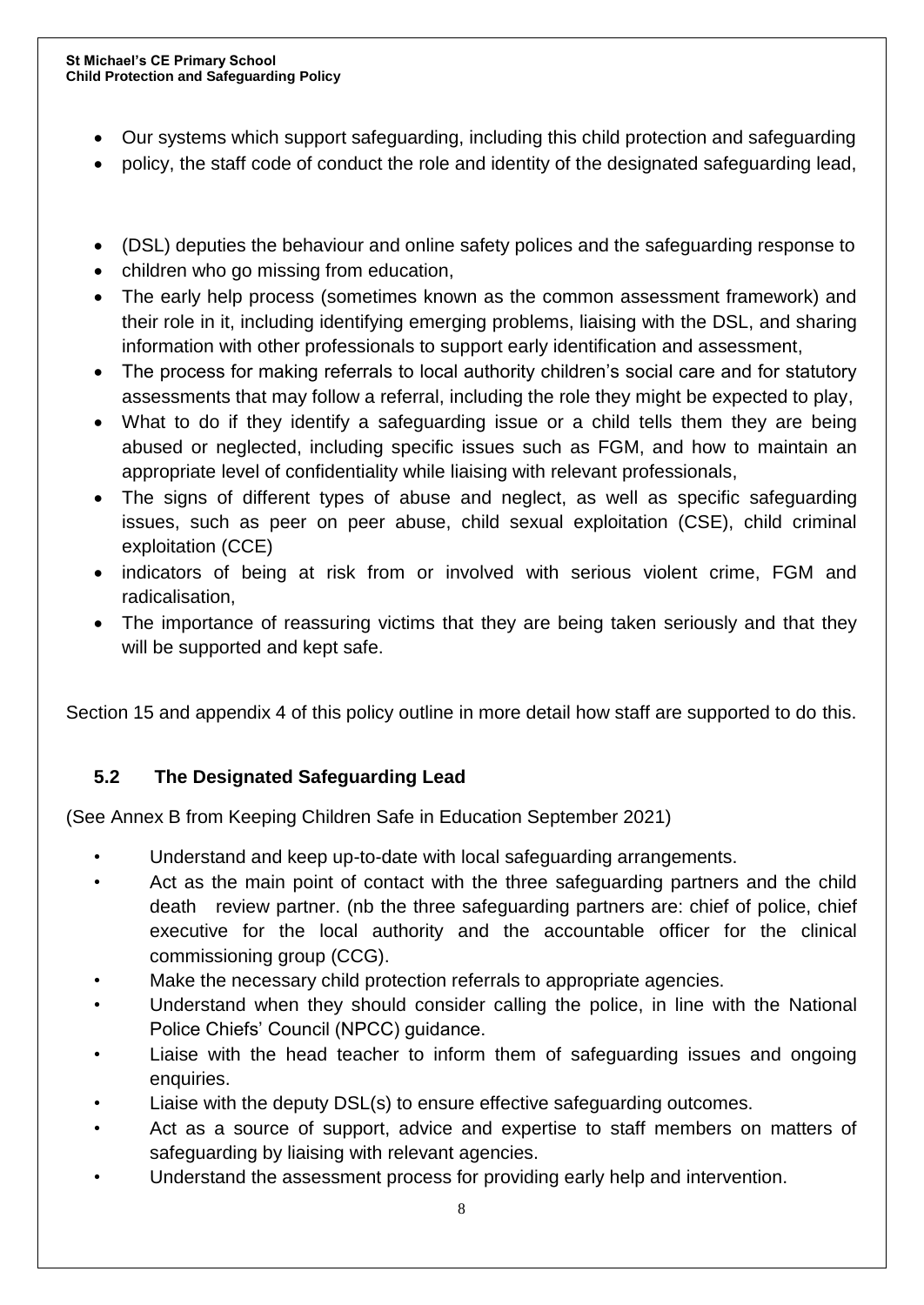- Support staff members in liaising with other agencies and setting up inter-agency assessments where early help is deemed appropriate.
- Keep cases of early help under constant review and refer them to the CSCS if the situation does not appear to be improving.
- Have a working knowledge of how LAs conduct a child protection case conference and a child protection review conference and be able to attend and contribute to these effectively when required to do so.
- Ensure each member of staff has access to and understands the school's Child Protection and Safeguarding Policy and procedures – this will be discussed during the staff induction process.
- Be alert to the specific requirements of children in need, including those with SEND and young carers.
- Keep detailed, accurate and secure records of concerns and referrals.
- Secure access to resources and attend any relevant training courses.
- Encourage a culture of listening to children and taking account of their wishes and feelings.
- Work with the governing board to ensure the school's Child Protection and Safeguarding Policy is reviewed annually and the procedures are updated regularly.
- Ensure the school's Child Protection and Safeguarding Policy is available publicly, and parents are aware that the school may make referrals for suspected cases of abuse or neglect, as well as the role the school plays in these referrals.
- Ensure the best educational outcomes by identifying at-risk pupils to the school and its staff, so that the relevant personnel understand each pupil's educational and welfare needs.
- Support teaching staff to identify the challenges that at-risk pupils may face and the additional academic support and adjustments they can make to support these pupils.
- Link with local safeguarding arrangements to make sure that staff members are aware of the training opportunities available and the latest local policies on safeguarding.
- Ensure that a pupil's child protection file is copied when transferring to a new school.
- Be available at all times during school hours to discuss any safeguarding concerns. NB. The school will determine what "available" means, e.g. it may be appropriate to be accessible via electronic means, such as on the phone or using video conferencing software.
- Hold the details of the LA personal advisor and liaise with them as necessary.

The designated teacher has a responsibility for promoting the educational achievement of LAC and previously LAC, and for children who have left care through adoption, special guardianship or child arrangement orders or who were adopted from state care outside England and Wales.

## **Managing Referrals**

The reporting and referral process outlined in Appendix B (KCSIE 2021)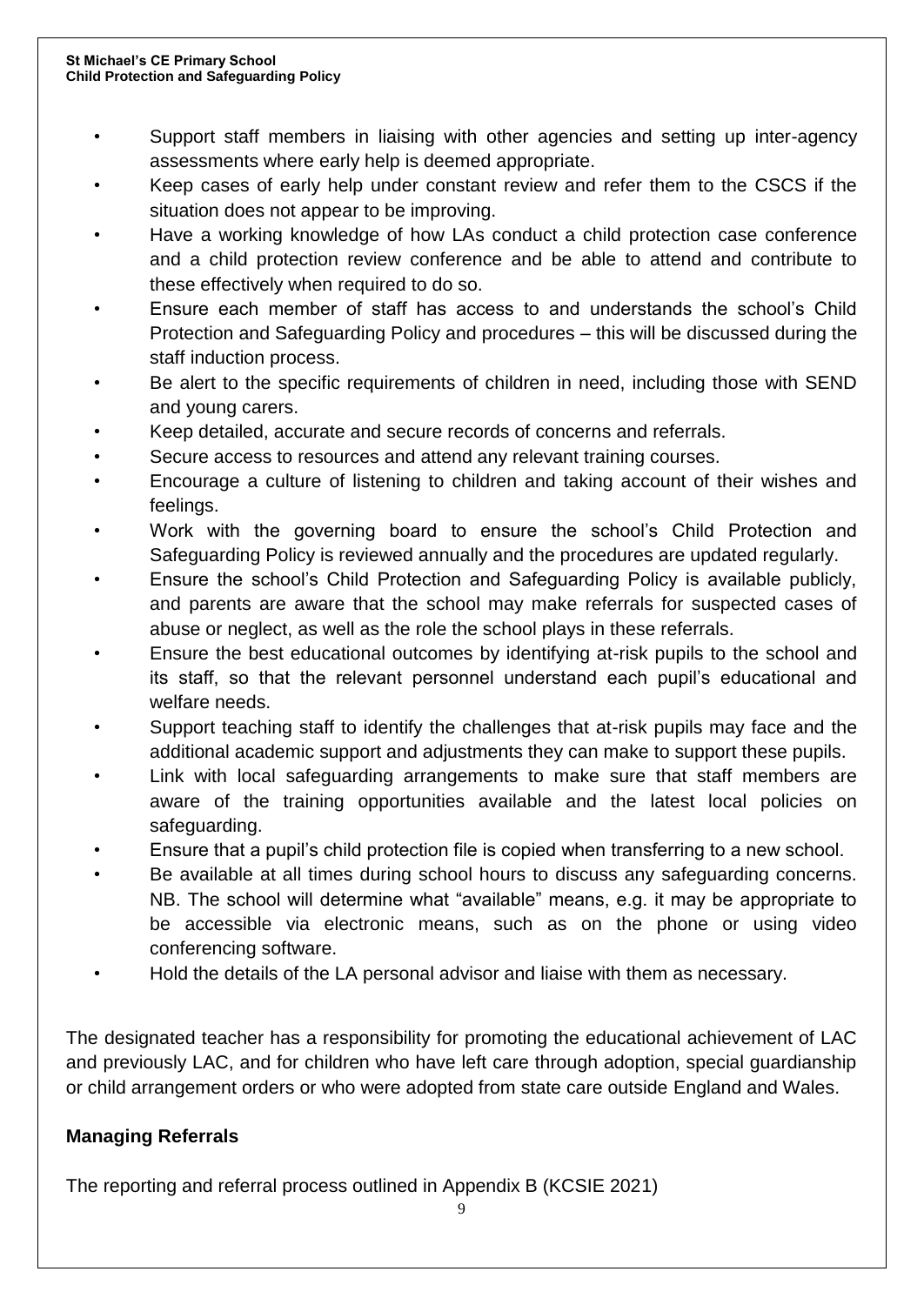- Refer cases of suspected abuse or allegations to MASH Team;
- Refer cases to the Channel Programme where appropriate.
- Liaise with the Local Authority and work with other agencies in line with 'Working Together to Safeguarding Children September 2018.'
- Act as a source of support, advice and expertise within the school when deciding whether to make a referral.
- Initiate in liaison with the SEND Coordinator an Early Help Assessment when appropriate.

To recognise how to identify signs of abuse (Appendix 1) and when it is appropriate to make a referral;

- To identify those at risk of radicalisation, of being drawn into terrorism, including support of extremist ideas that are part of terrorist ideology.
- To keep detailed, accurate and secure written records of referrals/concerns that are separate from pupil records;
- Liaise with other agencies and professionals, ensuring they or other members of staff attend case conferences, core group meetings, MAG Meetings and prepare reports as requested.
- Ensure that any pupil currently with a Child Protection Plan who is absent without explanation for two days is referred to their Social Worker.

# **Training**

- The Designated Safeguarding Lead should undergo Child Protection Training every two years. The DSL undertakes Prevent Awareness Training and is able to provide advice and support to other members of staff on protecting children from the risk of radicalisation.
- Ensure each member of staff has access to and understands the school's safeguarding policy especially new or part-time staff who may work with different educational establishments;
- Ensure all staff members undergo Child Protection Training which is updated regularly in line with advice from Safeguarding Children and Young People in Herefordshire.
- Ensure all staff are trained at the appropriate level and are able to recognise and report any concerns immediately they arise.
- Obtain access to resources and attend any relevant or refresher training courses.

The induction training will cover:

- o The Child Protection and Safeguarding Policy
- o The Behavioural Policy
- o The Staff Code of Conduct
- o The safeguarding response to children who go missing from education
- o The identity of the DSL and any deputies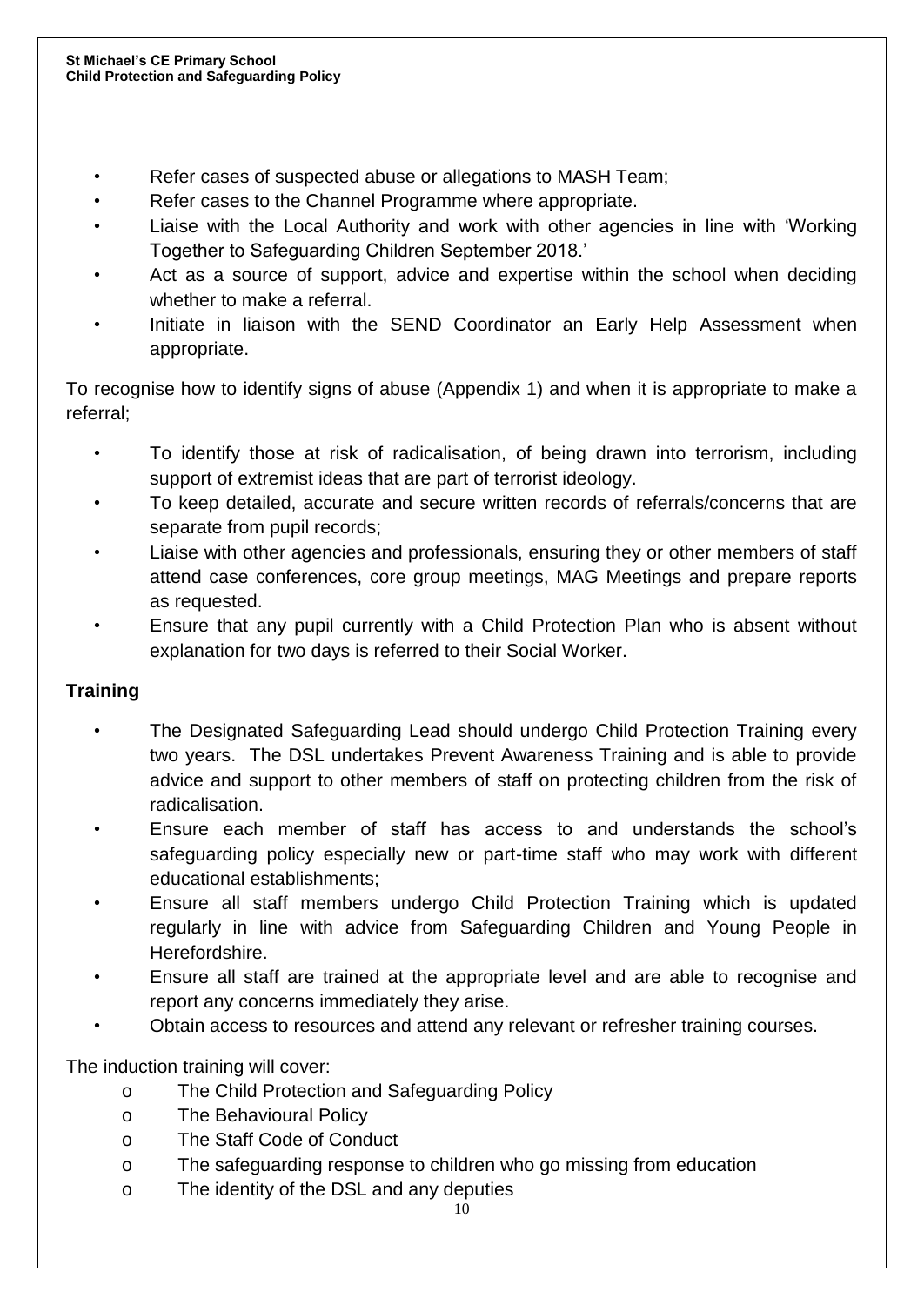o The role of the DSL and deputy DSLs

## **Raising Awareness**

- Ensure the establishment's safeguarding policy is updated and reviewed annually, and work with the governing body regarding this;
- Where children leave the establishment, ensure their child protection file/notes are copied for the new establishment as soon as possible, but transferred separately from the main pupil file.

# **5.3 The Head Teacher**

The head teacher is responsible for the implementation of this policy, including:

Ensuring that staff (including temporary staff) and volunteers:

- Are informed of our systems which support safeguarding, including this policy, as part of their induction
- Understand and follow the procedures included in this policy, particularly those
- concerning referrals of cases of suspected abuse and neglect
- Communicating this policy to parents when their child joins the school and via the school website
- Ensuring that the DSL has appropriate time, funding, training and resources, and that there is always adequate cover if the DSL is absent
- Ensuring that all staff undertake appropriate safeguarding and child protection training and update the content of this training regularly
- Acting as the 'case manager' in the event of an allegation of abuse made against another member of staff or volunteer, where appropriate (see appendix 3)
- Ensuring the relevant staffing ratios are met, where applicable (nursery)
- Making sure each child in the Early Years Foundation Stage is assigned a key person
- Ensure that a minimum of two contact numbers are held for each child.
- Ensure that children absent for 10 days with no reason are reported to the LA as CME

# **5.4 The Governing Body**

All members of the Governing Body understand and fulfil their responsibilities with regard to child protection. To this end, they will ensure that:

The school has effective policies and procedures in place in accordance with statutory guidance and will monitor the school's compliance with them;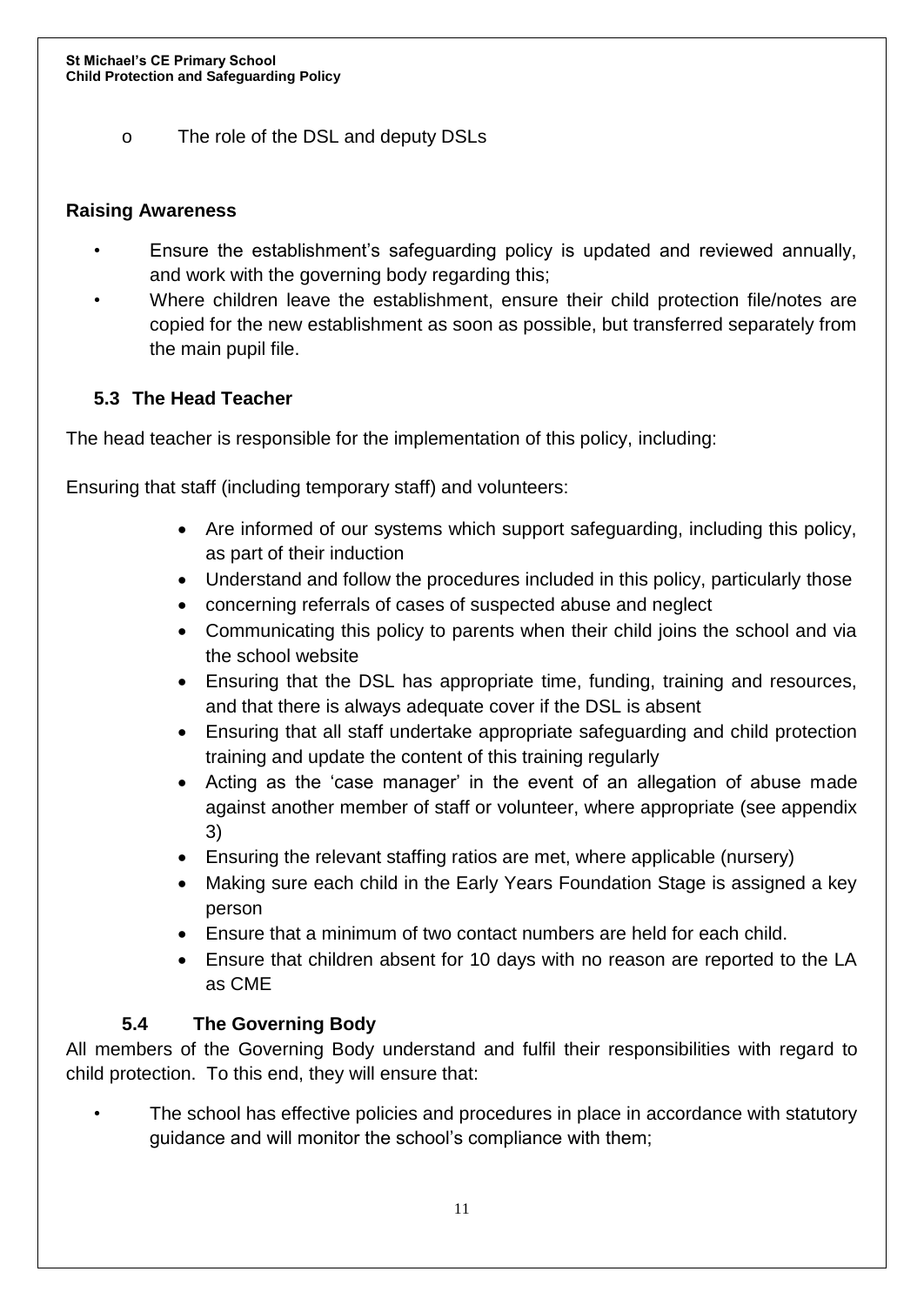- The school has procedures in place to deal with allegations against members of staff and volunteers. Such allegations will be referred to the Local Authority Designated Officer (LADO). In consultation with the LADO a referral to the Disclosure and Barring Service will be made if a person in regulated activity has been dismissed or removed due to safeguarding concerns or would have been had they not resigned.
- A senior member of staff has lead designated Child Protection Officer responsibility;
- There is an individual member of the governing body responsible for safeguarding issues within the school, who liaises with the Head teacher about them, and provide information and reports to the governing body where necessary. However, it is not usually appropriate for that person to take the lead in dealing with allegations of abuse made against the Head teacher;
- In addition to basic safeguarding training, the designated person undertakes training in inter-agency working that is provided by, or to standards agreed by, the Local Safeguarding Children Board and refresher training, to keep their knowledge and skills up-to-date, and provide advice and support to other staff;
- The head teacher, and all other staff who work with children, undertake training which is kept up-to-date.
- Temporary staff and volunteers who work with children are made aware of the school's arrangements for safeguarding and their responsibilities;
- The school follows safer recruitment procedures and ensure that there is at least one member of the interviewing panel with safer recruiting training.
- There is a designated teacher to promote the educational achievement of children who are looked after and to ensure that person has appropriate training;
- There are procedures in place to handle allegations against other children;
- Appoint one or more deputy DSLs to provide support to the DSL, and ensure that they are trained to the same standard as the DSL and that the role is explicit in their job description(s).
- Ensure that staff members have due regard to relevant data protection principles that allow them to share (and withhold) personal information.
- Ensure the school has clear systems and processes in place for identifying possible mental health problems in pupils, including clear routes to escalate concerns and clear referral and accountability systems.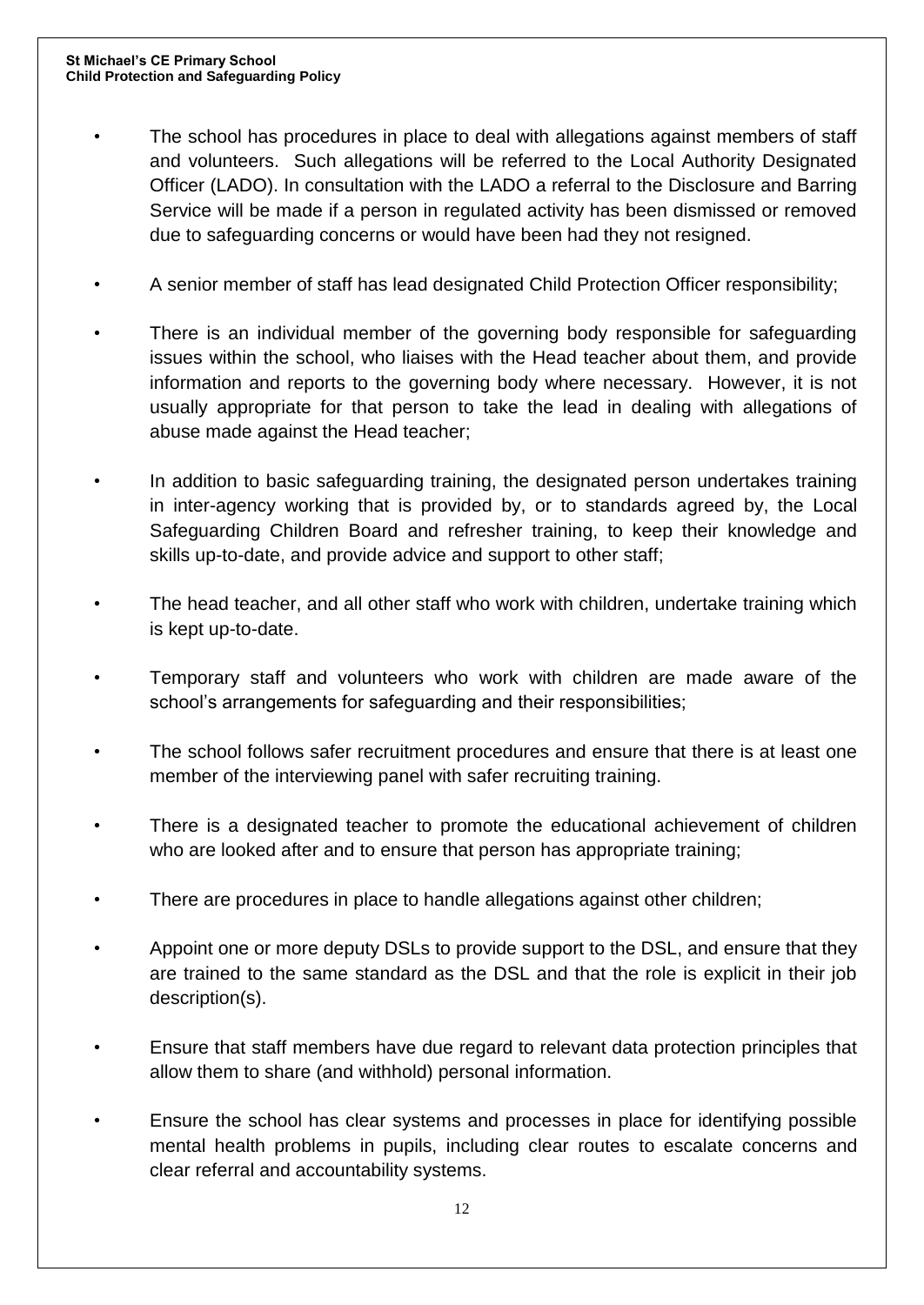• Guarantee that volunteers are appropriately supervised

Neither the governing body, nor individual governors, have a role in dealing with individual cases or a right to know details of cases (except when exercising their disciplinary functions in respect of allegations against a member of staff). Members of the governing body undertake training about safeguarding children to ensure they have the knowledge and information needed to perform their functions and understand their responsibilities.

## **6. Recognising abuse and taking action**

Staff, volunteers and governors must follow the procedures set out below in the event of a safeguarding issue.

Please note – in this and subsequent sections, you should take any references to the DSL to mean 'the DSL (or deputy DSL)'.

Remember: any notes and actions must be recorded using MYCONCERN.

# **6.1 If a child is suffering or likely to suffer harm, or in immediate danger**

Make a referral to children's social care and/or the police immediately if you believe a child is suffering or likely to suffer from harm, or in immediate danger. Anyone can make a referral. Tell the DSL (see section 5.2) as soon as possible if you make a referral directly to Herefordshire MASH HUB (Herefordshire's front door single point of contact for social services). https://herefordshiresafeguardingboards.org.uk/herefordshire-safeguardingchildrenpartnership/report-concerns-about-a-child/ You can also share concerns via this government website <https://www.gov.uk/report-child-abuse-to-local-council>

# **6.2 If a child makes a disclosure to you**

If a child discloses a safeguarding issue to you, you should:

- Listen to and believe them. Allow them time to talk freely and do not ask leading questions,
- Stay calm and do not show that you are shocked or upset.
- Tell the child they have done the right thing in telling you. Do not tell them they should have told you sooner,
- Explain what will happen next and that you will have to pass this information on. Do not promise to keep it a secret,
- Write up your conversation as soon as possible in the child's own words. Stick to the facts, and do not put your own judgement on it,
- Sign and date the write-up and pass it on to the DSL. Alternatively, if appropriate, make a referral to children's social care and/or the police directly (see 7.1), and tell the DSL as soon as possible that you have done so. Aside from these people, do not disclose the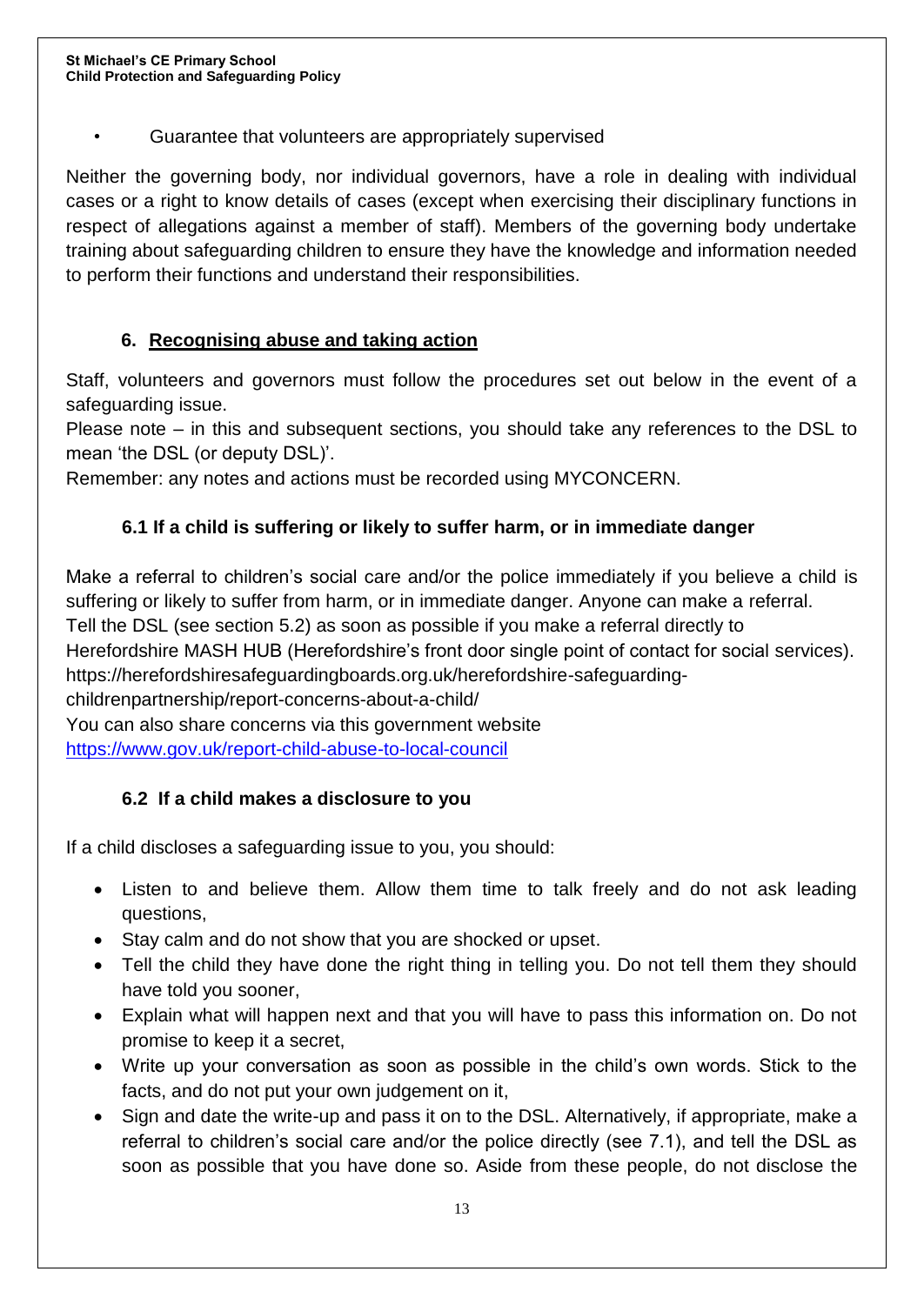information to anyone else unless told to do so by a relevant authority involved in the safeguarding process.

## **6.3 If you discover that FGM has taken place or a pupil is at risk of FGM**

The Department for Education's Keeping Children Safe in Education explains that FGM comprises "all procedures involving partial or total removal of the external female genitalia, or other injury to the female genital organs".

FGM is illegal in the UK and a form of child abuse with long-lasting, harmful consequences. It is also known as 'female genital cutting', 'circumcision' or 'initiation'.

Possible indicators that a pupil has already been subjected to FGM, and factors that suggest a pupil may be at risk, are set out in appendix 4.

Any **teacher** who either:

Is informed by a girl under 18 that an act of FGM has been carried out on her; or

Observes physical signs which appear to show that an act of FGM has been carried out on a girl under 18 and they have no reason to believe that the act was necessary for the girl's physical or mental health or for purposes connected with labour or birth,

Must **immediately** report this to the police, personally. This is a mandatory statutory duty, and teachers will face disciplinary sanctions for failing to meet it.

Unless they have been specifically told not to disclose, they should also discuss the case with the DSL and involve children's social care as appropriate.

Any other member of staff who discovers that an act of FGM appears to have been carried out on a pupil under 18 must speak to the DSL and follow our local safeguarding procedures.

The duty for teachers mentioned above does not apply in cases where a pupil is at risk of FGM or FGM is suspected but is not known to have been carried out. Staff should not examine pupils.

Any member of staff who suspects a pupil is at risk of FGM or suspects that FGM has been carried out must speak to the DSL and follow our local safeguarding procedures.

<https://herefordshiresafeguardingboards.org.uk/news/fgm-update/>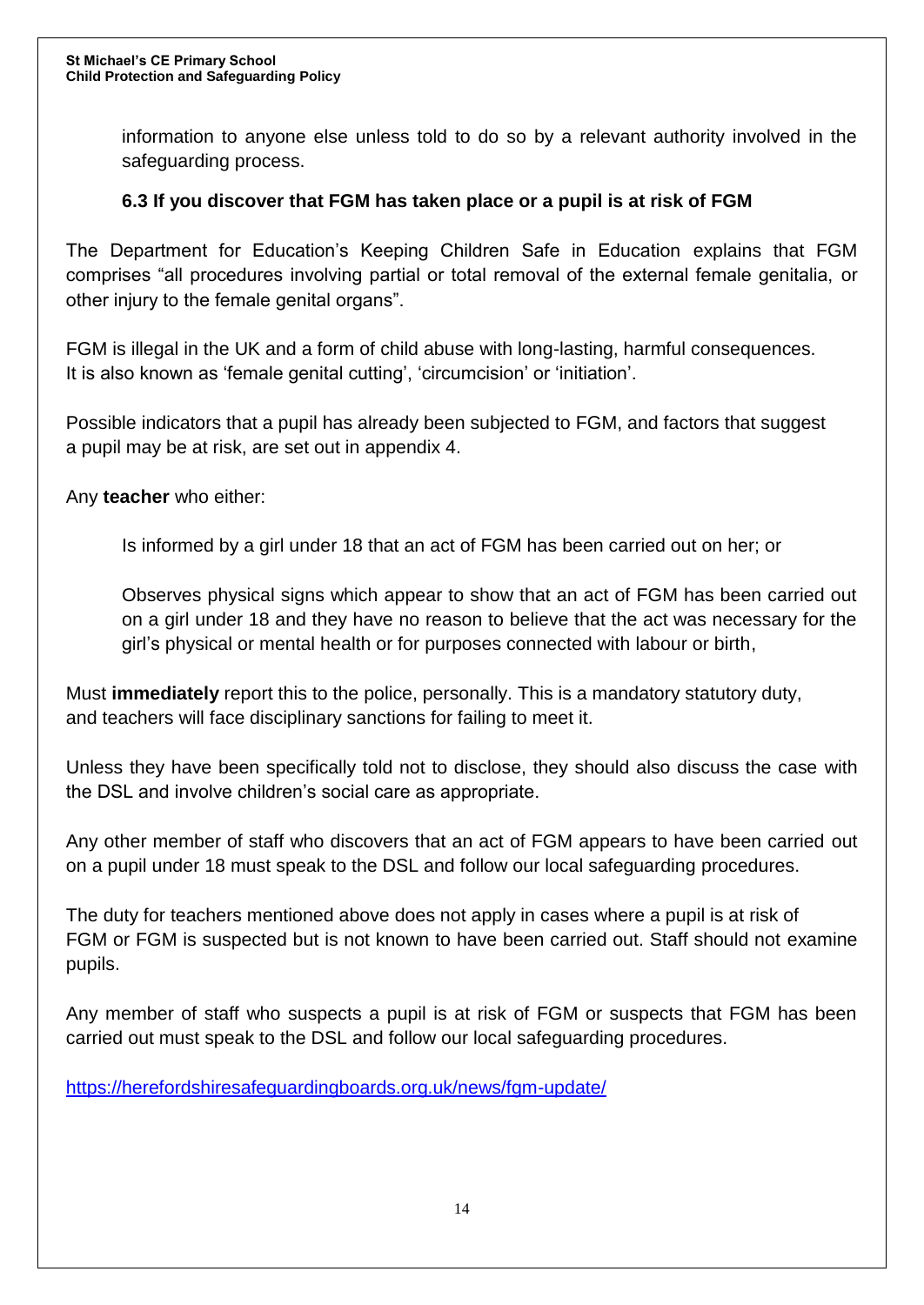## **6.4 If you have concerns about a child**

(as opposed to believing a child is suffering or likely to suffer from harm, or is in immediate danger)

Figure 1 on page 18 illustrates the procedure to follow if you have any concerns about a child's welfare.

Where possible, speak to the DSL first to agree a course of action.

If in exceptional circumstances the DSL is not available, this should not delay appropriate action being taken. Speak to a member of the senior leadership team and/or take advice from local authority children's social care. You can also seek advice at any time from the NSPCC helpline on 0808 800 5000. Share details of any actions you take with the DSL as soon as practically possible.

Make a referral to local authority children's social care directly, if appropriate (see 'Referral' below). Share any action taken with the DSL as soon as possible.

## **Early help**

If early help is appropriate, the DSL will generally lead on liaising with other agencies and setting up an inter-agency assessment as appropriate. Staff may be required to support other agencies and professionals in an early help assessment, in some cases acting as the lead practitioner.

The DSL will keep the case under constant review and the school will consider a referral to local authority children's social care if the situation does not seem to be improving.

Timelines of interventions will be monitored and reviewed. <https://www.herefordshire.gov.uk/family-support/parent/6>

#### **Referral**

If it is appropriate to refer the case to local authority children's social care or the police, the DSL will make the referral or support you to do so.

If you make a referral directly (see section 7.1), you must tell the DSL as soon as possible. The local authority will make a decision within 1 working day of a referral about what course of action to take and will let the person who made the referral know the outcome. The DSL or person who made the referral must follow up with the local authority if this information is not made available, and ensure outcomes are properly recorded.

If the child's situation does not seem to be improving after the referral, the DSL or person who made the referral must follow local escalation procedures to ensure their concerns have been addressed and that the child's situation improves.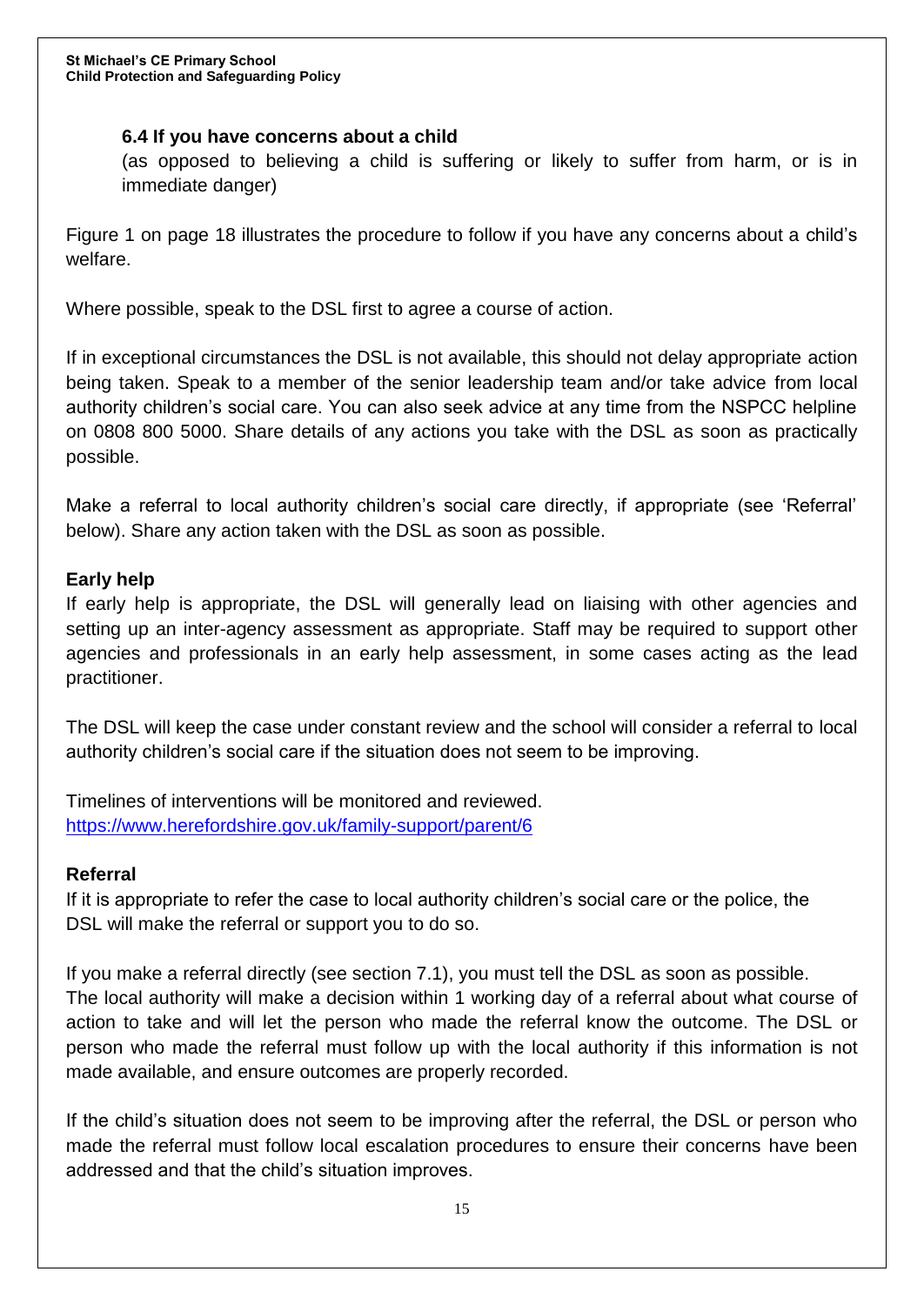## Referral

[https://herefordshiresafeguardingboards.org.uk/herefordshire-safeguarding](https://herefordshiresafeguardingboards.org.uk/herefordshire-safeguarding-childrenpartnership/for-professionals/multi-agency-referral-form-marf/)[childrenpartnership/for-professionals/multi-agency-referral-form-marf/](https://herefordshiresafeguardingboards.org.uk/herefordshire-safeguarding-childrenpartnership/for-professionals/multi-agency-referral-form-marf/)

## **Escalation**

[https://herefordshiresafeguardingboards.org.uk/herefordshire-safeguarding](https://herefordshiresafeguardingboards.org.uk/herefordshire-safeguarding-childrenpartnership/for-professionals/policies-and-procedures/)[childrenpartnership/for-professionals/policies-and-procedures/](https://herefordshiresafeguardingboards.org.uk/herefordshire-safeguarding-childrenpartnership/for-professionals/policies-and-procedures/)

# **6.5 If you have concerns about extremism**

If a child is not suffering or likely to suffer from harm, or in immediate danger, where possible, speak to the DSL first to agree a course of action.

If in exceptional circumstances the DSL is not available, this should not delay appropriate action being taken. Speak to a member of the senior leadership team and/or seek advice from local authority children's social care. Make a referral to local authority children's social care directly, if appropriate (see 'Referral' above). Inform the DSL or deputy as soon as practically possible after the referral.

Where there is a concern, the DSL will consider the level of risk and decide which agency to make a referral to. This could include Channel, the government's programme for identifying and supporting individuals at risk of being drawn into terrorism, or the local authority children's social care team.

The Department for Education also has a dedicated telephone helpline, 020 7340 7264, which school staff and governors can call to raise concerns about extremism with respect to a pupil. You can also email counter.extremism@education.gov.uk. Note that this is not for use in emergency situations.

In an emergency, call 999 or the confidential anti-terrorist hotline on 0800 789 321 if you:

- Think someone is in immediate danger
- Think someone may be planning to travel to join an extremist group
- See or hear something that may be terrorist-related

# **6.6 If you have a mental health concern**

Mental health problems can, in some cases, be an indicator that a child has suffered or is at risk of suffering abuse, neglect or exploitation.

Staff will be alert to behavioural signs that suggest a child may be experiencing a mental health problem or be at risk of developing one.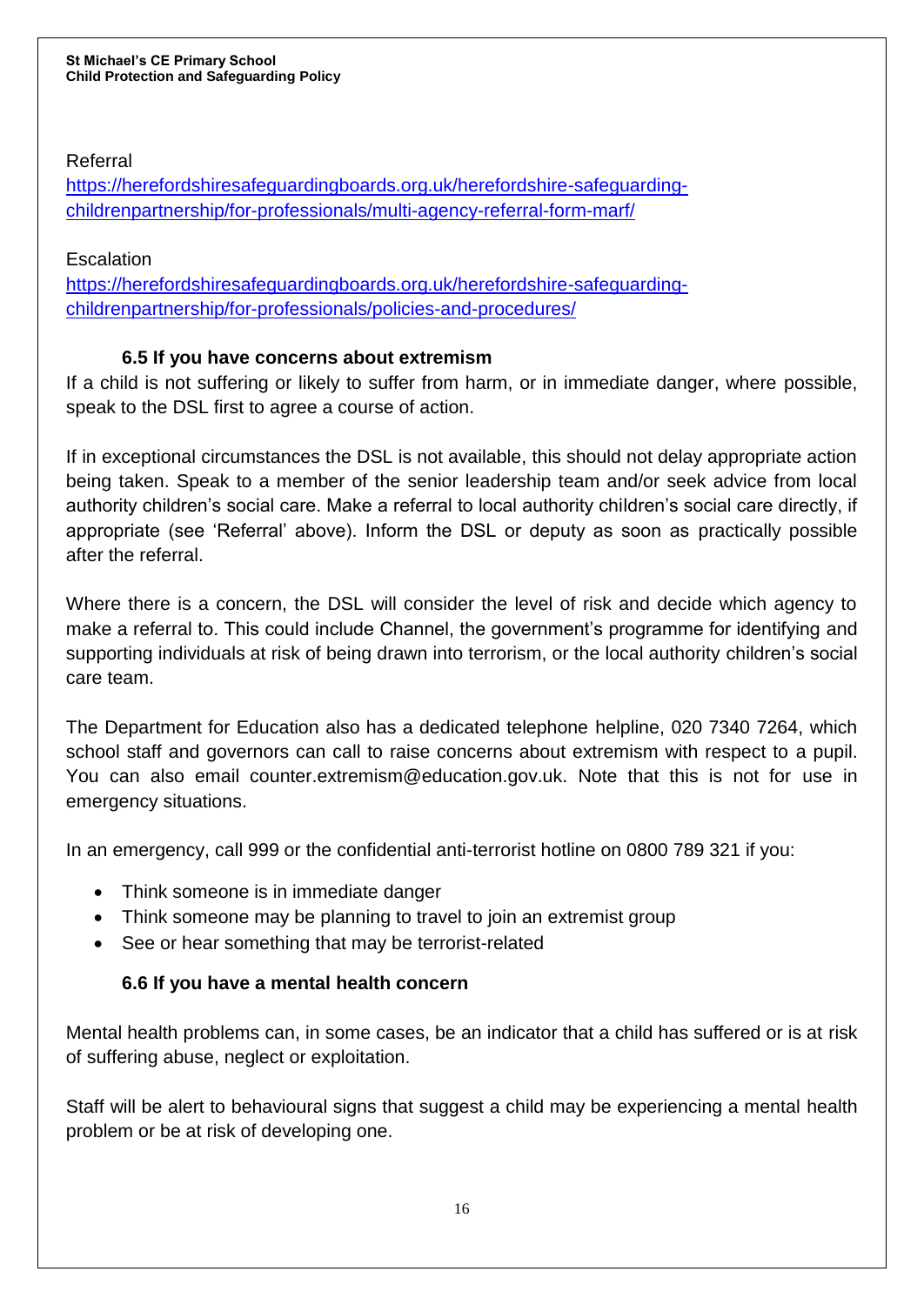#### **St Michael's CE Primary School Child Protection and Safeguarding Policy**

If you have a mental health concern about a child that is also a safeguarding concern, take immediate action by following the steps in section 6.4.

If you have a mental health concern that is not also a safeguarding concern, speak to the DSL to agree a course of action.

Please refer to the Department for Education guidance on mental health and behaviour in schools for more information.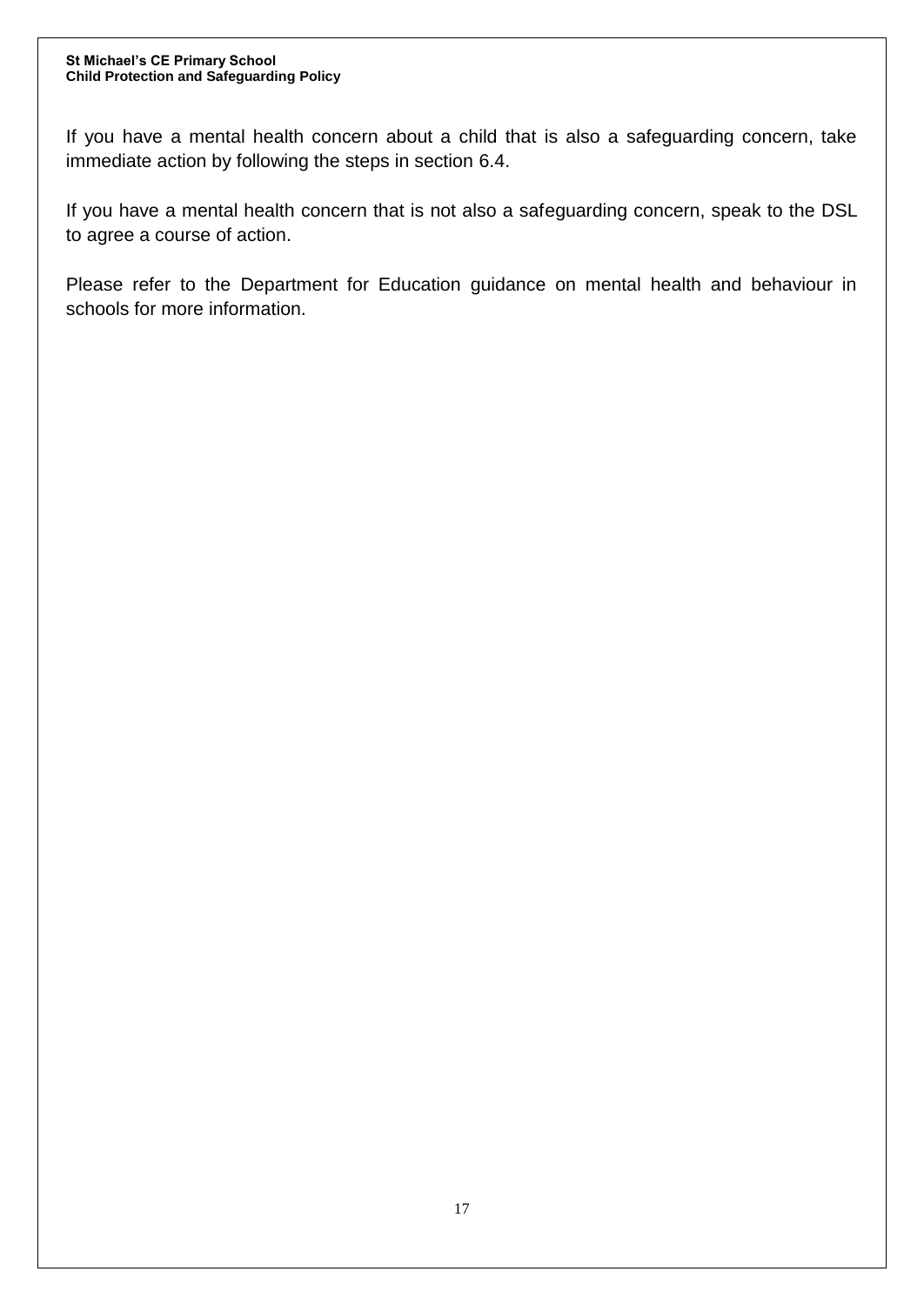Figure 1: procedure if you have concerns about a child's welfare (as opposed to believing a child is suffering or likely to suffer from harm, or in immediate danger) (Note – if the DSL is unavailable, this should not delay action. See section 6.4 for what to do.)

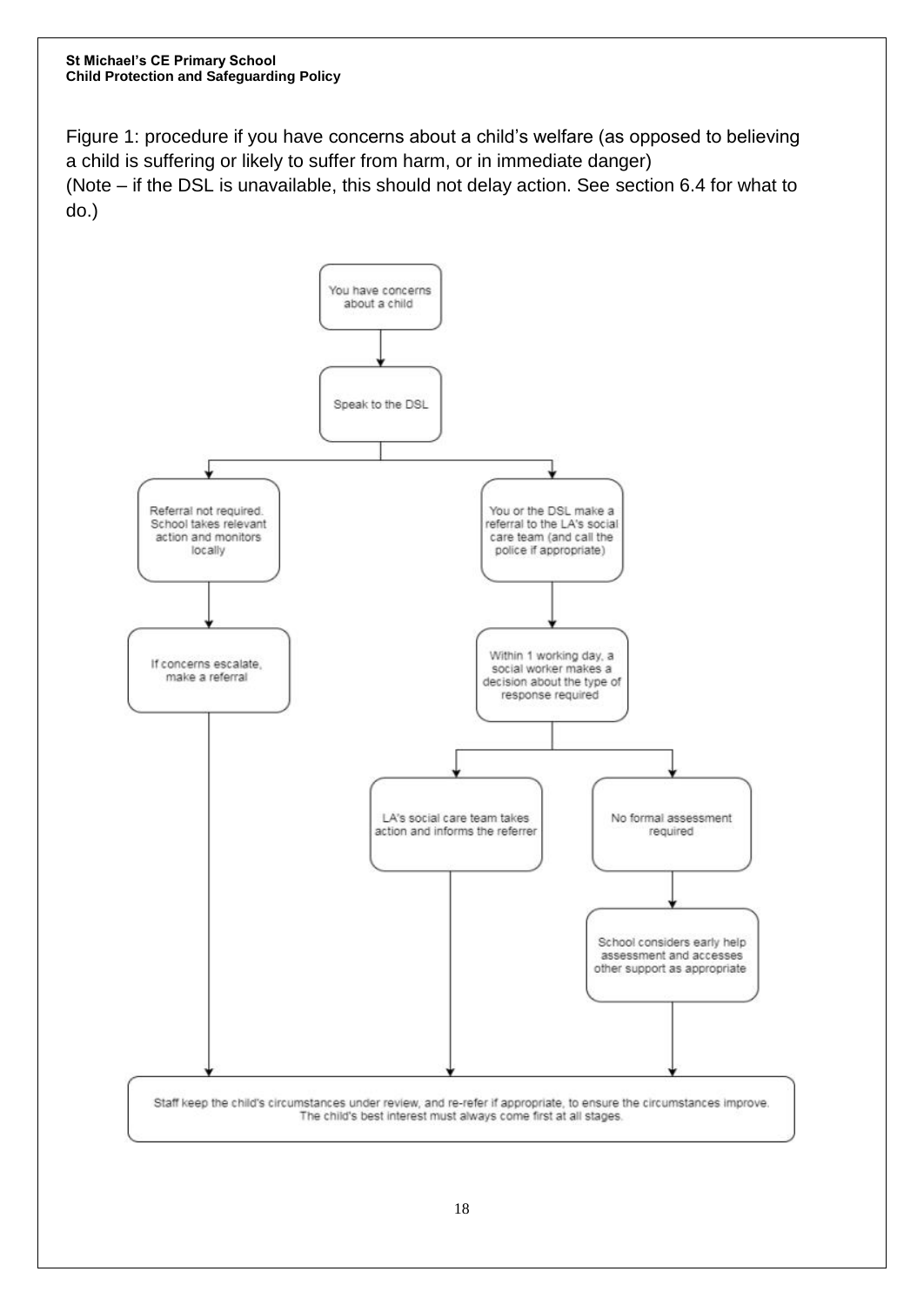## **6.7 Concerns about a staff member, supply teacher, volunteer or contractor**

If you have concerns about a member of staff (including a supply teacher, volunteer or contractor), or an allegation is made about a member of staff (including a supply teacher, volunteer or contractor) posing a risk of harm to children, speak to the head teacher as soon as possible. If the concerns/allegations are about the head teacher, speak to the chair of governors.

The head teacher/chair of governors will then follow the procedures set out in appendix 3, if appropriate.

Where you believe there is a conflict of interest in reporting a concern or allegation about a member of staff (including a supply teacher, volunteer or contractor) to the head teacher, report it directly to the local authority designated officer (LADO).

Where appropriate, the school will inform Ofsted of the allegation and actions taken, within the necessary timescale (see appendix 3 for more detail).

## **6.8 Allegations of abuse made against other pupils**

We recognise that children are capable of abusing their peers. Abuse will never be tolerated or passed off as "banter", "just having a laugh" or "part of growing up" as this can lead to a culture of unacceptable behaviours and an unsafe environment for pupils.

We also recognise the gendered nature of peer-on-peer. However, all peer-on-peer abuse is unacceptable and will be taken seriously.

Most cases of pupils hurting other pupils will be dealt with under our school's behaviour policy, but this child protection and safeguarding policy will apply to any allegations that raise safeguarding concerns. This might include where the alleged behaviour:

- Is serious, and potentially a criminal offence
- Could put pupils in the school at risk
- Is violent
- Involves pupils being forced to use drugs or alcohol
- Involves sexual exploitation, sexual abuse or sexual harassment, such as indecent exposure, sexual assault, upskirting or sexually inappropriate pictures or videos (including the sharing of nudes or semi-nudes)

See appendix 4 and our separate policy for more information about peer-on-peer abuse.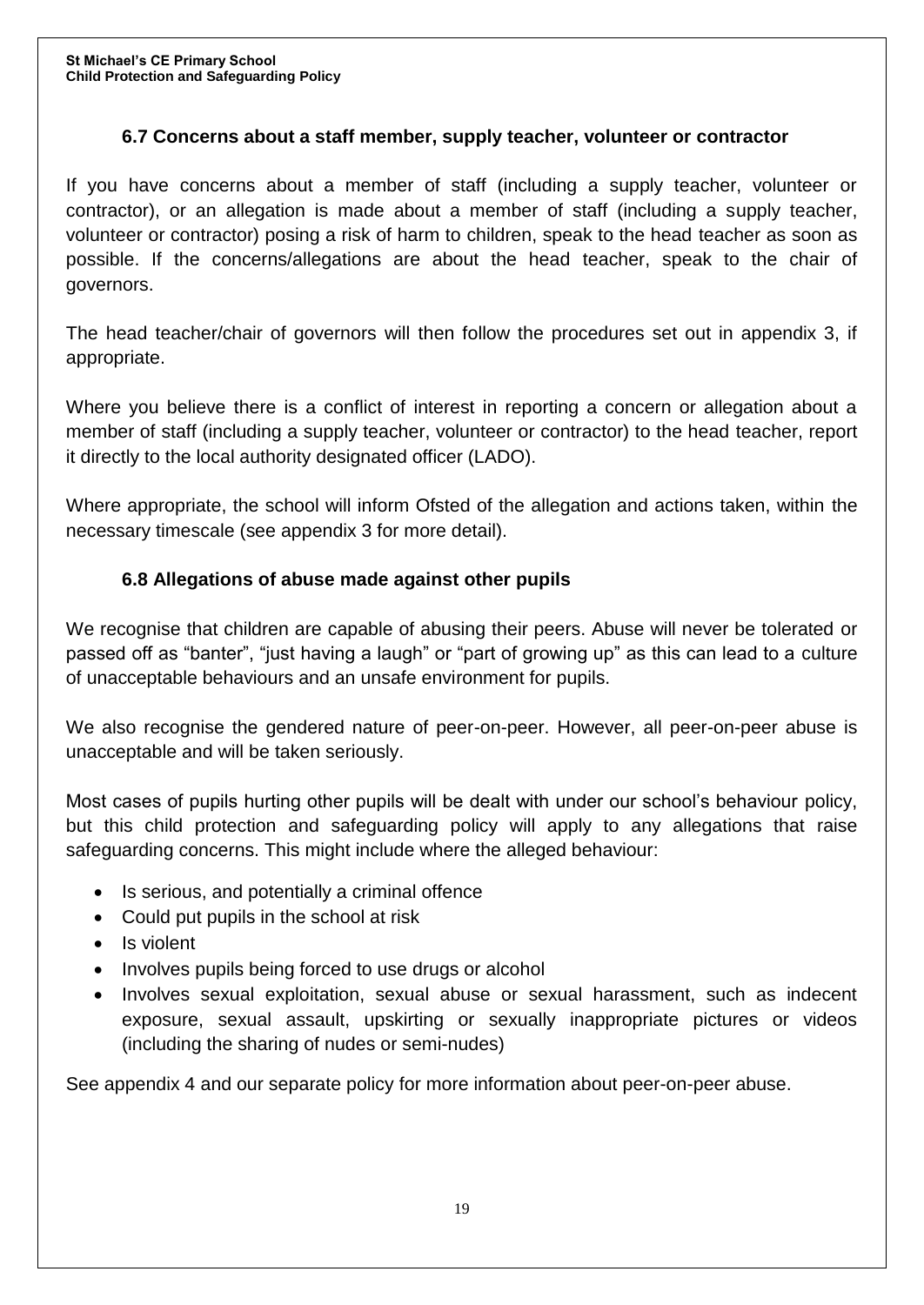## **Procedures for dealing with allegations of peer-on-peer abuse**

If a pupil makes an allegation of abuse against another pupil, you must record the allegation and tell the DSL, but do not investigate it.

The DSL will contact the local authority children's social care team and follow its advice, as well as the police if the allegation involves a potential criminal offence.

The DSL will put a risk assessment and support plan into place for all children involved (including the victim(s), the child(ren) against whom the allegation has been made and any others affected) with a named person they can talk to if needed.

The DSL will contact the children and adolescent mental health services (CAMHS), if appropriate.

For school actions and further information - See also our Peer on Peer Abuse Policy.

Useful links:

<https://www.brook.org.uk/training/wider-professional-training/sexual-behaviours-traffic-light-tool/>

<https://learning.nspcc.org.uk/research-resources/2019/harmful-sexual-behaviour-framework>

#### **Creating a supportive environment in school and minimising the risk of peer-on-peer abuse**

We recognise the importance of taking proactive action to minimise the risk of peer-on-peer abuse, and of creating a supportive environment where victims feel confident in reporting incidents.

To achieve this, we will:

- Challenge any form of derogatory or sexualised language or inappropriate behaviour between peers, including requesting or sending sexual images,
- Be vigilant to issues that particularly affect different genders for example, sexualised or aggressive touching or grabbing towards female pupils, and initiation or hazing type violence with respect to boys,
- Ensure our curriculum helps to educate pupils about appropriate behaviour and consent,
- Ensure pupils are able to easily and confidently report abuse using our reporting systems (as described in section 6.10 below)
- Ensure staff reassure victims that they are being taken seriously
- Ensure staff are trained to understand:
	- $\circ$  How to recognise the indicators and signs of peer-on-peer abuse, and know how to identify it and respond to reports,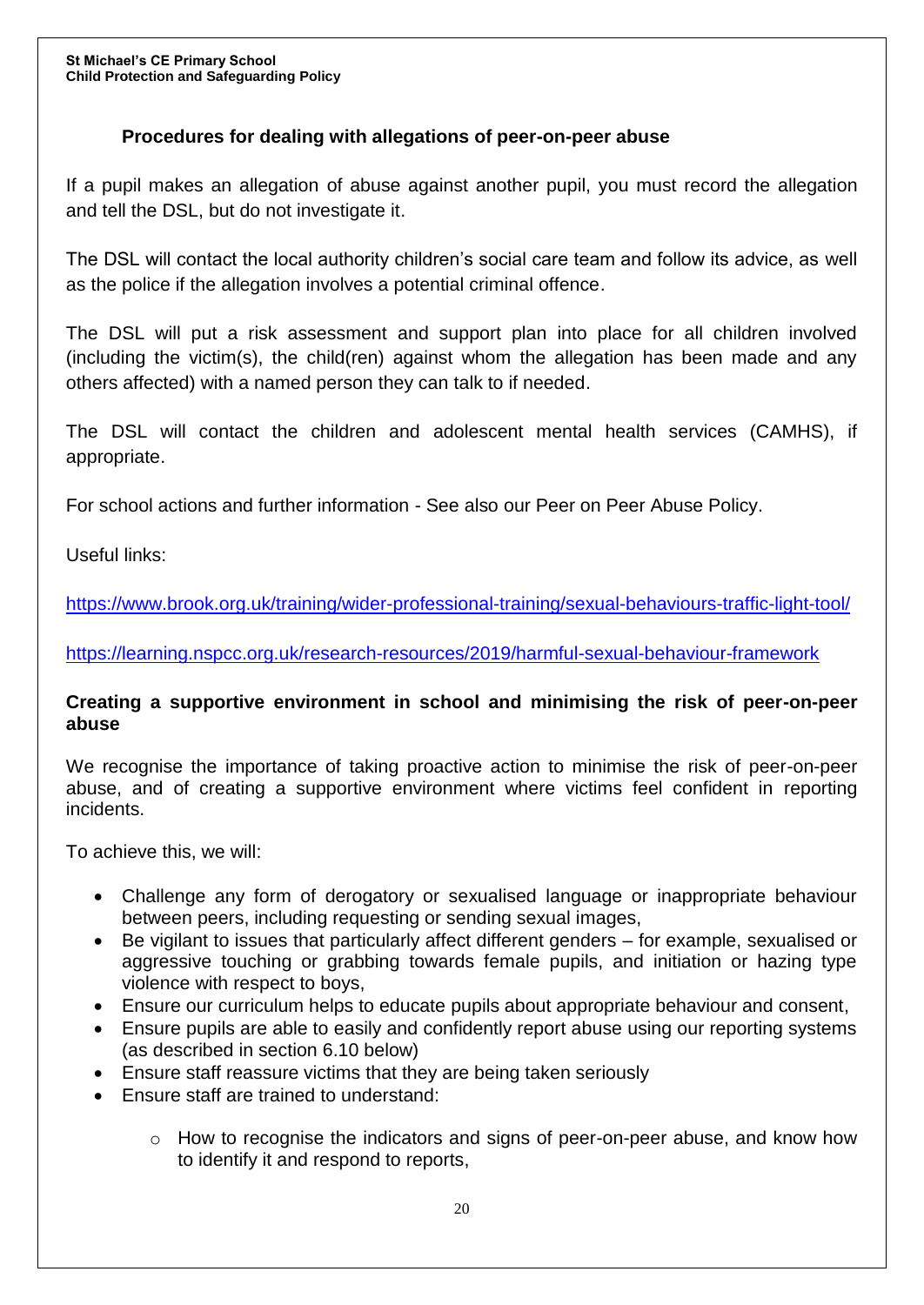- $\circ$  That even if there are no reports of peer-on-peer abuse in school, it does not mean it is not happening – staff should maintain an attitude of "it could happen here",
- $\circ$  That if they have any concerns about a child's welfare, they should act on them immediately, rather than wait to be told, and that victims may not always make a direct report. For example:
- $\circ$  Children can show signs or act in ways they hope adults will notice and react to,
- o A friend may make a report,
- o A member of staff may overhear a conversation,
- $\circ$  A child's behaviour might indicate that something is wrong,
- o That certain children may face additional barriers to telling someone because of their vulnerability, disability, gender, ethnicity and/or sexual orientation,
- $\circ$  That a pupil harming a peer could be a sign that the child is being abused themselves, and that this would fall under the scope of this policy,
- o The important role they have to play in preventing peer-on-peer abuse and responding where they believe a child may be at risk from it,
- o That they should speak to the DSL if they have any concerns.

#### **6.9 Sharing of nudes and semi-nudes ('sexting')**

This approach is based on guidance from the UK Council for Child Internet Safety (https://www.gov.uk/government/organisations/uk-council-for-internet-safety) for all staff and for DSLs and senior leaders.

Your responsibilities when responding to an incident:

If you are made aware of an incident involving the consensual or non-consensual sharing of nude or semi-nude images/videos (also known as 'sexting' or 'youth produced sexual imagery'), you must report it to the DSL immediately.

You must not:

- View, copy, print, share, store or save the imagery yourself, or ask a pupil to share or download it (if you have already viewed the imagery by accident, you must report this to the DSL),
- Delete the imagery or ask the pupil to delete it,
- Ask the pupil(s) who are involved in the incident to disclose information regarding the imagery (this is the DSL's responsibility),
- Share information about the incident with other members of staff, the pupil(s) it involves or their, or other, parents and/or carers,
- Say or do anything to blame or shame any young people involved.
- You should explain that you need to report the incident, and reassure the pupil(s) that they will receive support and help from the DSL.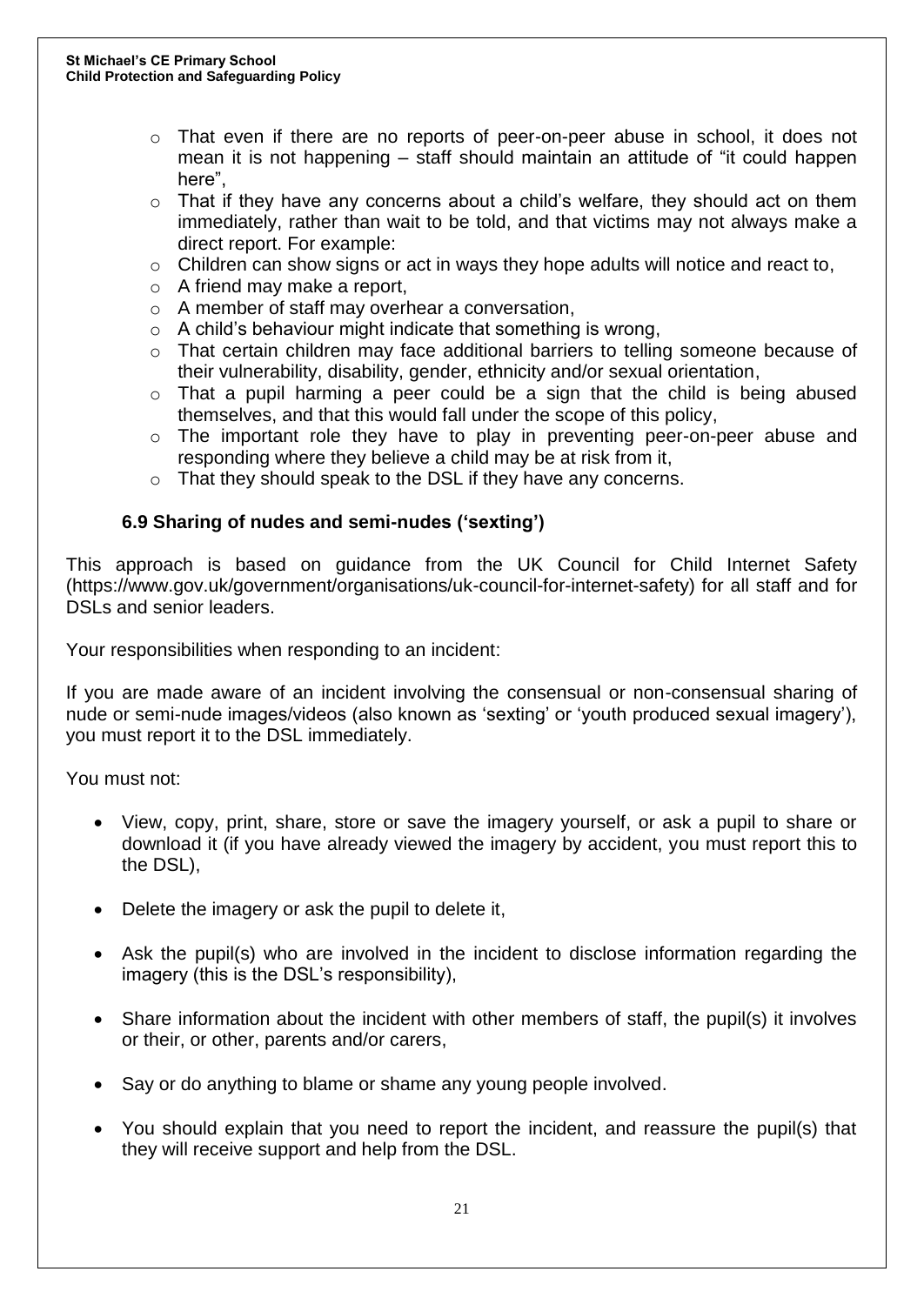## **Initial review meeting:**

Following a report of an incident, the DSL will hold an initial review meeting with appropriate school staff. This meeting will consider the initial evidence and aim to determine:

- Whether there is an immediate risk to pupil(s),
- If a referral needs to be made to the police and/or children's social care,
- If it is necessary to view the imagery in order to safeguard the young person (in most cases, imagery should not be viewed),
- What further information is required to decide on the best response,
- Whether the imagery has been shared widely and via what services and/or platforms (this may be unknown),
- Whether immediate action should be taken to delete or remove images from devices or
- online services,
- Any relevant facts about the pupils involved which would influence risk assessment,
- If there is a need to contact another school, college, setting or individual,
- Whether to contact parents or carers of the pupils involved (in most cases parents should be involved).
- $\bullet$

## **The DSL will make an immediate referral to police and/or children's social care if:**

- The incident involves an adult,
- There is reason to believe that a young person has been coerced, blackmailed or groomed, or if there are concerns about their capacity to consent (for example owing to special educational needs),
- What the DSL knows about the imagery suggests the content depicts sexual acts which are unusual for the young person's developmental stage, or are violent,
- The imagery involves sexual acts and any pupil in the imagery is under 13,
- The DSL has reason to believe a pupil is at immediate risk of harm owing to the sharing of the imagery (for example, the young person is presenting as suicidal or self-harming),

If none of the above apply then the DSL, in consultation with the head teacher and other members of staff as appropriate, may decide to respond to the incident without involving the police or children's social care.

#### **Further review by the DSL:**

If, at the initial review stage, a decision has been made not to refer to police and/or children's social care, the DSL will conduct a further review.

They will hold interviews with the pupils involved (if appropriate) to establish the facts and assess the risks.

If, at any point in the process, there is a concern that a pupil has been harmed or is at risk of harm, a referral will be made to children's social care and/or the police immediately.

#### **Informing parents:**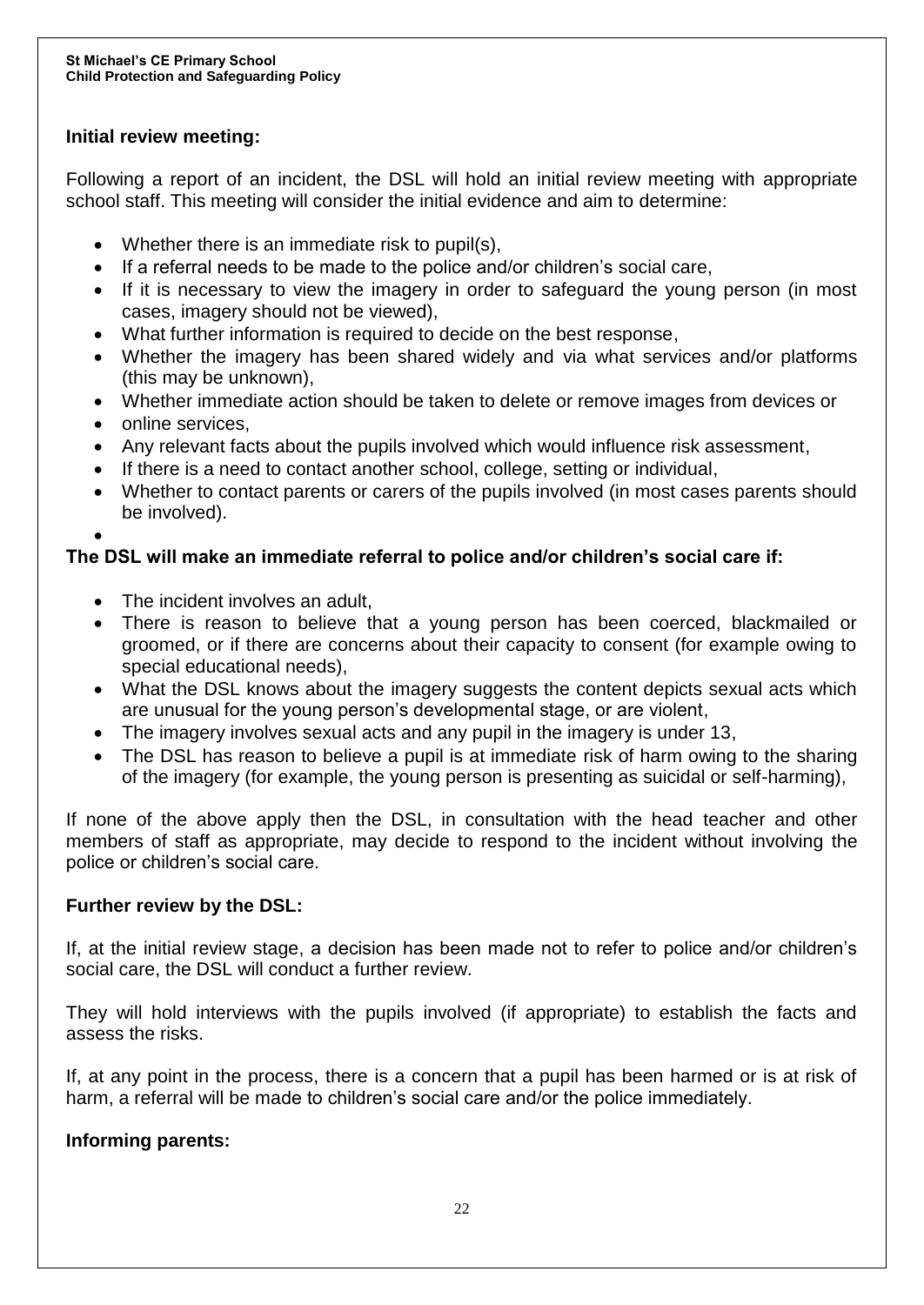The DSL will inform parents at an early stage and keep them involved in the process, unless there is a good reason to believe that involving them would put the pupil at risk of harm.

## **Referring to the police:**

If it is necessary to refer an incident to the police, this will be done through Compass 0345 678 9021 or dialling 101.

#### **Recording incidents:**

All sexting incidents and the decisions made in responding to them will be recorded. The record keeping arrangements set out in section 13 of this policy also apply to recording incidents of sexting.

#### **Curriculum coverage:**

Pupils are taught about the issues surrounding sharing or nudes and semi-nudes as part of our PSHE education and computing programmes.

Teaching covers the following in relation to sexting:

- What it is.
- How it is most likely to be encountered,
- The consequences of requesting, forwarding or providing such images, including when it is and is not abusive,
- Issues of legality,
- The risk of damage to people's feelings and reputation.

Pupils also learn the strategies and skills needed to manage:

- Specific requests or pressure to provide (or forward) such images,
- The receipt of such images.

This policy on sharing nudes and semi- nudes is also shared with pupils so they are aware of the processes the school will follow in the event of an incident.

## **6.10 Reporting systems for our pupils**

Where there is a safeguarding concern, we will take the child's wishes and feelings into account when determining what action to take and what services to provide.

We recognise the importance of ensuring pupils feel safe and comfortable to come forward and report any concerns and/or allegations.

To achieve this, we will:

Put systems in place for pupils to confidently report abuse,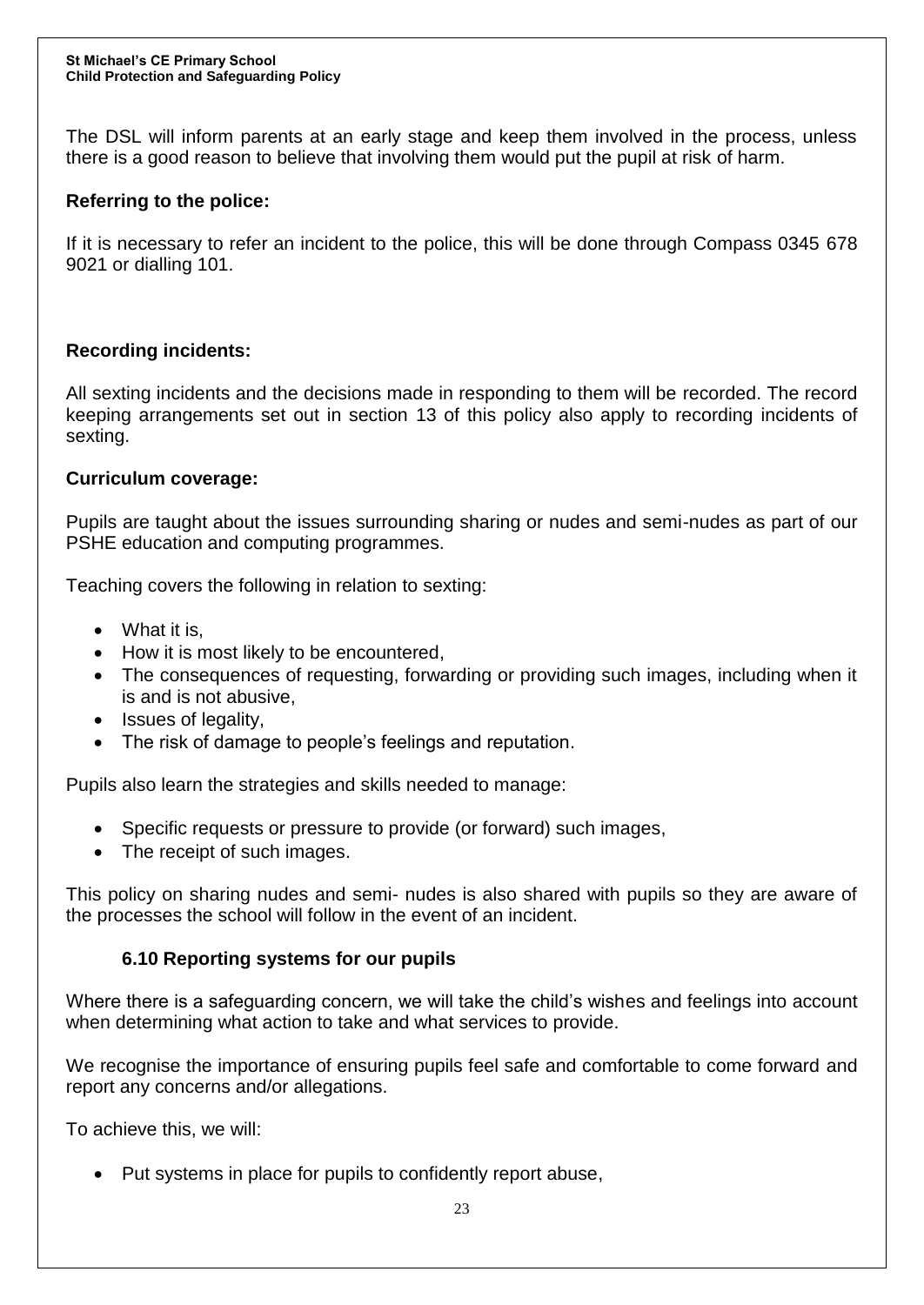- Ensure our reporting systems are well promoted, easily understood and easily accessible for pupils,
- Make it clear to pupils that their concerns will be taken seriously, and that they can safely express their views and give feedback.

Pupils are made aware of the reporting systems and processes, e.g. through discussion relationship/sex education curriculum, circle times, assemblies, and the child version of the peer on peer abuse policy.

Pupils have access to confidential 'Worry Boxes', and they are reassured that they will be acted upon by the DSL team, in a confidential manner.

## **7. Online safety and the use of mobile technology**

We recognise the importance of safeguarding children from potentially harmful and inappropriate online material, and we understand that technology is a significant component in many safeguarding and wellbeing issues.

To address this, our school aims to:

- Have robust processes in place to ensure the online safety of pupils, staff, volunteers and governors,
- Protect and educate the whole school community in its safe and responsible use of technology, including mobile and smart technology (which we refer to as 'mobile phones'),
- Set clear guidelines for the use of mobile phones for the whole school community,
- Establish clear mechanisms to identify, intervene in and escalate any incidents or concerns, where appropriate.

#### **The 4 key categories of risk**

Our approach to online safety is based on addressing the following categories of risk:

**Content** – being exposed to illegal, inappropriate or harmful content, such as pornography, fake news, racism, misogyny, self-harm, suicide, anti-Semitism, radicalisation and extremism

**Contact** – being subjected to harmful online interaction with other users, such as peer-to-peer pressure, commercial advertising and adults posing as children or young adults with the intention to groom or exploit them for sexual, criminal, financial or other purposes

**Conduct** – personal online behaviour that increases the likelihood of, or causes, harm, such as making, sending and receiving explicit images (e.g. consensual and non-consensual sharing of nudes and semi-nudes and/or pornography), sharing other explicit images and online bullying; and

**Commerce** – risks such as online gambling, inappropriate advertising, phishing and/or financial scams

To meet our aims and address the risks above we will: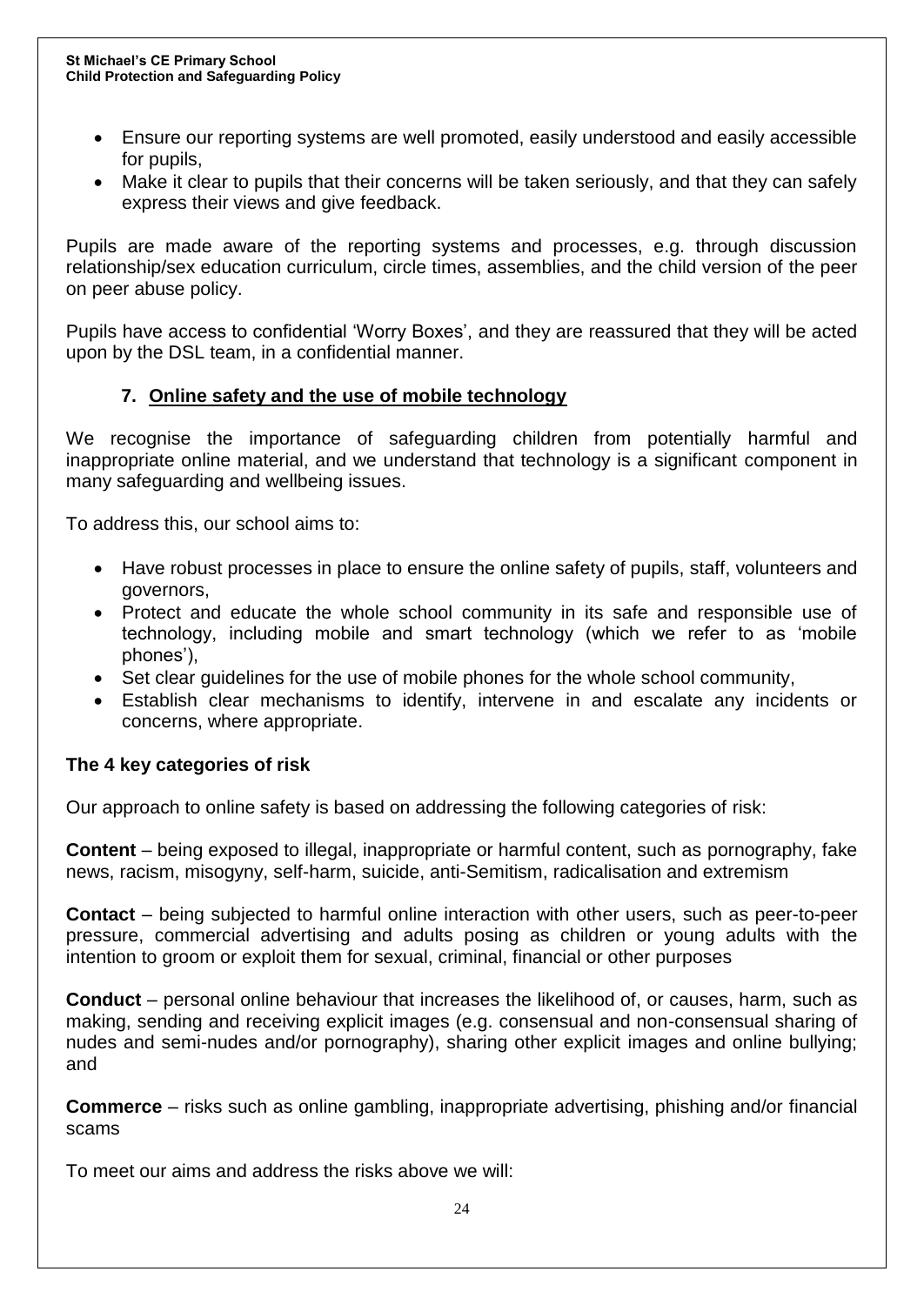Educate pupils about online safety as part of our curriculum. For example:

- The safe use of social media, the internet and technology,
- Keeping personal information private,
- How to recognise unacceptable behaviour online,
- How to report any incidents of cyber-bullying, ensuring pupils are encouraged to do so, including where they are a witness rather than a victim.

Train staff, as part of their induction, on safe internet use and online safeguarding issues, including cyber-bullying and the risks of online radicalisation. All staff members will receive refresher training at least once each academic year.

Educate parents/carers about online safety via our website, communications sent directly through Seesaw and the school Newsletter. We will also share clear procedures with them so they know how to raise concerns about online safety.

Make sure staff are aware of any restrictions placed on them with regards to the use of their mobile phone and cameras, for example that:

- Staff are allowed to bring their personal phones to school for their own use, but will limit such use to non-contact time when pupils are not present,
- Staff will not take pictures or recordings of pupils on their personal phones or cameras

Explain the sanctions we will use if a pupil is in breach of our policies on the acceptable use of the internet and mobile phones

Put in place robust filtering and monitoring systems to limit children's exposure to the 4 key categories of risk (described above) from the school's IT systems,

Carry out an annual review of our approach to online safety, supported by an annual risk assessment that considers and reflects the risks faced by our school community.

This section summarises our approach to online safety and mobile phone use. For comprehensive details about our school's policy on online safety and the use of mobile Phones, please see the separate policy.

## **8. Notifying parents or carers**

Where appropriate, we will discuss any concerns about a child with the child's parents or carers. The DSL will normally do this in the event of a suspicion or disclosure. Other staff will only talk to parents or carers about any such concerns following consultation with the DSL.

If we believe that notifying the parents or carers would increase the risk to the child, we will discuss this with the local authority children's social care team before doing so.

In the case of allegations of abuse made against other children, we will normally notify the parents or carers of all the children involved.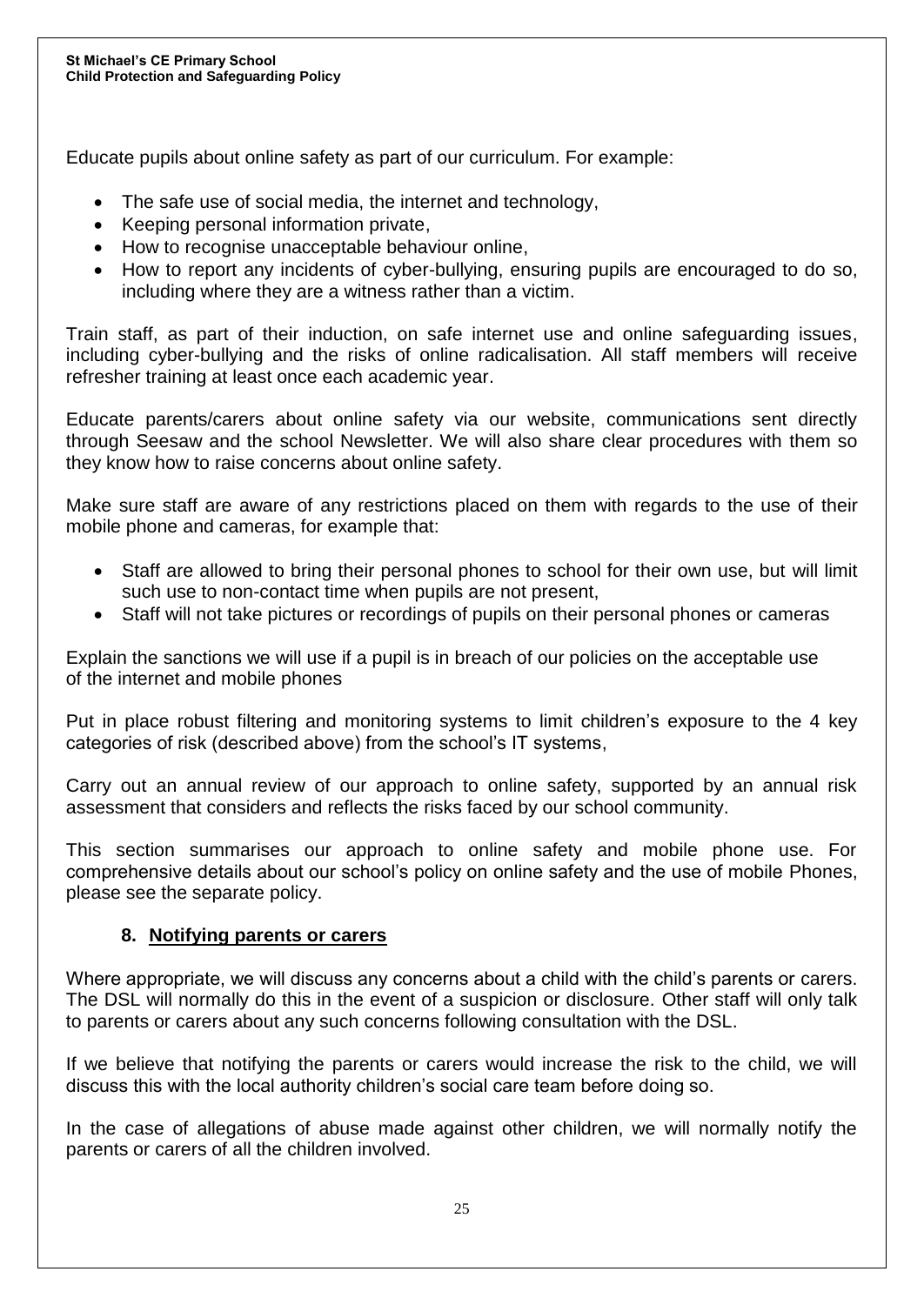## **9. Pupils with special educational needs and disabilities or health issues**

We recognise that pupils with special educational needs (SEN) and disabilities or certain health issues can face additional safeguarding challenges. Additional barriers can exist when recognising abuse and neglect in this group, including:

- Assumptions that indicators of possible abuse such as behaviour, mood and injury relate to the child's disability without further exploration,
- Pupils being more prone to peer group isolation or bullying (including prejudice-based bullying) than other pupils,
- The potential for pupils with SEN and disabilities or certain health conditions being disproportionally impacted by behaviours such as bullying, without outwardly showing any signs,
- Communication barriers and difficulties in overcoming these barriers.

We offer extra pastoral support for pupils with SEN and disabilities in understanding these issues via 1-1 sessions with our SENDCO/ Wellbeing team where needed.

## **10.Pupils with a social worker**

Pupils may need a social worker due to safeguarding or welfare needs. We recognise that a child's experiences of adversity and trauma can leave them vulnerable to further harm as well as potentially creating barriers to attendance, learning, behaviour and mental health.

The DSL and all members of staff will work with and support social workers to help protect vulnerable children.

Where we are aware that a pupil has a social worker, the DSL will always consider this fact to ensure any decisions are made in the best interests of the pupil's safety, welfare and educational outcomes. For example, it will inform decisions about:

- Responding to unauthorised absence or missing education where there are known safeguarding risks,
- The provision of pastoral and/or academic support.

# **11.Looked-after and previously looked-after children**

We will ensure that staff have the skills, knowledge and understanding to keep looked-after children and previously looked-after children safe. In particular, we will ensure that:

- Appropriate staff have relevant information about children's looked after legal status,
- contact arrangements with birth parents or those with parental responsibility, and care
- arrangements,
- The DSL has details of children's social workers and relevant virtual school heads.

If the school is informed that a child is involved in a 'private fostering' arrangement, they will notify and report to the Local Authority.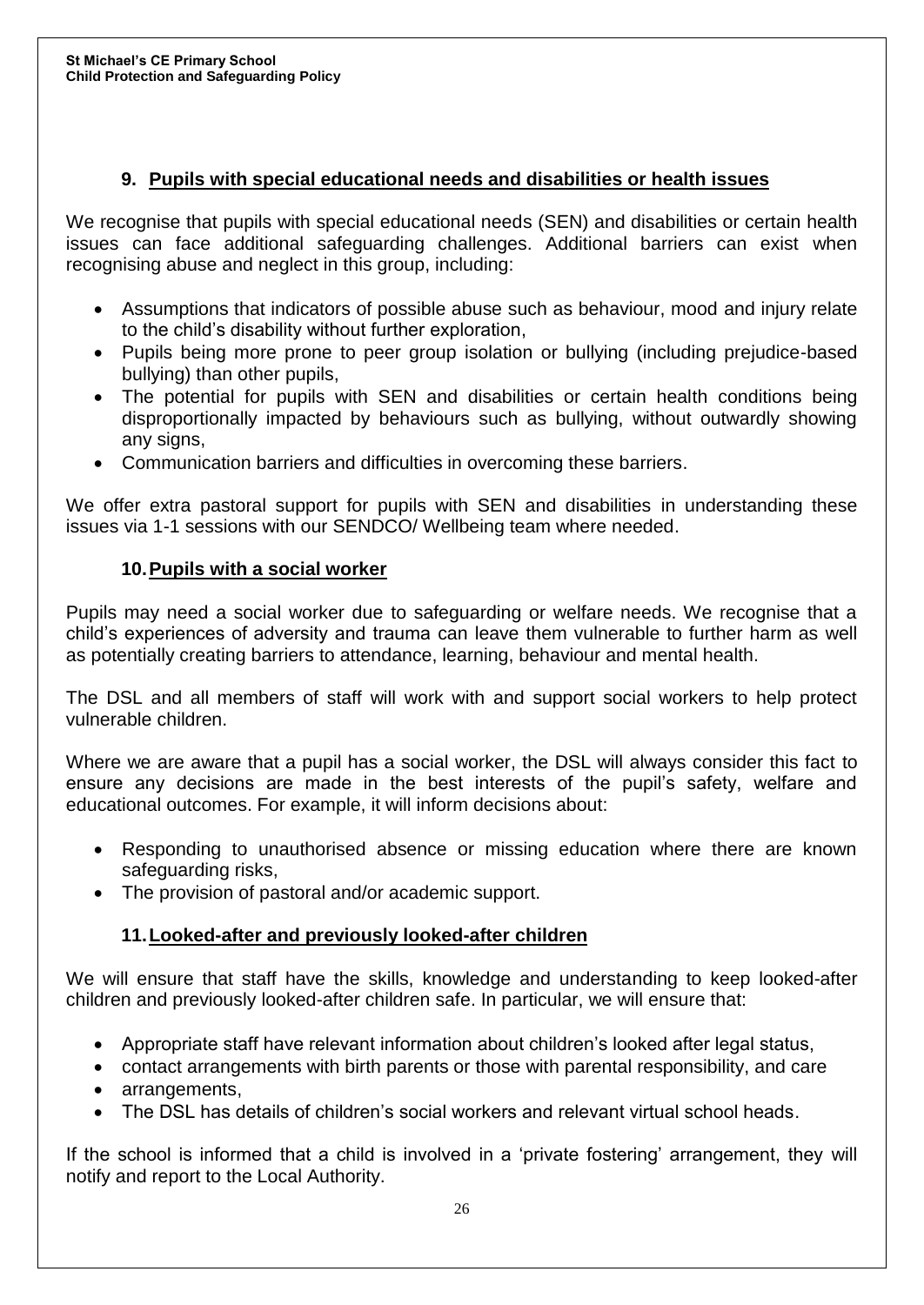A private fostering arrangement is one that is made privately (without the involvement of a local authority) for the care of a child under the age of 16 years (under 18, if disabled) by someone other than a parent or close relative, in their own home, with the intention that it should last for 28 days or more. (Close family relative is defined as a 'grandparent, brother, sister, uncle or aunt' and includes half-siblings and step-parents; it does not include great-aunts or uncles, great grandparents or cousins.)

## **12.Complaints and concerns about school safeguarding policies**

## **12.1 Complaints against staff**

Complaints against staff that are likely to require a child protection investigation will be handled in accordance with our procedures for dealing with allegations of abuse made against staff (see appendix 3).

## **12.2 Other complaints**

Complaints should follow the procedures as set out in the Complaints Policy on our website.

## **12.3 Whistle-blowing**

Our Trust (DHMAT) has a Confidential reporting and whistleblowing policy which is found on our school website. The NSPCC also runs a Whistleblowing Advice Line (0800 028 0285)

#### **13.Record-keeping**

We will hold records in line with our records retention schedule.

All safeguarding concerns, discussions, decisions made and the reasons for those decisions, must be recorded in writing. If you are in any doubt about whether to record something, discuss it with the DSL.

The school uses MY CONCERN safeguarding software to record all concerns about pupils. All members of staff have the facility to login and record a concern.

[https://www.myconcern.education](https://www.myconcern.education/)

Records will include:

- A clear and comprehensive summary of the concern,
- Details of how the concern was followed up and resolved,
- A note of any action taken, decisions reached and the outcome.

Non-confidential records will be easily accessible and available. Confidential information and records will be held securely and only available to those who have a right or professional need to see them.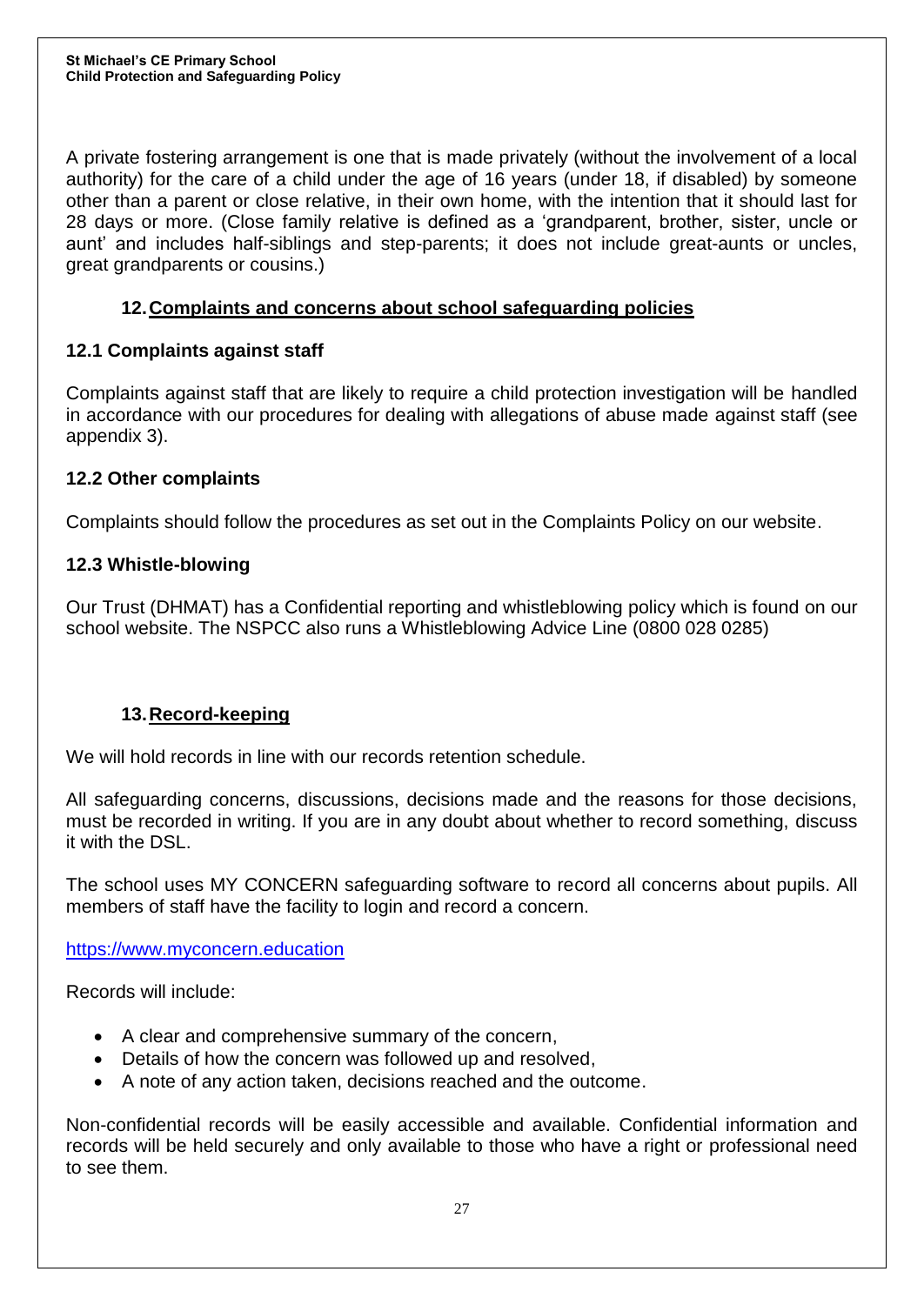Safeguarding records relating to individual children will be retained for a reasonable period of time after they have left the school.

Safeguarding records which contain information about allegations of sexual abuse will be retained for the Independent Inquiry into Child Sexual Abuse (IICSA), for the term of the inquiry.

If a child for whom the school has, or has had, safeguarding concerns moves to another school, the DSL will ensure that their child protection file is forwarded promptly and securely, and separately from the main pupil file. In addition, if the concerns are significant or complex, and/or social services are involved, the DSL will speak to the DSL of the receiving school and provide information to enable them to have time to make any necessary preparations to ensure the safety of the child.

Records are held in a secure, electronic system (my concern) where confidentiality is assured.

Where information needs to be shared with other agencies this is done securely.

In addition:

Appendix 2 sets out our policy on record-keeping specifically with respect to recruitment and pre-employment checks,

Appendix 3 sets out our policy on record-keeping with respect to allegations of abuse made against staff.

#### **14.Training**

#### **14.1 All staff**

All staff members will undertake safeguarding and child protection training at induction, including on whistle-blowing procedures and online safety, to ensure they understand the school's safeguarding systems and their responsibilities, and can identify signs of possible abuse or neglect.

This training will be regularly updated and will:

Be integrated, aligned and considered as part of the whole-school safeguarding approach and wider staff training, and curriculum planning,

Be in line with advice from the 3 safeguarding partners,

Have regard to the Teachers' Standards to support the expectation that all teachers:

- Manage behaviour effectively to ensure a good and safe environment,
- Have a clear understanding of the needs of all pupils.

All staff will have training on the government's anti-radicalisation strategy, Prevent, to enable them to identify children at risk of being drawn into terrorism and to challenge extremist ideas.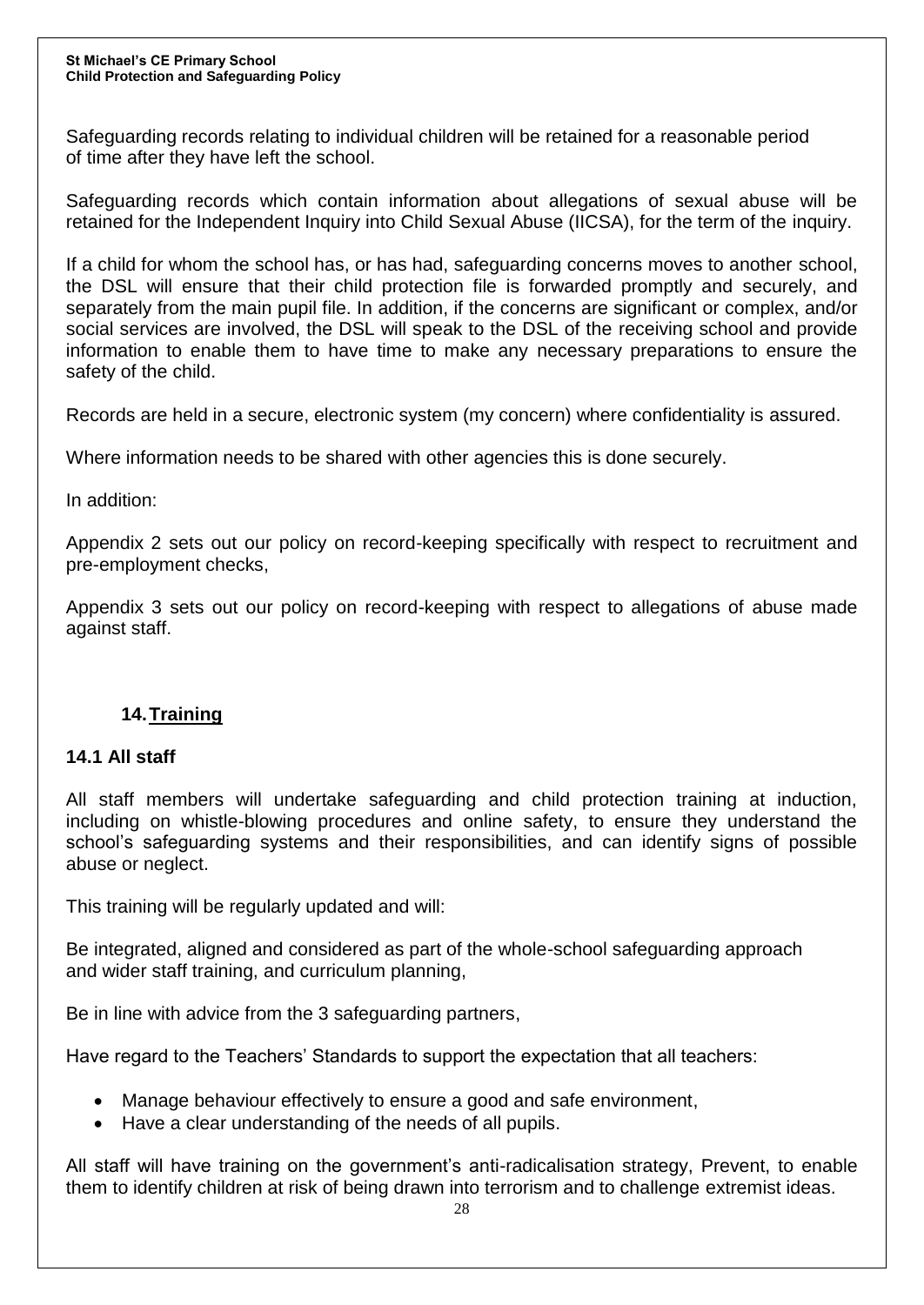Any concerns in this area are referred to Alison Chambers (DSL) and recorded using MyConcern.

Staff receive training regarding contextual safeguarding (the areas of safeguarding specific to the location of the school), as well as wider societal factors beyond school and nursery.

Staff will also receive regular safeguarding and child protection updates (for example, through emails, e-bulletins and staff meetings) as required, but at least annually.

Contractors who are provided through a private finance initiative (PFI) or similar contract will also receive safeguarding training.

Volunteers will receive appropriate training, if applicable.

#### **14.2 The DSL and deputies**

The DSL and deputies will undertake child protection and safeguarding training at least every 2 years.

In addition, they will update their knowledge and skills at regular intervals and at least annually (for example, through e-bulletins, DHMAT network meetings, or taking time to read and digest safeguarding developments).

They will also undertake Prevent awareness training.

#### **14.3 Governors**

All governors/ STG members receive training about safeguarding, to make sure they have the knowledge and information needed to perform their functions and understand their responsibilities.

As the chair of the STG may be required to act as the 'case manager' in the event that an allegation of abuse is made against the head teacher, they receive training in managing allegations for this purpose.

#### **14.4 Recruitment – interview panels**

At least one person conducting any interview for a post at the school will have undertaken safer recruitment training. This will cover, as a minimum, the contents of the Department for Education's statutory guidance, Keeping Children Safe in Education, and will be in line with local safeguarding procedures.

See appendix 2 of this policy for more information about our safer recruitment procedures.

#### **14.5 Staff who have contact with pupils and families**

All staff who have contact with children and families will have supervisions which will provide them with support, coaching and training, promote the interests of children and allow for confidential discussions of sensitive issues.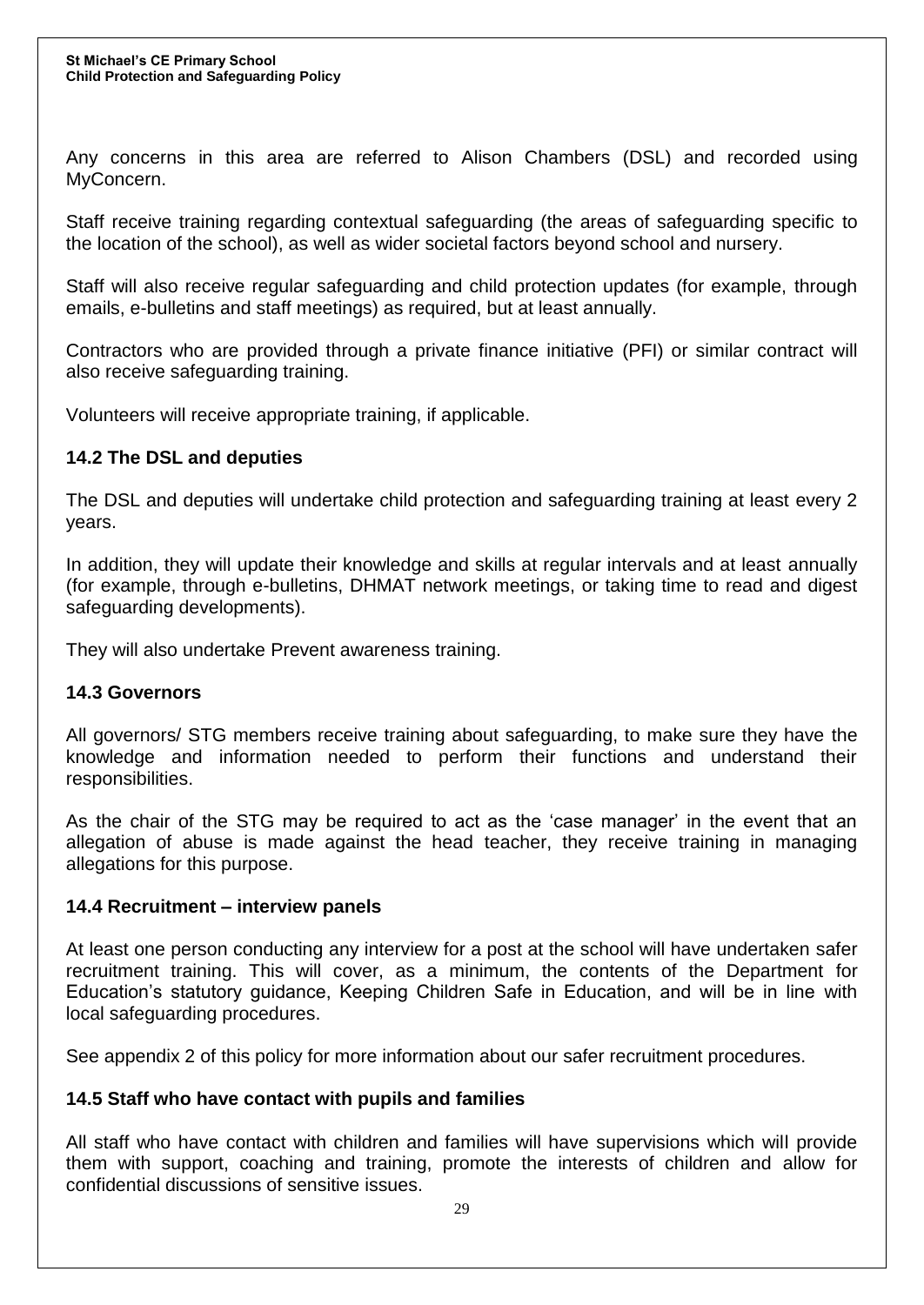### **15.Monitoring arrangements**

This policy will be reviewed annually by the Head teacher; at every review, it will be approved by the Governing Body.

### **16.Links with other policies**

This policy links to the following policies and procedures:

Behaviour Staff Code of Conduct **Complaints** Health and Safety and First Aid **Attendance** Online Safety Mobile Phone **Equality** Relationships and Sex Education **Curriculum** Privacy notices Whistle blowing Complaints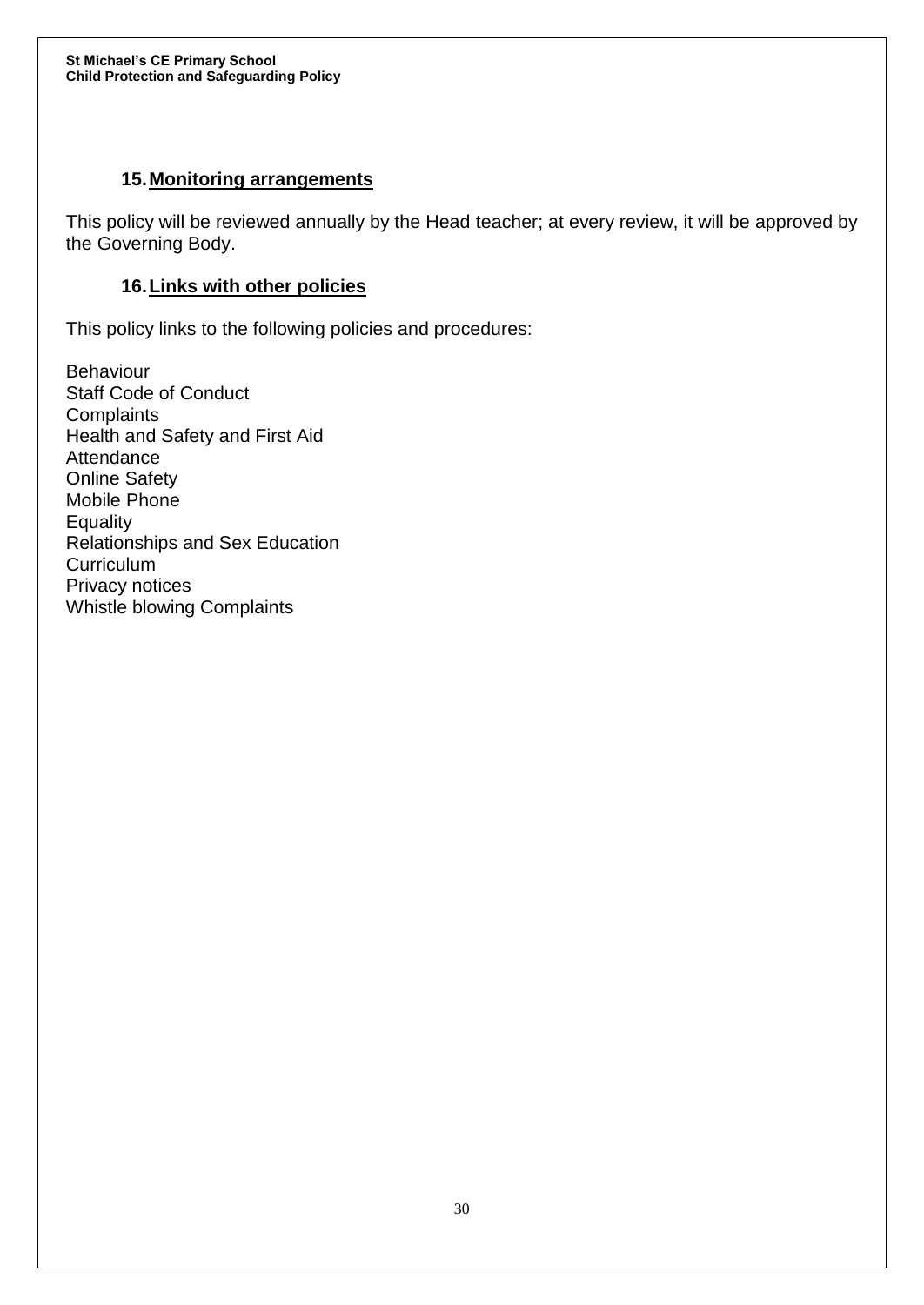## **Appendix 1: types of abuse**

**Abuse**, including neglect, and safeguarding issues are rarely standalone events that can be covered by one definition or label. In most cases, multiple issues will overlap.

**Physical abuse** may involve hitting, shaking, throwing, poisoning, burning or scalding, drowning, suffocating or otherwise causing physical harm to a child. Physical harm may also be caused when a parent or carer fabricates the symptoms of, or deliberately induces, illness in a child.

**Emotional abuse** is the persistent emotional maltreatment of a child such as to cause severe and adverse effects on the child's emotional development. Some level of emotional abuse is involved in all types of maltreatment of a child, although it may occur alone.

Emotional abuse may involve:

- Conveying to a child that they are worthless or unloved, inadequate, or valued only insofar as they meet the needs of another person,
- Not giving the child opportunities to express their views, deliberately silencing them or 'making fun' of what they say or how they communicate,
- Age or developmentally inappropriate expectations being imposed on children; these may include interactions that are beyond a child's developmental capability, as well as overprotection and limitation of exploration and learning, or preventing the child participating in normal social interaction.

#### **Appendix 2: safer recruitment and DBS checks – policy and procedures**

#### **Recruitment and selection process:**

To make sure we recruit suitable people, we will ensure that those involved in the recruitment and employment of staff to work with children have received appropriate safer recruitment training.

We have put the following steps in place during our recruitment and selection process to ensure we are committed to safeguarding and promoting the welfare of children:

#### **Advertising:**

When advertising roles, we will make clear:

- Our school's commitment to safeguarding and promoting the welfare of children,
- That safeguarding checks will be undertaken,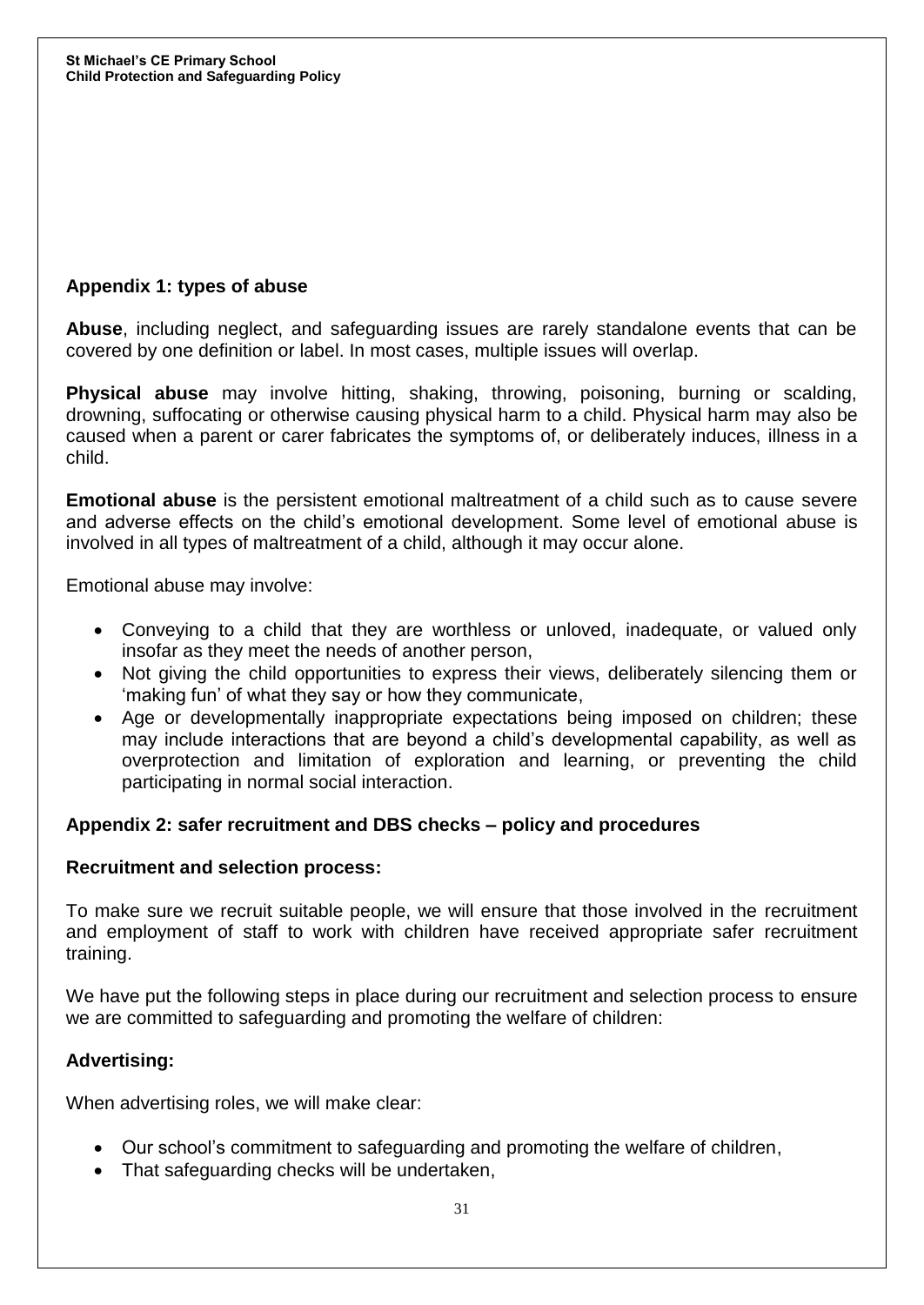- The safeguarding requirements and responsibilities of the role, such as the extent to which the role will involve contact with children,
- Whether or not the role is exempt from the Rehabilitation of Offenders Act 1974 and the amendments to the Exceptions Order 1975, 2013 and 2020. If the role is exempt, certain spent convictions and cautions are 'protected', so they do not need to be disclosed, and if they are disclosed, we cannot take them into account.

## **Shortlisting:**

Our shortlisting process will involve at least 2 people and will:

- Consider any inconsistencies and look for gaps in employment and reasons given for them,
- Explore all potential concerns.

Once we have shortlisted candidates, we will ask shortlisted candidates to:

Complete a self-declaration of their criminal record or any information that would make them unsuitable to work with children, so that they have the opportunity to share relevant information and discuss it at interview stage,

The information we will ask for includes:

- If they have a criminal history
- Whether they are included on the barred list
- Whether they are prohibited from teaching
- Information about any criminal offences committed in any country in line with the law as applicable in England and Wales
- Any relevant overseas information

Sign a declaration confirming the information they have provided is true,

Seeking references and checking employment history.

We will obtain references before interview. Any concerns raised will be explored further with referees and taken up with the candidate at interview.

When seeking references we will:

- Not accept open references,
- Liaise directly with referees and verify any information contained within references with the referees,
- Ensure any references are from the candidate's current employer and completed by a senior person. Where the referee is school based, we will ask for the reference to be confirmed by the head teacher/principal as accurate in respect to disciplinary investigations,
- Obtain verification of the candidate's most recent relevant period of employment if they are not currently employed,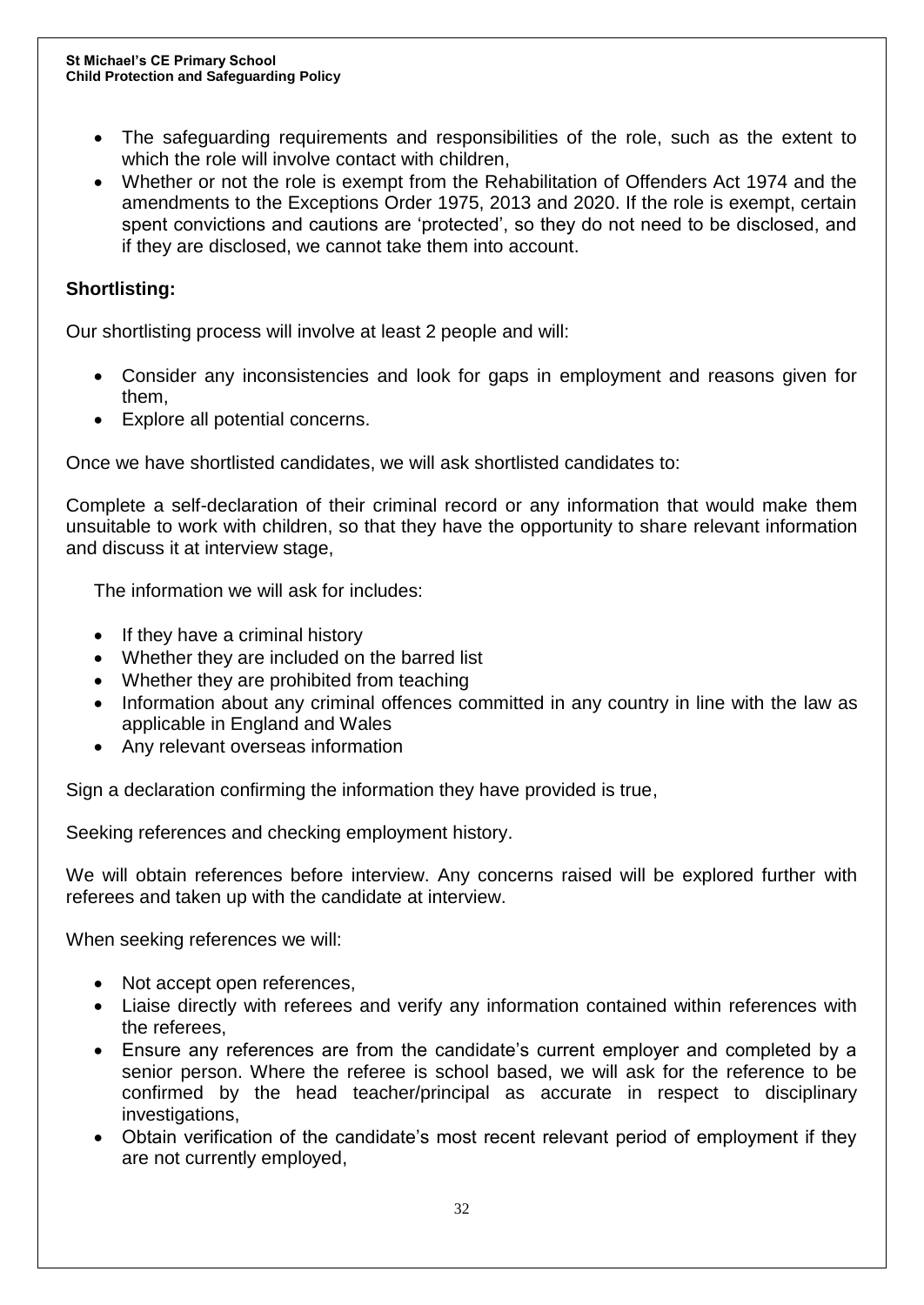- Secure a reference from the relevant employer from the last time the candidate worked with children if they are not currently working with children,
- Compare the information on the application form with that in the reference and take up any inconsistencies with the candidate,
- Resolve any concerns before any appointment is confirmed.

#### **Interview and selection**

When interviewing candidates, we will:

Probe any gaps in employment, or where the candidate has changed employment or location frequently, and ask candidates to explain this,

Explore any potential areas of concern to determine the candidate's suitability to work with children,

Record all information considered and decisions made.

#### **Pre-appointment vetting checks**

We will record all information on the checks carried out in the school's single central record (SCR). Copies of these checks, where appropriate, will be held in individuals' personnel files. We follow requirements and best practice in retaining copies of these checks, as set out below.

#### **New staff**

All offers of appointment will be conditional until satisfactory completion of the necessary preemployment checks. When appointing new staff, we will:

Verify their identity,

Obtain (via the applicant) an enhanced DBS certificate, including barred list information for those who will be engaging in regulated activity (see definition below). We will obtain the certificate before, or as soon as practicable after, appointment, including when using the DBS update service. We will not keep a copy of the certificate for longer than 6 months but, when the copy is destroyed, we may still keep a record of the fact that vetting took place, the result of the check and recruitment decision taken,

Obtain a separate barred list check if they will start work in regulated activity before the DBS certificate is available,

Verify their mental and physical fitness to carry out their work responsibilities,

Verify their right to work in the UK. We will keep a copy of this verification for the duration of the member of staff's employment and for 2 years afterwards,

Verify their professional qualifications, as appropriate,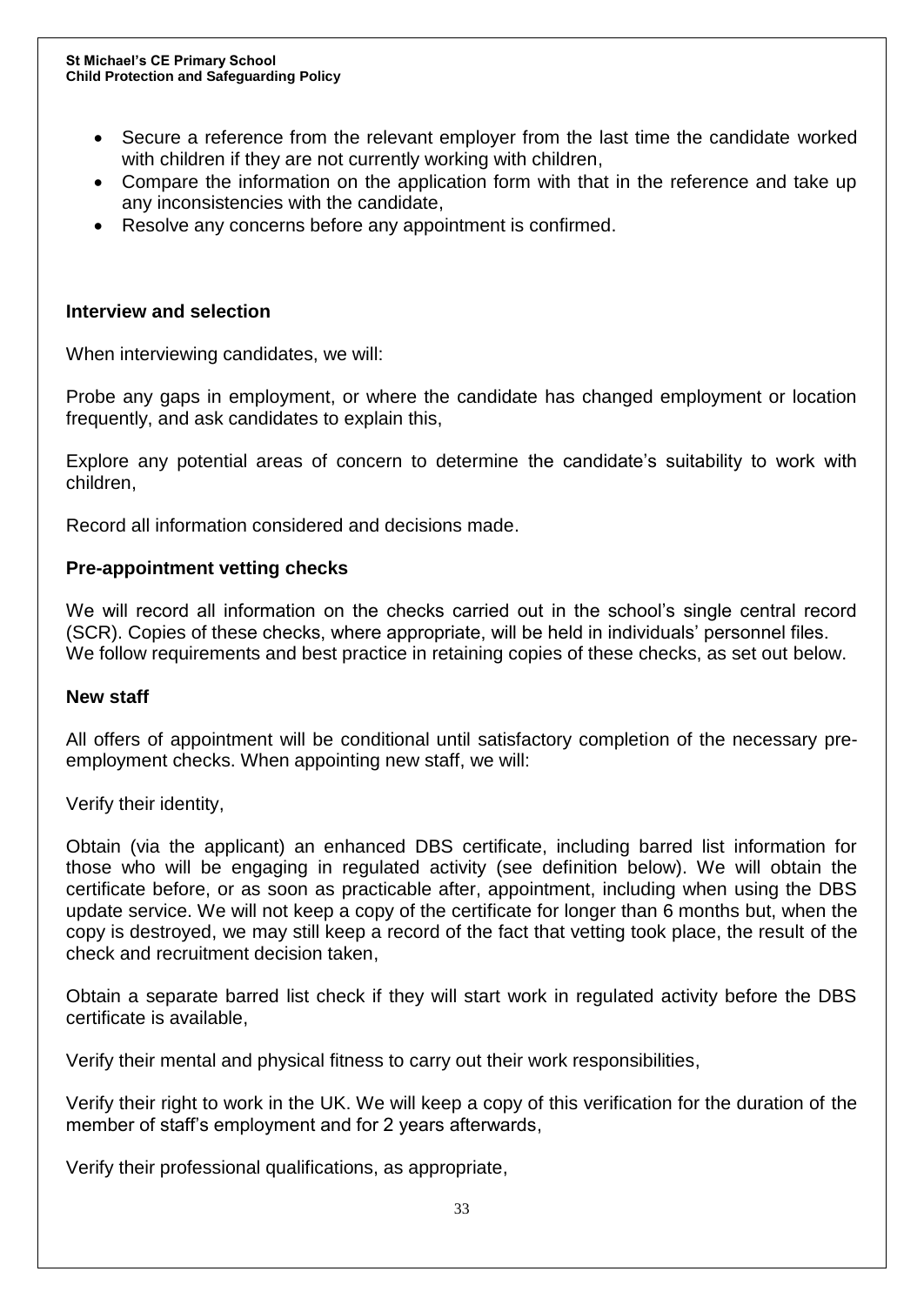Ensure they are not subject to a prohibition order if they are employed to be a teacher,

Carry out further additional checks, as appropriate, on candidates who have lived or worked outside of the UK.

Where available, these will include:

- For all staff, including teaching positions: criminal records checks for overseas applicants
- For teaching positions: obtaining a letter of professional standing from the professional regulating authority in the country where the applicant has worked

Check that candidates taking up a management position\* are not subject to a prohibition from management (section 128) direction made by the secretary of state.

\* Management positions are most likely to include, but are not limited to, head teachers and deputy/assistant head teachers.

We will ensure that appropriate checks are carried out to ensure that individuals are not disqualified under the 2018 Childcare Disqualification Regulations and Childcare Act 2006.

Where we take a decision that an individual falls outside of the scope of these regulations and we do not carry out such checks, we will retain a record of our assessment on the individual's personnel file. This will include our evaluation of any risks and control measures put in place, and any advice sought.

Regulated activity means a person who will be:

- Responsible, on a regular basis in a school or college, for teaching, training, instructing, caring for or supervising children; or
- Carrying out paid, or unsupervised unpaid, work regularly in a school or college where that work provides an opportunity for contact with children; or
- Engaging in intimate or personal care or overnight activity, even if this happens only once and regardless of whether they are supervised or not.

## **Existing staff**

In certain circumstances, we will carry out all the relevant checks on existing staff as if the individual was a new member of staff. These circumstances are when:

- There are concerns about an existing member of staff's suitability to work with children; or
- An individual moves from a post that is not regulated activity to one that is; or
- There has been a break in service of 12 weeks or more.

We will refer to the DBS anyone who has harmed, or poses a risk of harm, to a child or vulnerable adult where:

We believe the individual has engaged in relevant conduct; or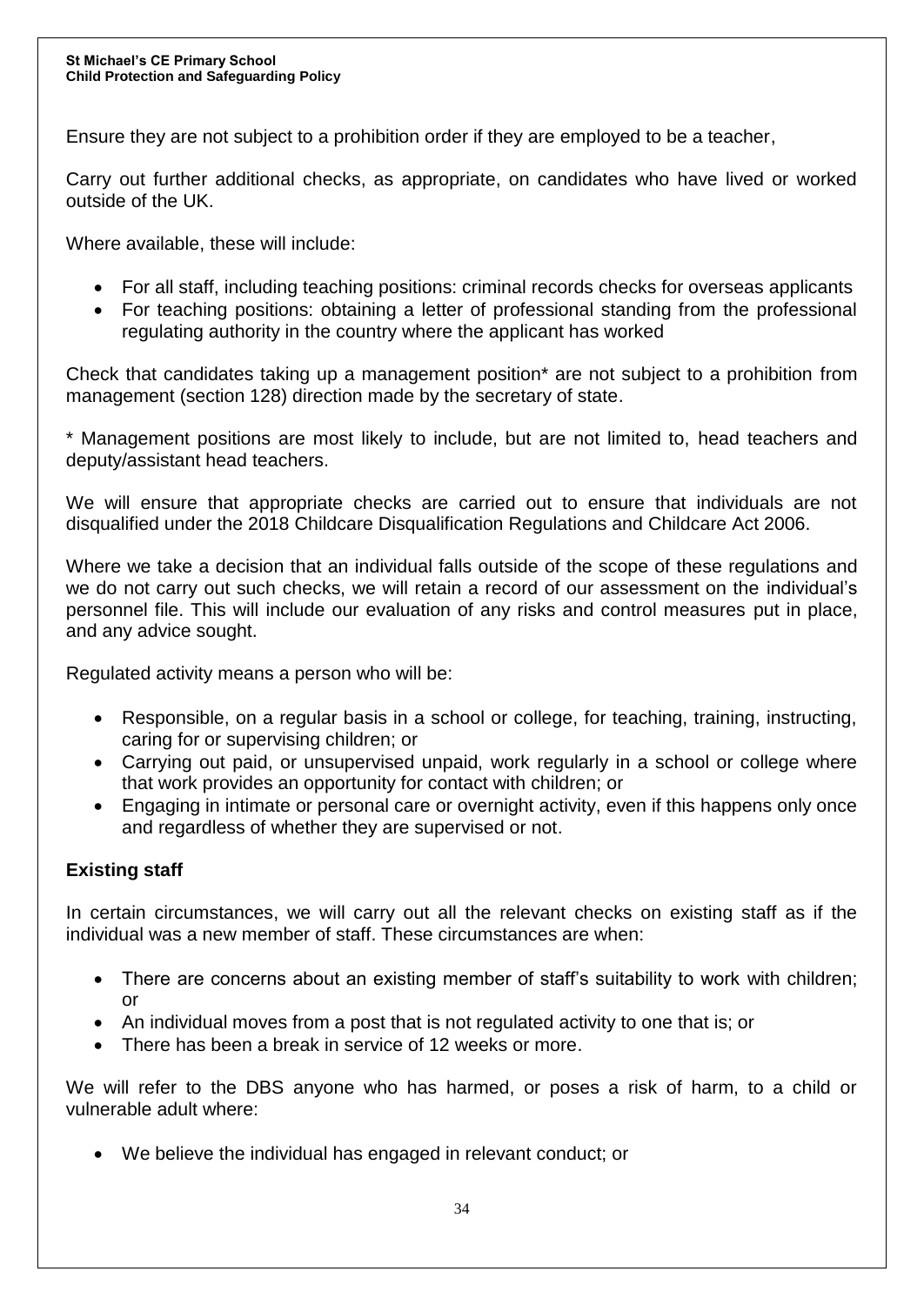- We believe the individual has received a caution or conviction for a relevant (automatic barring either with or without the right to make representations) offence, under the Safeguarding Vulnerable Groups Act 2006 (Prescribed Criteria and Miscellaneous Provisions) Regulations 2009; or
- We believe the 'harm test' is satisfied in respect of the individual (i.e. they may harm a child or vulnerable adult or put them at risk of harm); and the individual has been removed from working in regulated activity (paid or unpaid) or would have been removed if they had not left.

## **Agency and third-party staff**

We will obtain written notification from any agency or third-party organisation that it has carried out the necessary safer recruitment checks that we would otherwise perform. We will also check that the person presenting themselves for work is the same person on whom the checks have been made.

## **Contractors**

We will ensure that any contractor, or any employee of the contractor, who is to work at the school has had the appropriate level of DBS check (this includes contractors who are provided through a PFI or similar contract).

This will be:

- An enhanced DBS check with barred list information for contractors engaging in regulated activity
- An enhanced DBS check, not including barred list information, for all other contractors who are not in regulated activity but whose work provides them with an opportunity for regular contact with children

We will obtain the DBS check for self-employed contractors.

We will not keep copies of such checks for longer than 6 months.

Contractors who have not had any checks will not be allowed to work unsupervised or engage in regulated activity under any circumstances.

We will check the identity of all contractors and their staff on arrival at the school.

For self-employed contractors such as music teachers or sports coaches, we will ensure that appropriate checks are carried out to ensure that individuals are not disqualified under the 2018 Childcare Disqualification Regulations and Childcare Act 2006. Where we decide that an individual falls outside of the scope of these regulations and we do not carry out such checks, we will retain a record of our assessment. This will include our evaluation of any risks and control measures put in place, and any advice sought.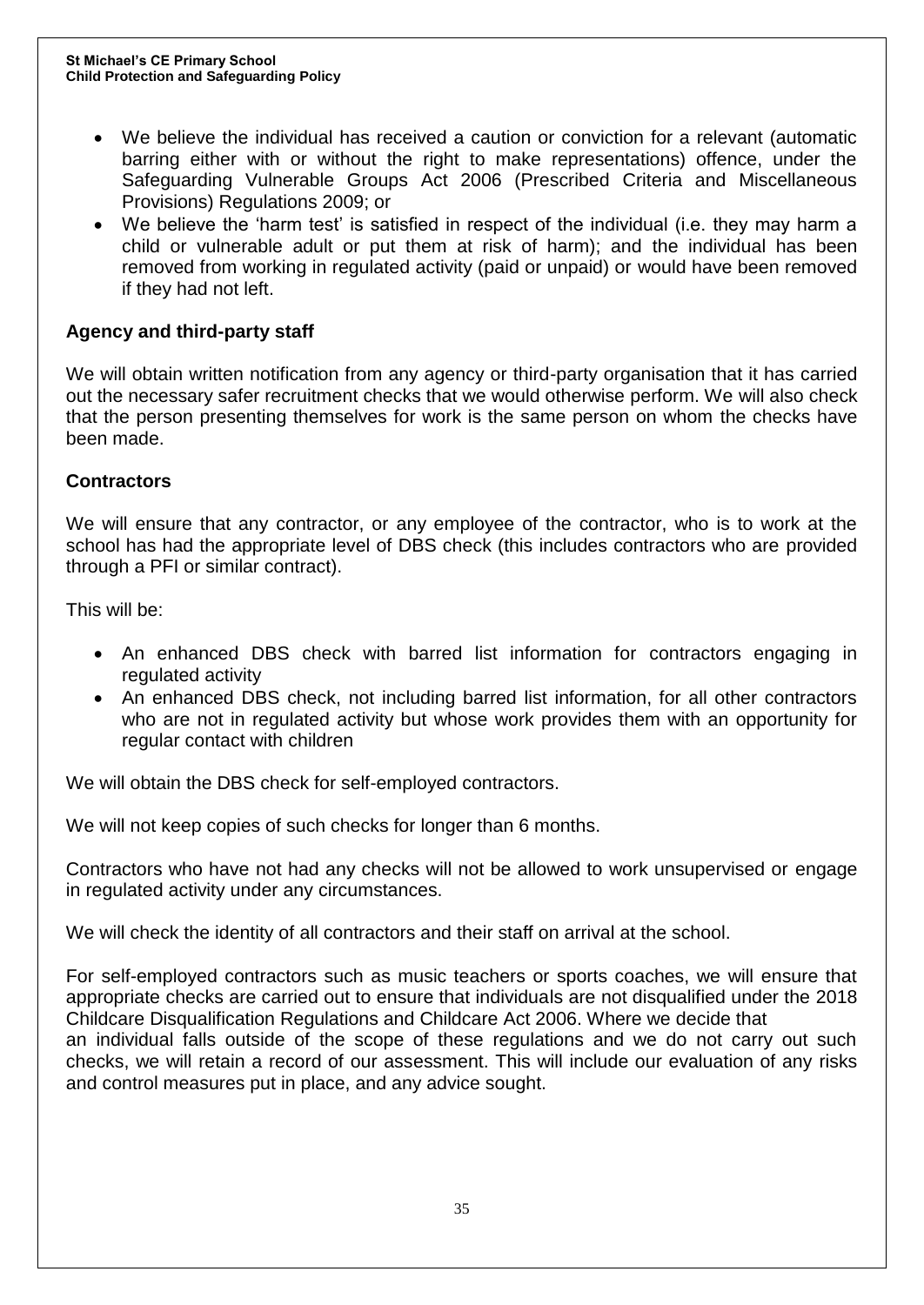## **Trainee/student teachers**

Where applicants for initial teacher training are salaried by us, we will ensure that all necessary checks are carried out.

Where trainee teachers are fee-funded, we will obtain written confirmation from the training provider that necessary checks have been carried out and that the trainee has been judged by the provider to be suitable to work with children.

In both cases, this includes checks to ensure that individuals are not disqualified under the 2018 Childcare Disqualification Regulations and Childcare Act 2006.

#### **Volunteers**

We will:

- Never leave an unchecked volunteer unsupervised or allow them to work in regulated activity,
- Obtain an enhanced DBS check with barred list information for all volunteers who are new to working in regulated activity,
- Carry out a risk assessment when deciding whether to seek an enhanced DBS check without barred list information for any volunteers not engaging in regulated activity. We will retain a record of this risk assessment,
- Ensure that appropriate checks are carried out to ensure that individuals are not disqualified under the 2018 Childcare Disqualification Regulations and Childcare Act 2006. Where we decide that an individual falls outside of the scope of these regulations and we do not carry out such checks, we will retain a record of our assessment. This will include our evaluation of any risks and control measures put in place, and any advice sought.

#### **Governors and members**

All governors, trustees and members will have an enhanced DBS check without barred list information.

They will have an enhanced DBS check with barred list information if working in regulated activity.

All proprietors, trustees, local governors and members will also have the following checks:

- A section 128 check (to check prohibition on participation in management under section 128 of the Education and Skills Act 2008),
- $\bullet$  Identity,
- Right to work in the UK,
- Other checks deemed necessary if they have lived or worked outside the UK.

#### **Staff working in alternative provision settings**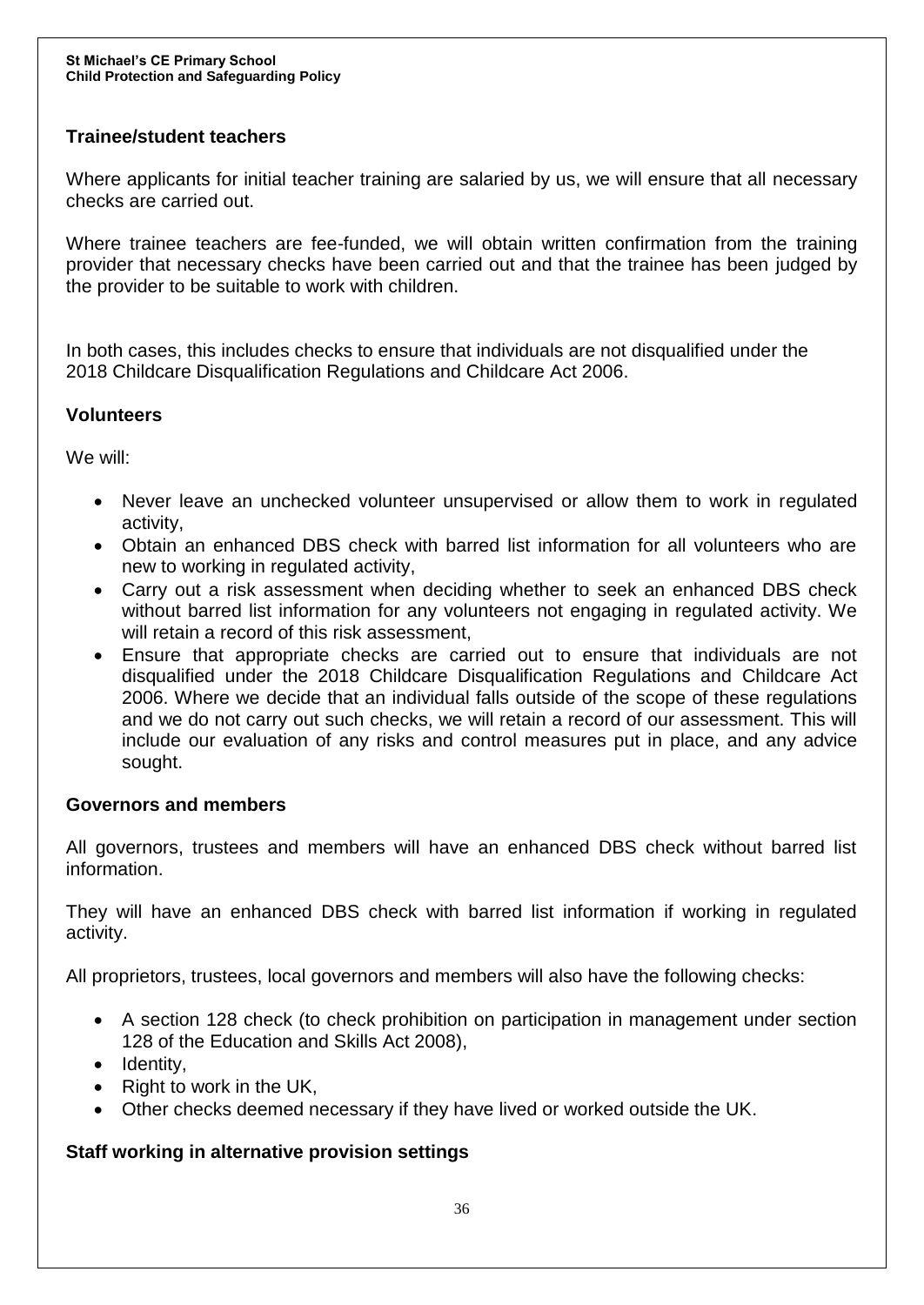Where we place a pupil with an alternative provision provider, we obtain written confirmation from the provider that they have carried out the appropriate safeguarding checks on individuals working there that we would otherwise perform.

## **Appendix 3: allegations of abuse made against staff**

## **Section 1: allegations that may meet the harms threshold**

This section applies to all cases in which it is alleged that a current member of staff, including a supply teacher, volunteer or contractor, has:

- Behaved in a way that has harmed a child, or may have harmed a child, and/or
- Possibly committed a criminal offence against or related to a child, and/or
- Behaved towards a child or children in a way that indicates he or she may pose a risk of harm to children, and/or
- Behaved or may have behaved in a way that indicates they may not be suitable to work with children – this includes behaviour taking place both inside and outside of school.

We will deal with any allegation of abuse quickly, in a fair and consistent way that provides effective child protection while also supporting the individual who is the subject of the allegation.

A 'case manager' will lead any investigation. This will be the head teacher, or the chair of governors where the head teacher is the subject of the allegation. The case manager will be identified at the earliest opportunity.

Our procedures for dealing with allegations will be applied with common sense and judgement.

## **Suspension of the accused until the case is resolved**

Suspension of the accused will not be the default position, and will only be considered in cases where there is reason to suspect that a child or other children is/are at risk of harm, or the case is so serious that there might be grounds for dismissal. In such cases, we will only suspend an individual if we have considered all other options available and there is no reasonable alternative.

Based on an assessment of risk, we will consider alternatives such as:

- Redeployment within the school so that the individual does not have direct contact with the child or children concerned,
- Providing an assistant to be present when the individual has contact with children,
- Redeploying the individual to alternative work in the school so that they do not have unsupervised access to children,
- Moving the child or children to classes where they will not come into contact with the individual, making it clear that this is not a punishment and parents/carers have been consulted,
- Temporarily redeploying the individual to another role in a different location, for example, to an alternative school, or other work for the academy trust.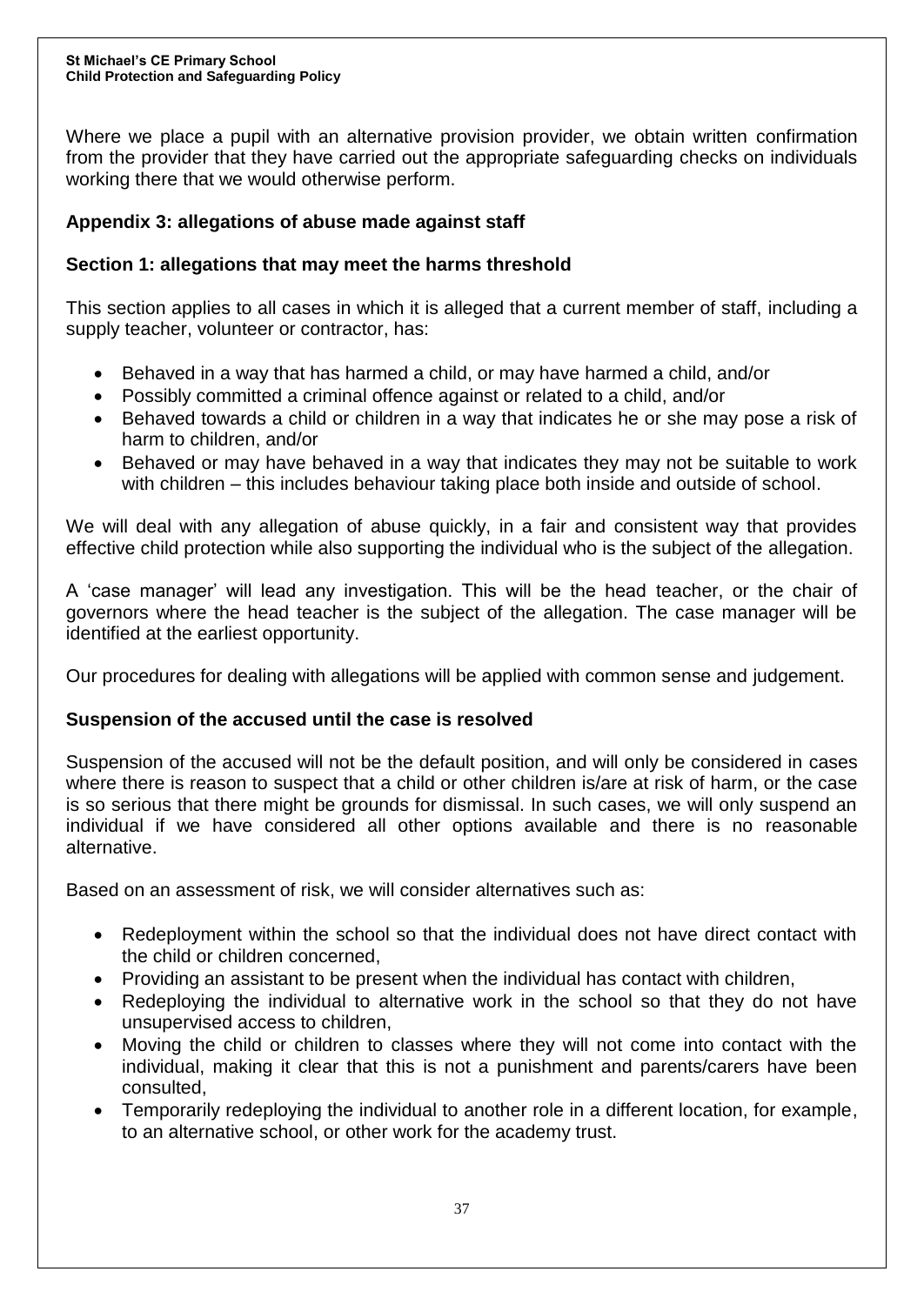If in doubt, the case manager will seek views from the school's personnel adviser and the designated officer at the local authority, as well as the police and children's social care where they have been involved.

### **Definitions for outcomes of allegation investigations**

**Substantiated**: there is sufficient evidence to prove the allegation.

**Malicious**: there is sufficient evidence to disprove the allegation and there has been a deliberate act to deceive, or to cause harm to the subject of the allegation.

**False**: there is sufficient evidence to disprove the allegation.

**Unsubstantiated**: there is insufficient evidence to either prove or disprove the allegation (this does not imply guilt or innocence).

**Unfounded**: to reflect cases where there is no evidence or proper basis which supports the allegation being made.

#### **Procedure for dealing with allegations**

In the event of an allegation that meets the criteria above, the case manager will take the following steps:

Conduct basic enquiries in line with local procedures to establish the facts to help determine whether there is any foundation to the allegation before carrying on with the steps below,

Discuss the allegation with the designated officer at the local authority. This is to consider the nature, content and context of the allegation and agree a course of action, including whether further enquiries are necessary to enable a decision on how to proceed, and whether it is necessary to involve the police and/or children's social care services. (The case manager may, on occasion, consider it necessary to involve the police before consulting the designated officer – for example, if the accused individual is deemed to be an immediate risk to children or there is evidence of a possible criminal offence. In such cases, the case manager will notify the designated officer as soon as practicably possible after contacting the police).

Inform the accused individual of the concerns or allegations and likely course of action as soon as possible after speaking to the designated officer (and the police or children's social care services, where necessary). Where the police and/or children's social care services are involved, the case manager will only share such information with the individual as has been agreed with those agencies.

Where appropriate (in the circumstances described above), carefully consider whether suspension of the individual from contact with children at the school is justified or whether alternative arrangements such as those outlined above can be put in place. Advice will be sought from the designated officer, police and/or children's social care services, as appropriate.

Where the case manager is concerned about the welfare of other children in the community or the individual's family, they will discuss these concerns with the DSL and make a risk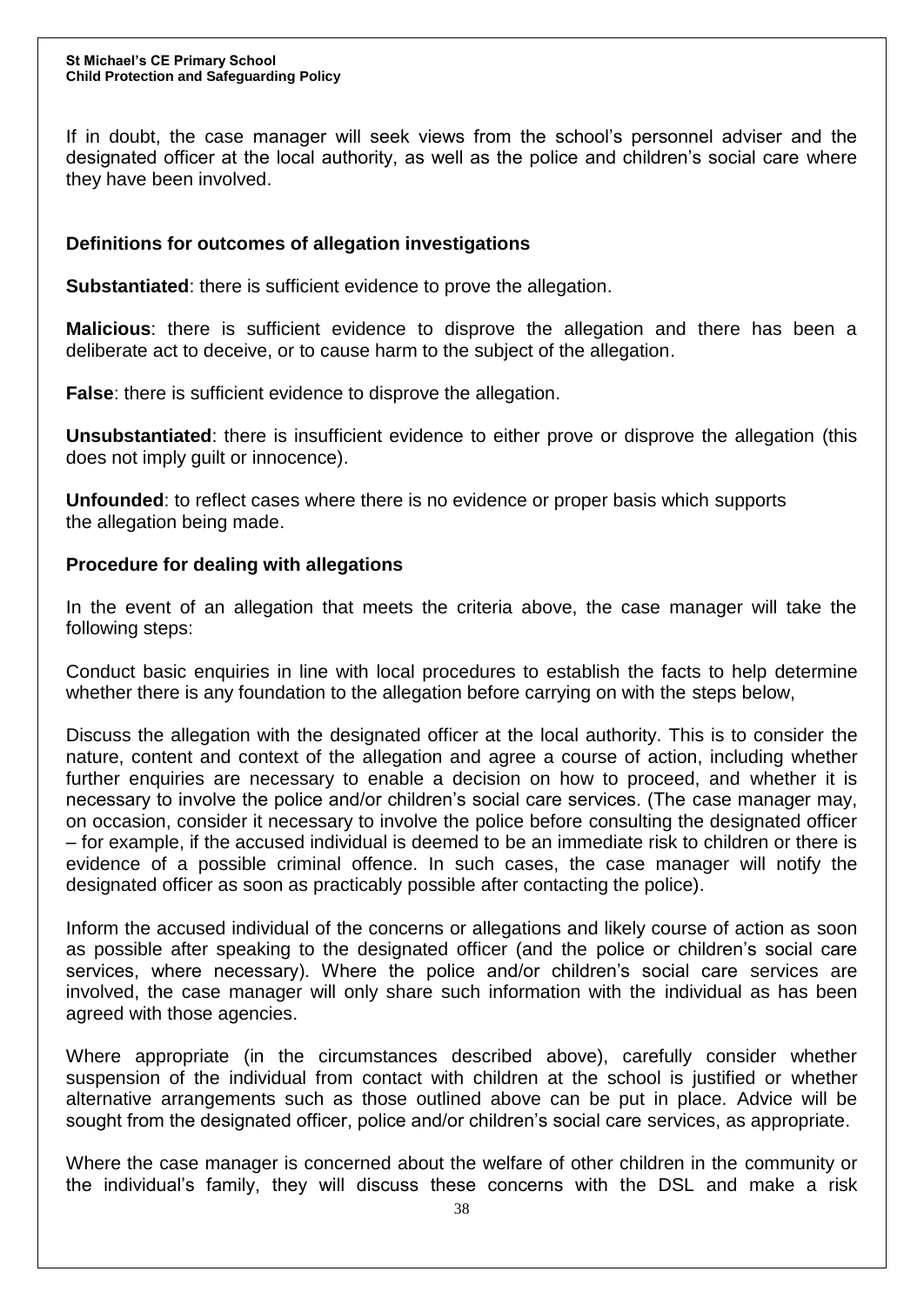assessment of the situation. If necessary, the DSL may make a referral to children's social care If immediate suspension is considered necessary, agree and record the rationale for this with the designated officer. The record will include information about the alternatives to suspension that have been considered, and why they were rejected. Written confirmation of the suspension will be provided to the individual facing the allegation or concern within 1 working day, and the individual will be given a named contact at the school and their contact details.

If it is decided that no further action is to be taken in regard to the subject of the allegation or concern, record this decision and the justification for it and agree with the designated officer what information should be put in writing to the individual and by whom, as well as what action should follow both in respect of the individual and those who made the initial allegation.

If it is decided that further action is needed, take steps as agreed with the designated officer to initiate the appropriate action in school and/or liaise with the police and/or children's social care services as appropriate.

Provide effective support for the individual facing the allegation or concern, including appointing a named representative to keep them informed of the progress of the case and considering what other support is appropriate. The Trust counselling service will be available for teaching staff.

Inform the parents or carers of the child/children involved about the allegation as soon as possible if they do not already know (following agreement with children's social care services and/or the police, if applicable). The case manager will also inform the parents or carers of the requirement to maintain confidentiality about any allegations made against teachers (where this applies) while investigations are ongoing. Any parent or carer who wishes to have the confidentiality restrictions removed in respect of a teacher will be advised to seek legal advice.

Keep the parents or carers of the child/children involved informed of the progress of the case (only in relation to their child – no information will be shared regarding the staff member).

Make a referral to the DBS where it is thought that the individual facing the allegation or concern has engaged in conduct that harmed or is likely to harm a child, or if the individual otherwise poses a risk of harm to a child.

We will inform Ofsted of any allegations of serious harm or abuse by any person living, working, or looking after children at the premises (whether the allegations relate to harm or abuse committed on the premises or elsewhere), and any action taken in respect of the allegations. This notification will be made as soon as reasonably possible and always within 14 days of the allegations being made.

If the school is made aware that the secretary of state has made an interim prohibition order in respect of an individual, we will immediately suspend that individual from teaching, pending the findings of the investigation by the Teaching Regulation Agency.

Where the police are involved, wherever possible the Trust will ask the police at the start of the investigation to obtain consent from the individuals involved to share their statements and evidence for use in the school's disciplinary process, should this be required at a later point.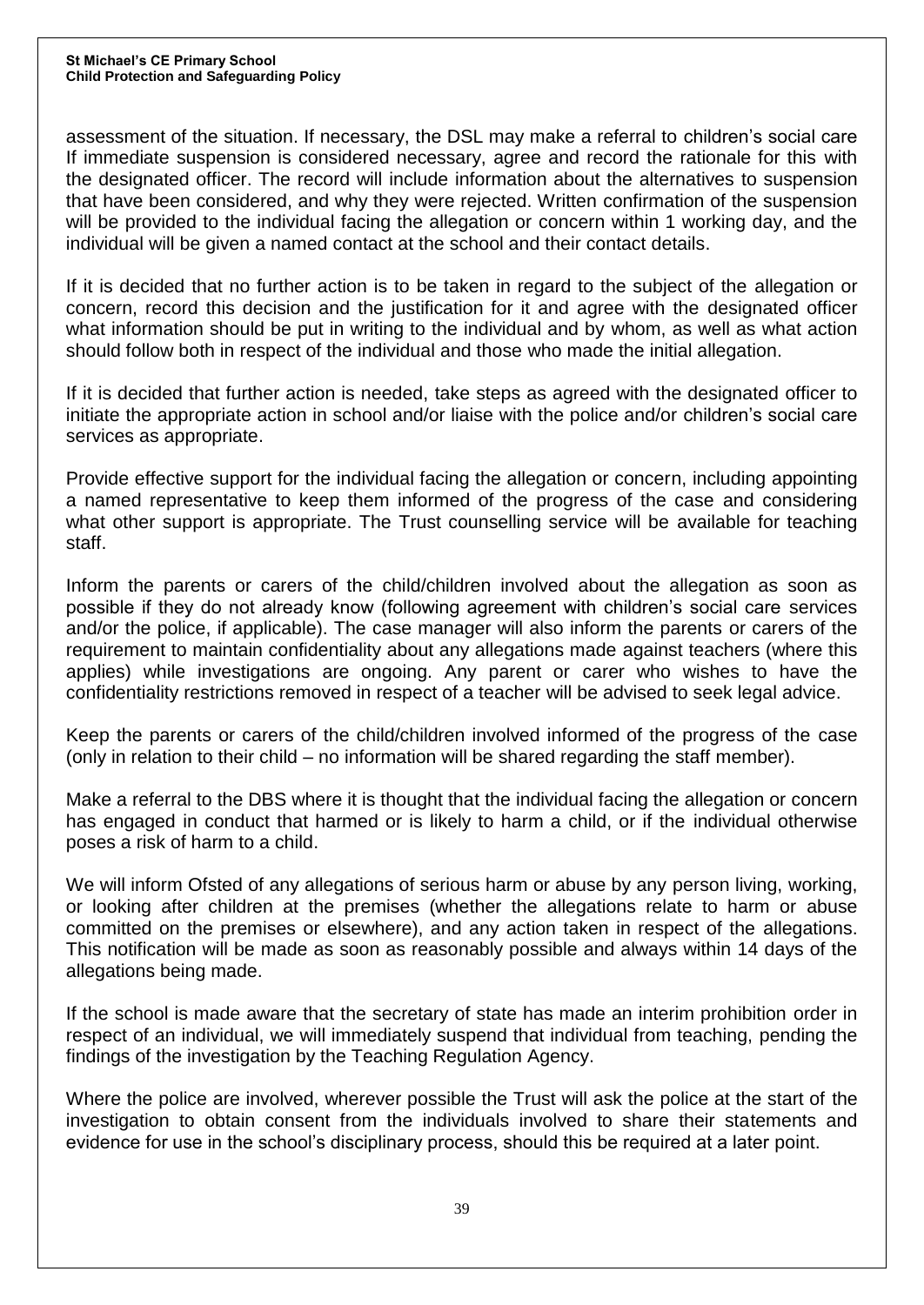## **Additional considerations for supply teachers and all contracted staff**

If there are concerns or an allegation is made against someone not directly employed by the school, such as a supply teacher or contracted staff member provided by an agency, we will take the actions below in addition to our standard procedures.

We will not decide to stop using an individual due to safeguarding concerns without finding out the facts and liaising with our LADO to determine a suitable outcome.

The governing board will discuss with the agency whether it is appropriate to suspend the individual, or redeploy them to another part of the school, while the school carries out the investigation.

We will involve the agency fully, but the school will take the lead in collecting the necessary information and providing it to the LADO as required.

We will address issues such as information sharing, to ensure any previous concerns or allegations known to the agency are taken into account (we will do this, for example, as part of the allegations management meeting or by liaising directly with the agency where necessary).

When using an agency, we will inform them of our process for managing allegations, and keep them updated about our policies as necessary, and will invite the agency's HR manager or equivalent to meetings as appropriate.

#### **Timescales**

We will deal with all allegations as quickly and effectively as possible and will endeavour to comply with the following timescales, where reasonably practicable:

- Any cases where it is clear immediately that the allegation is unsubstantiated or malicious should be resolved within 1 week,
- If the nature of an allegation does not require formal disciplinary action, appropriate action should be taken within 3 working days,
- If a disciplinary hearing is required and can be held without further investigation, this should be held within 15 working days.

However, these are objectives only and where they are not met, we will endeavour to take the required action as soon as possible thereafter.

#### **Specific actions**

#### **Action following a criminal investigation or prosecution**

The case manager will discuss with the local authority's designated officer whether any further action, including disciplinary action, is appropriate and, if so, how to proceed, taking into account information provided by the police and/or children's social care services.

#### **Conclusion of a case where the allegation is substantiated**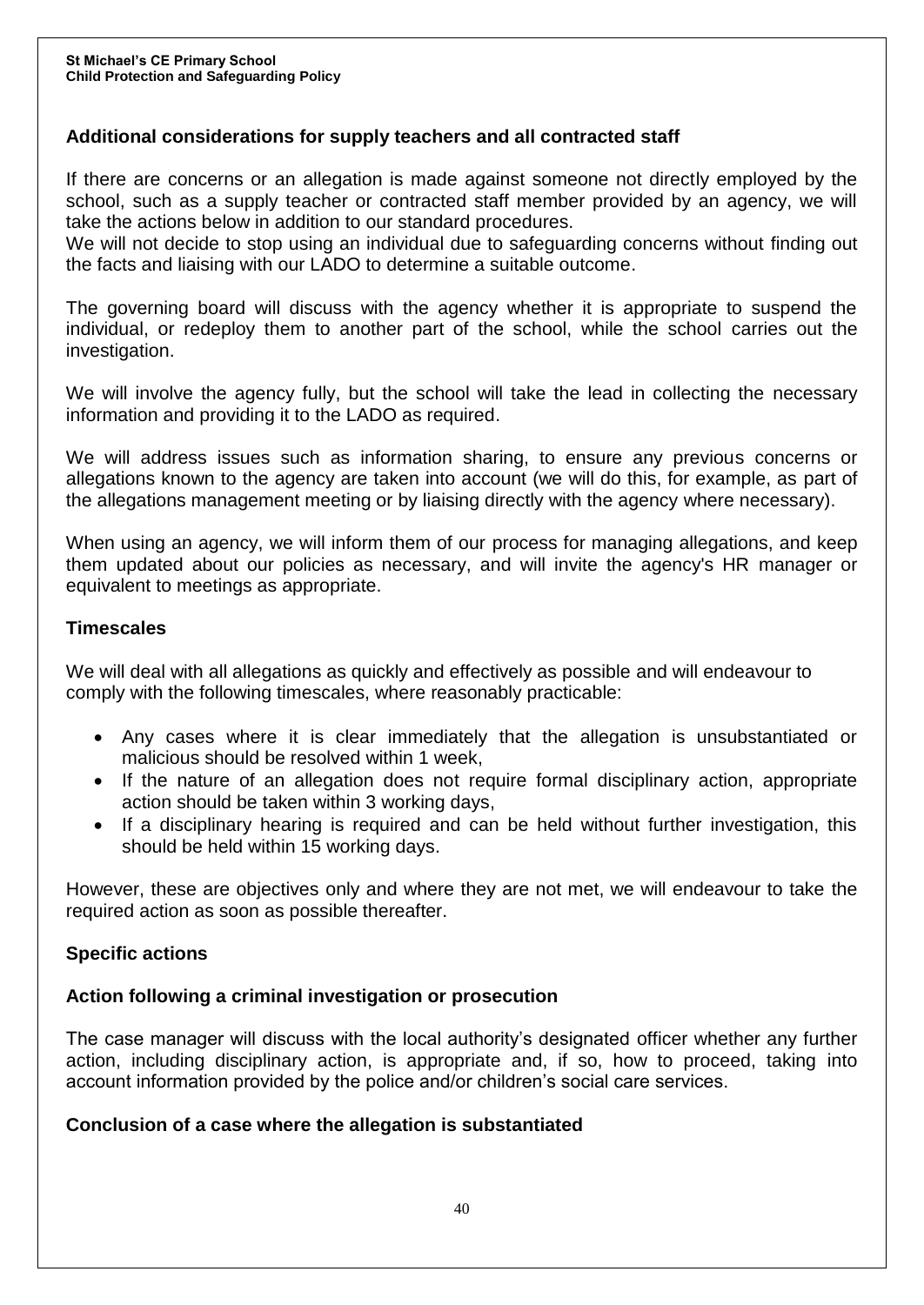If the allegation is substantiated and the individual is dismissed or the school ceases to use their services, or the individual resigns or otherwise ceases to provide their services, the school will make a referral to the DBS for consideration of whether inclusion on the barred lists is required.

If the individual concerned is a member of teaching staff, the school will consider whether to refer the matter to the Teaching Regulation Agency to consider prohibiting the individual from teaching.

#### **Individuals returning to work after suspension**

If it is decided on the conclusion of a case that an individual who has been suspended can return to work, the case manager will consider how best to facilitate this.

The case manager will also consider how best to manage the individual's contact with the child or children who made the allegation, if they are still attending the school.

#### **Unsubstantiated, unfounded, false or malicious reports**

If a report is:

Determined to be unsubstantiated, unfounded, false or malicious, the DSL will consider the appropriate next steps. If they consider that the child and/or person who made the allegation is in need of help, or the allegation may have been a cry for help, a referral to children's social care may be appropriate.

Shown to be deliberately invented, or malicious, the school will consider whether any disciplinary action is appropriate against the individual(s) who made it.

#### **Unsubstantiated, unfounded, false or malicious allegations**

If an allegation is:

Determined to be unsubstantiated, unfounded, false or malicious, the LADO and case manager will consider the appropriate next steps. If they consider that the child and/or person who made the allegation is in need of help, or the allegation may have been a cry for help, a referral to children's social care may be appropriate.

Shown to be deliberately invented, or malicious, the school will consider whether any disciplinary action is appropriate against the individual(s) who made it.

#### **Confidentiality and information sharing**

The school will make every effort to maintain confidentiality and guard against unwanted publicity while an allegation is being investigated or considered.

The case manager will take advice from the LADO, police and children's social care services, as appropriate, to agree:

- Who needs to know about the allegation and what information can be shared,
- How to manage speculation, leaks and gossip, including how to make parents or carers of a child/children involved aware of their obligations with respect to confidentiality,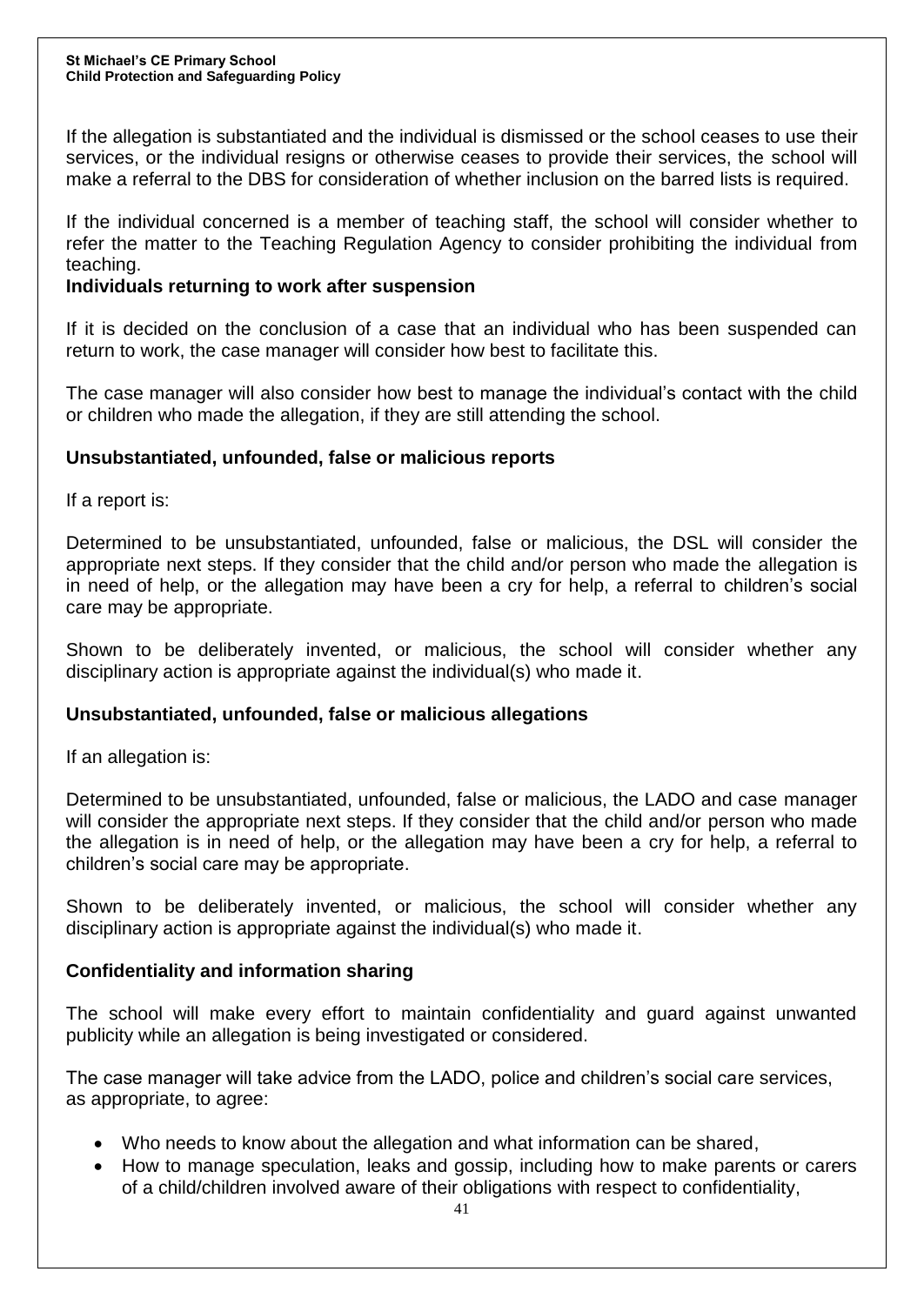- What, if any, information can be reasonably given to the wider community to reduce speculation,
- How to manage press interest if, and when, it arises.

#### **Record-keeping**

The case manager will maintain clear records about any case where the allegation or concern meets the criteria above and store them on the individual's confidential personnel file for the duration of the case.

The records of any allegation that, following an investigation, is found to be malicious or false will be deleted from the individual's personnel file (unless the individual consents for the records to be retained on the file).

For all other allegations (which are not found to be malicious or false), the following information will be kept on the file of the individual concerned:

- A clear and comprehensive summary of the allegation,
- Details of how the allegation was followed up and resolved,
- Notes of any action taken, decisions reached and the outcome,
- A declaration on whether the information will be referred to in any future reference.

In these cases, the school will provide a copy to the individual, in agreement with children's social care or the police as appropriate.

Where records contain information about allegations of sexual abuse, we will preserve these for the Independent Inquiry into Child Sexual Abuse (IICSA), for the term of the inquiry. We will retain all other records at least until the individual has reached normal pension age, or for 10 years from the date of the allegation if that is longer.

#### **References**

When providing employer references, we will:

Not refer to any allegation that has been found to be false, unfounded, unsubstantiated or malicious, or any repeated allegations which have all been found to be false, unfounded, unsubstantiated or malicious,

Include substantiated allegations, provided that the information is factual and does not include opinions.

#### **Learning lessons**

After any cases where the allegations are substantiated, the case manager will review the circumstances of the case with the local authority's designated officer to determine whether there are any improvements that we can make to the school's procedures or practice to help prevent similar events in the future.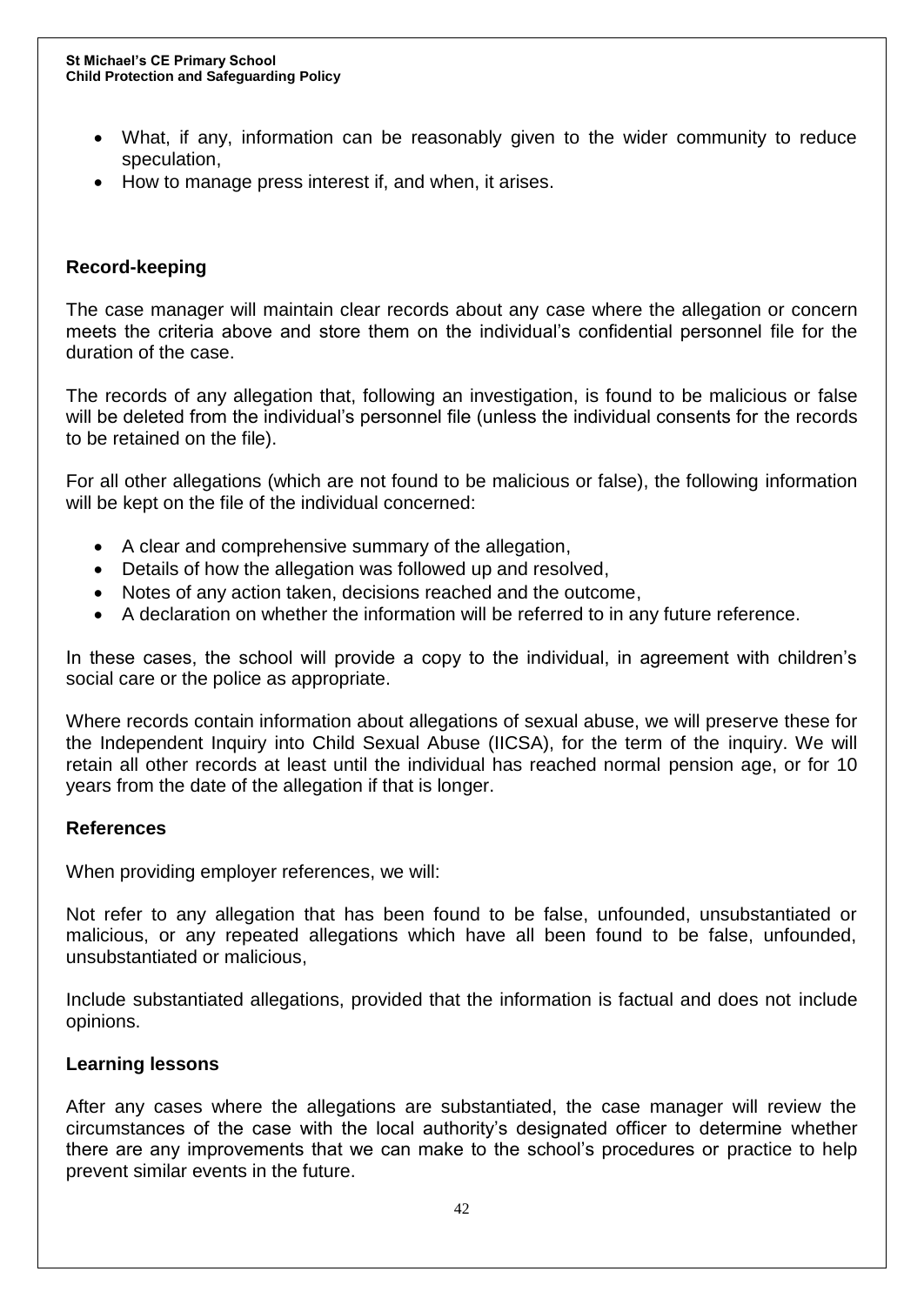This will include consideration of (as applicable):

- Issues arising from the decision to suspend the member of staff
- The duration of the suspension
- Whether or not the suspension was justified
- The use of suspension when the individual is subsequently reinstated. We will consider how future investigations of a similar nature could be carried out without suspending the individual

For all other cases, the case manager will consider the facts and determine whether any improvements can be made.

## **Non-recent allegations**

Abuse can be reported, no matter how long ago it happened.

We will report any non-recent allegations made by a child to the LADO in line with our local authority's procedures for dealing with non-recent allegations.

Where an adult makes an allegation to the school that they were abused as a child, we will advise the individual to report the allegation to the police.

## **Section 2: concerns that do not meet the harm threshold**

This section applies to all concerns (including allegations) about members of staff, including supply teachers, volunteers and contractors which do not meet the harm threshold set out in section 1 above.

Concerns may arise through, for example:

- Suspicion
- Complaint
- Disclosure made by a child, parent or other adult within or outside the school
- Pre-employment vetting checks

We recognise the importance of responding to and dealing with any concerns in a timely manner to safeguard the welfare of children.

#### **Definition of low-level concerns**

The term 'low-level' concern is any concern – no matter how small – that an adult working in or on behalf of the school may have acted in a way that:

- Is inconsistent with the staff code of conduct, including inappropriate conduct outside of work, and
- Does not meet the allegations threshold or is otherwise not considered serious enough to consider a referral to the designated officer at the local authority.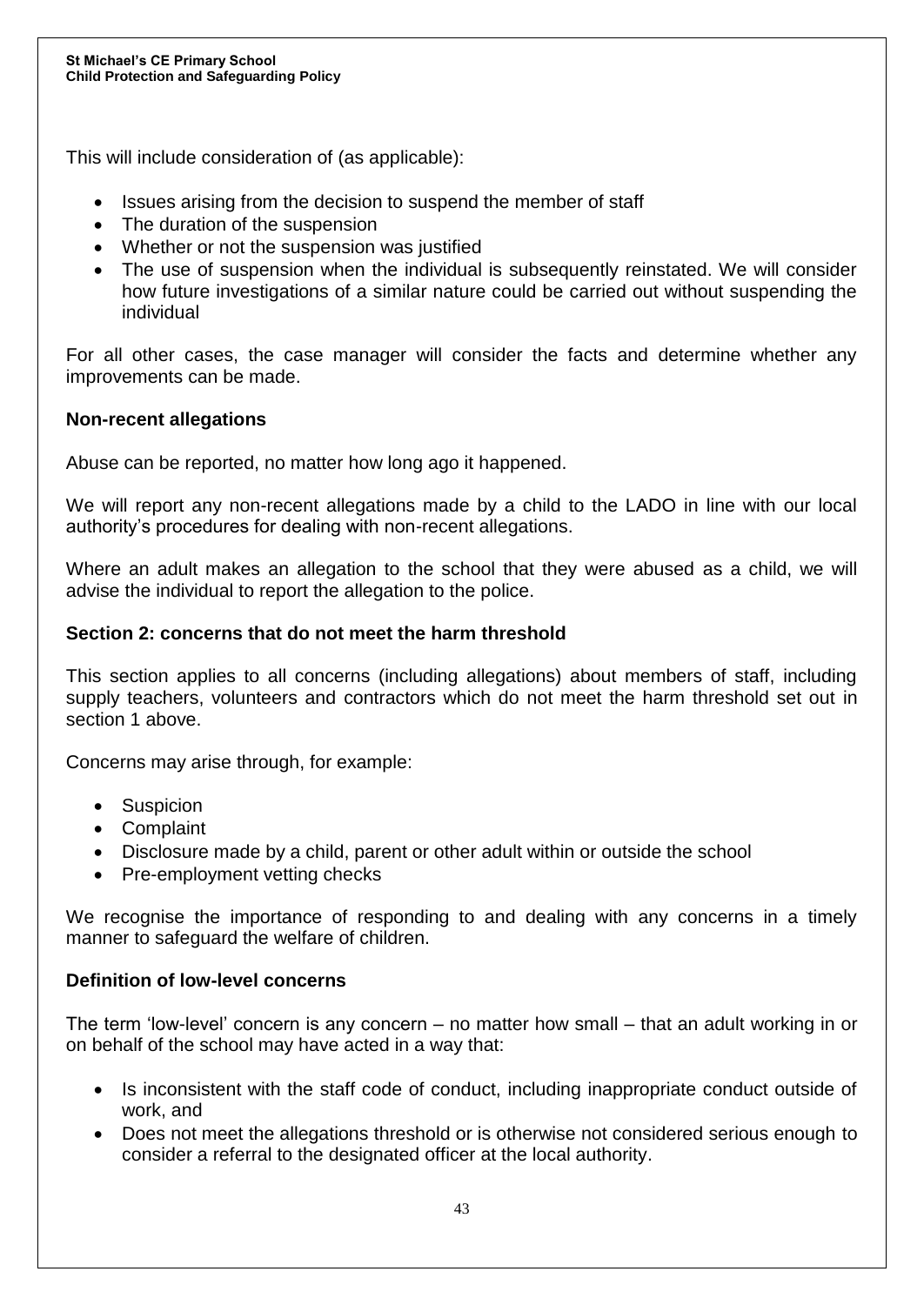Examples of such behaviour could include, but are not limited to:

- Being overly friendly with children
- Having favourites
- Taking photographs of children on their mobile phone
- Engaging with a child on a one-to-one basis in a secluded area or behind a closed door
- Using inappropriate sexualised, intimidating or offensive language

### **Sharing low-level concerns**

We recognise the importance of creating a culture of openness, trust and transparency to encourage all staff to share low-level concerns so that they can be addressed appropriately. We will create this culture by:

- Ensuring staff are clear about what appropriate behaviour is, and are confident in distinguishing expected and appropriate behaviour from concerning, problematic or inappropriate behaviour, in themselves and others
- Empowering staff to share any low-level concerns as per section 6.7 of this policy
- Empowering staff to self-refer
- Addressing unprofessional behaviour and supporting the individual to correct it at an early stage
- Providing a responsive, sensitive and proportionate handling of such concerns when they
- are raised
- Helping to identify any weakness in the school's safeguarding system
- Regular safeguarding update sessions for all staff lead by the DSL/ DDSL
- Ensuring the safeguarding team have advisable presence with staff across both sites

#### **Responding to low-level concerns**

If the concern is raised via a third party, the head teacher will collect evidence where necessary by speaking:

- Directly to the person who raised the concern, unless it has been raised anonymously
- To the individual involved and any witnesses

The head teacher will use the information collected to categorise the type of behaviour and determine any further action, in line with the Trust code of conduct.

#### **Record keeping**

All low-level concerns will be recorded in writing. In addition to details of the concern raised, records will include the context in which the concern arose, any action taken and the rationale for decisions and action taken.

Records will be:

- Kept confidential, held securely and comply with the DPA 2018 and UK GDPR,
- Reviewed so that potential patterns of concerning, problematic or inappropriate behaviour can be identified. Where a pattern of such behaviour is identified, we will decide on a course of action, either through our disciplinary procedures or, where a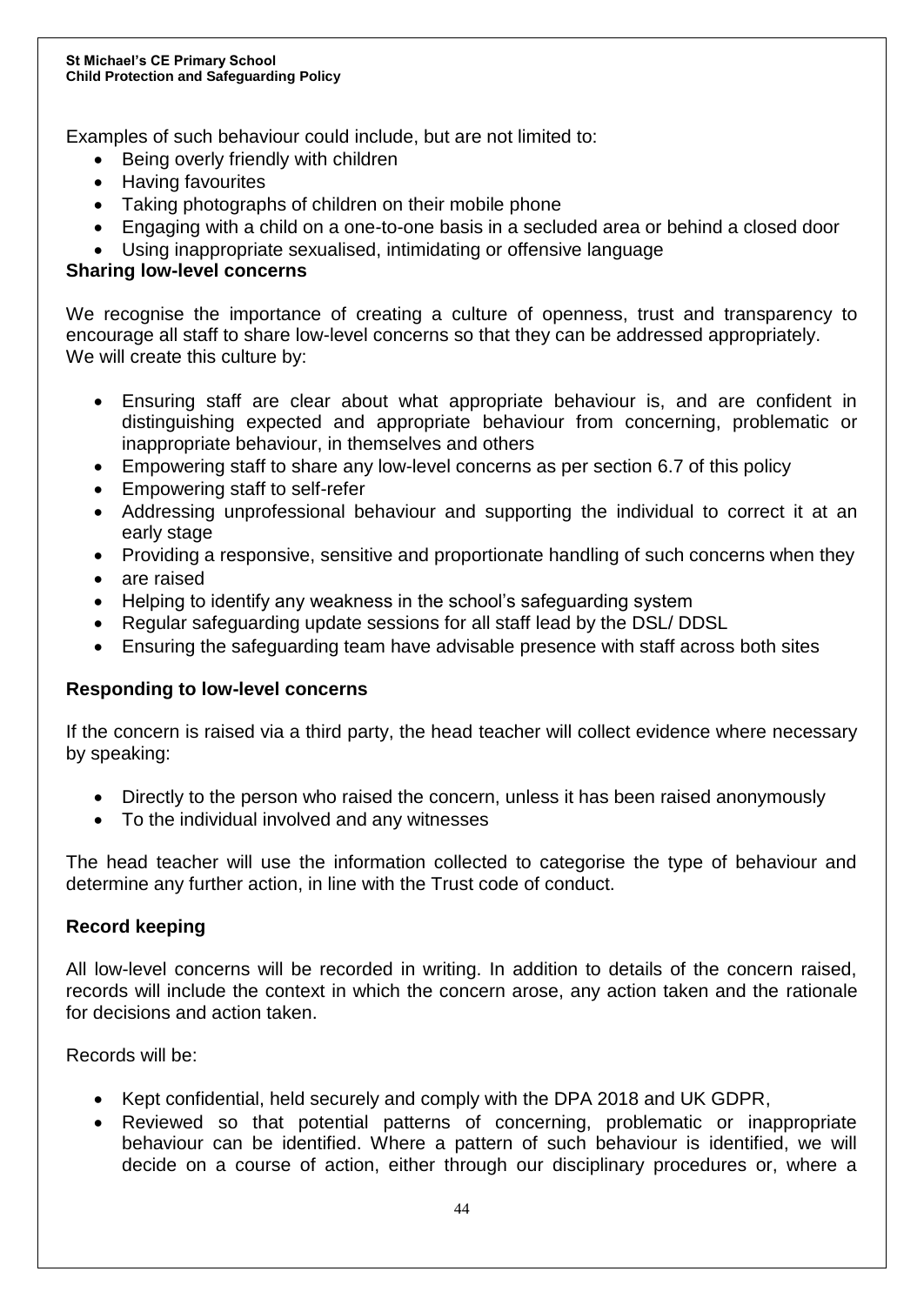pattern of behaviour moves from a concern to meeting the harms threshold as described in section 1 of this appendix, we will refer it to the designated officer at the local authority,

Retained at least until the individual leaves employment at the school.

Where a low-level concern relates to a supply teacher or contractor, we will notify the individual's employer, so any potential patterns of inappropriate behaviour can be identified.

#### **References**

We will not include low-level concerns in references unless:

The concern (or group of concerns) has met the threshold for referral to the designated officer at the local authority and is found to be substantiated; and/or

The concern (or group of concerns) relates to issues which would ordinarily be included in a reference, such as misconduct or poor performance.

#### **Appendix 4: specific safeguarding issues**

#### **County Lines**

All staff in school have received information about County Lines. County Lines activity involves a gang from a large urban area travelling to smaller locations such as county or coastal towns to sell Class A drugs, most predominantly crack cocaine and heroin.

Gangs function with a degree of affiliation and loyalty. Gangs communicate with drug users via a mobile telephone number which is given a brand name and is referred to as the line. Traditionally, this line will remain within the large urban area and is kept away from the area where the drugs are being sold. A relay system is used to contact those acting as dealers in the county location.

Gang members travel between locations regularly to collect drugs and deliver cash and frequently use a local property, generally belonging to a vulnerable person as a base for their activity.

Gangs typically exploit children (under 18 years) to deliver drugs from the urban area to the county location. This often involves intimidation, violence, debt bondage and grooming.

#### **Children missing from education**

A child going missing from education, particularly repeatedly, can be a warning sign of a range of safeguarding issues. This might include abuse or neglect, such as sexual abuse or exploitation or child criminal exploitation, or issues such as mental health problems, substance abuse, radicalisation, FGM or forced marriage.

There are many circumstances where a child may become missing from education, but some children are particularly at risk. These include children who:

- Are at risk of harm or neglect
- Are at risk of forced marriage or FGM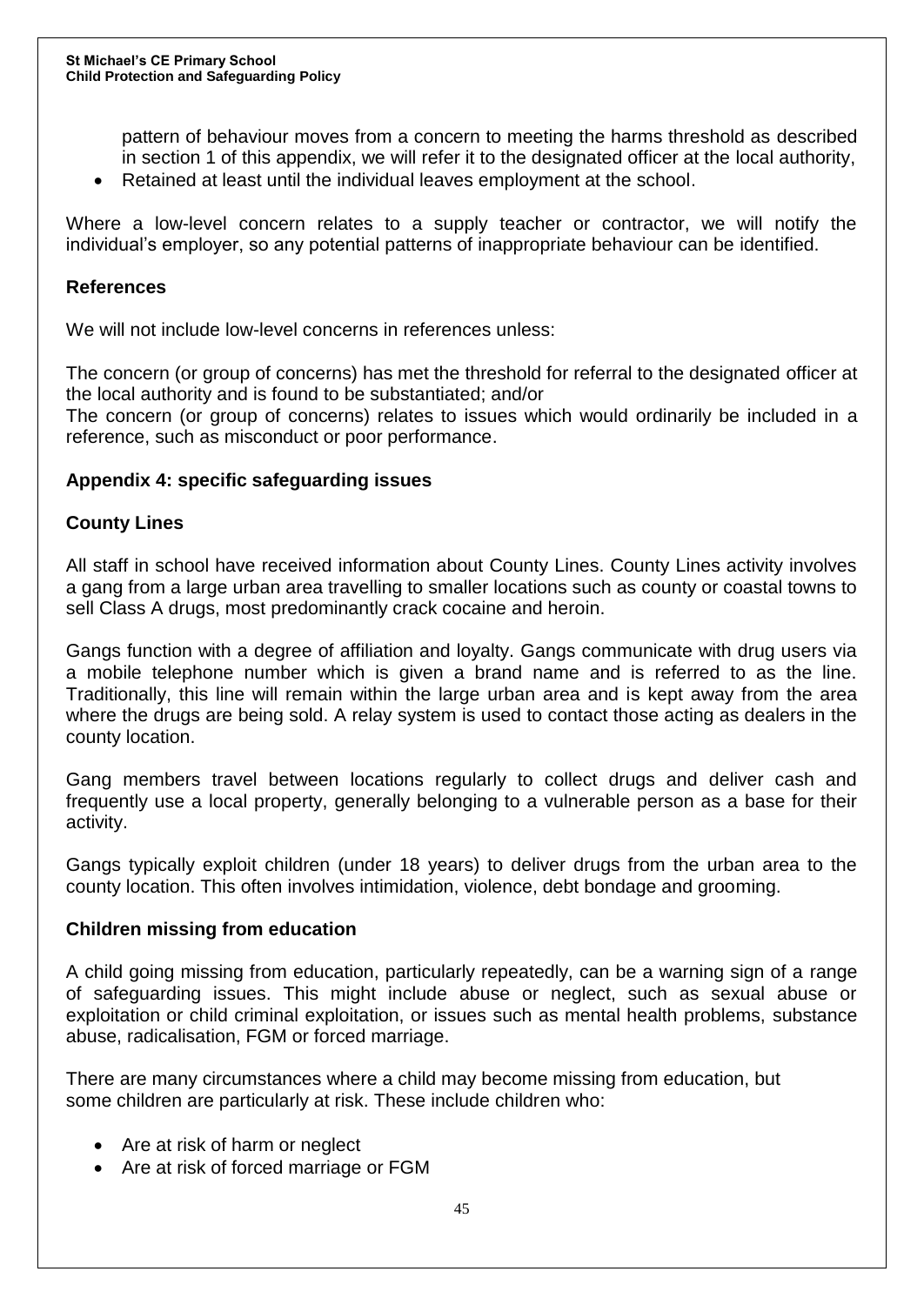- Come from Gypsy, Roma, or Traveller families
- Come from the families of service personnel
- Go missing or run away from home or care
- Are supervised by the youth justice system
- Cease to attend a school
- Come from new migrant families

We will follow our procedures for unauthorised absence and for dealing with children who go missing from education, particularly on repeat occasions, to help identify the risk of abuse and neglect, including sexual exploitation, and to help prevent the risks of going missing in future.

This includes having more than one emergency contact for the pupil and informing the local authority if a 10-day unexplained absence occurs or if a child leaves the school without a new school being named - adhering to requirements with respect to sharing information with the local authority, when applicable, when removing a child's name from the admission register at nonstandard transition points.

Staff will be trained in signs to look out for and the individual triggers to be aware of when considering the risks of potential safeguarding concerns which may be related to being missing, such as travelling to conflict zones, FGM and forced marriage.

If a staff member suspects that a child is suffering from harm or neglect, we will follow local child protection procedures, including with respect to making reasonable enquiries. We will make an immediate referral to the local authority children's social care team, and thepolice, if the child is suffering or likely to suffer from harm, or in immediate danger.

It may be that the child deemed missing from education is actually being educated at home.

Where a parent/carer has expressed their intention to remove a child from school with a view to educating at home, we will work together with the LA and other key professionals to coordinate a meeting with parents/carers where possible. Ideally, this would be before a final decision has been made, to ensure the parents/carers have considered what is in the best interests of each child. This is particularly important where a child has SEND, is vulnerable, and/or has a social worker.

#### **Child criminal exploitation**

Child criminal exploitation (CCE) is a form of abuse where an individual or group takes advantage of an imbalance of power to coerce, control, manipulate or deceive a child into criminal activity, in exchange for something the victim needs or wants, and/or for the financial or other advantage of the perpetrator or facilitator, and/or through violence or the threat of violence.

The abuse can be perpetrated by males or females, and children or adults. It can be a one off occurrence or a series of incidents over time, and range from opportunistic to complex organised abuse.

The victim can be exploited even when the activity appears to be consensual. It does not always involve physical contact and can happen online. For example, young people may be forced to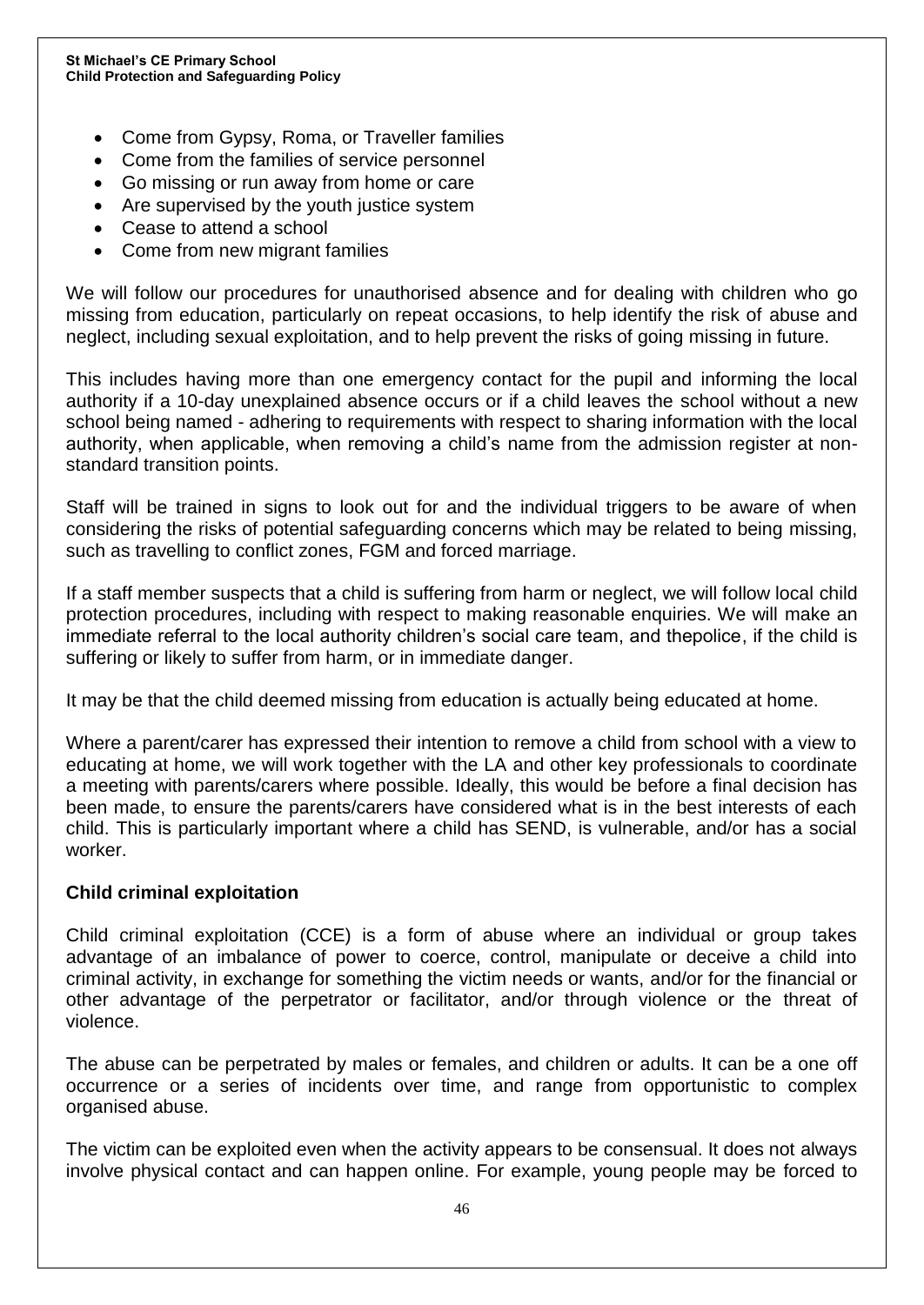work in cannabis factories, coerced into moving drugs or money across the country (county lines), forced to shoplift or pickpocket, or to threaten other young people.

Indicators of CCE can include a child:

- Appearing with unexplained gifts or new possessions,
- Associating with other young people involved in exploitation,
- Suffering from changes in emotional wellbeing,
- Misusing drugs and alcohol,
- Going missing for periods of time or regularly coming home late,
- Regularly missing school or education,
- Not taking part in education.

If a member of staff suspects CCE, they will discuss this with the DSL. The DSL will trigger the local safeguarding procedures, including a referral to the local authority's children's social care team and the police, if appropriate.

#### **Child sexual exploitation**

Child sexual exploitation (CSE) is a form of child sexual abuse where an individual or group takes advantage of an imbalance of power to coerce, manipulate or deceive a child into sexual activity, in exchange for something the victim needs or wants and/or for the financial advantage or increased status of the perpetrator or facilitator. It may, or may not, be accompanied by violence or threats of violence.

The abuse can be perpetrated by males or females, and children or adults. It can be a one off occurrence or a series of incidents over time and range from opportunistic to complex organised abuse.

The victim can be exploited even when the activity appears to be consensual. Children or young people who are being sexually exploited may not understand that they are being abused. They often trust their abuser and may be tricked into believing they are in a loving, consensual relationship.

CSE can include both physical contact (penetrative and non-penetrative acts) and noncontact sexual activity. It can also happen online. For example, young people may be persuaded or forced to share sexually explicit images of themselves, have sexual conversations by text, or take part in sexual activities using a webcam. CSE may also occur without the victim's immediate knowledge, for example through others copying videos or images.

In addition to the CCE indicators above, indicators of CSE can include a child:

- Having an older boyfriend or girlfriend,
- Suffering from sexually transmitted infections or becoming pregnant

If a member of staff suspects CSE, they will discuss this with the DSL. The DSL will trigger the local safeguarding procedures, including a referral to the local authority's children's social care team and the police, if appropriate.

#### **Domestic abuse**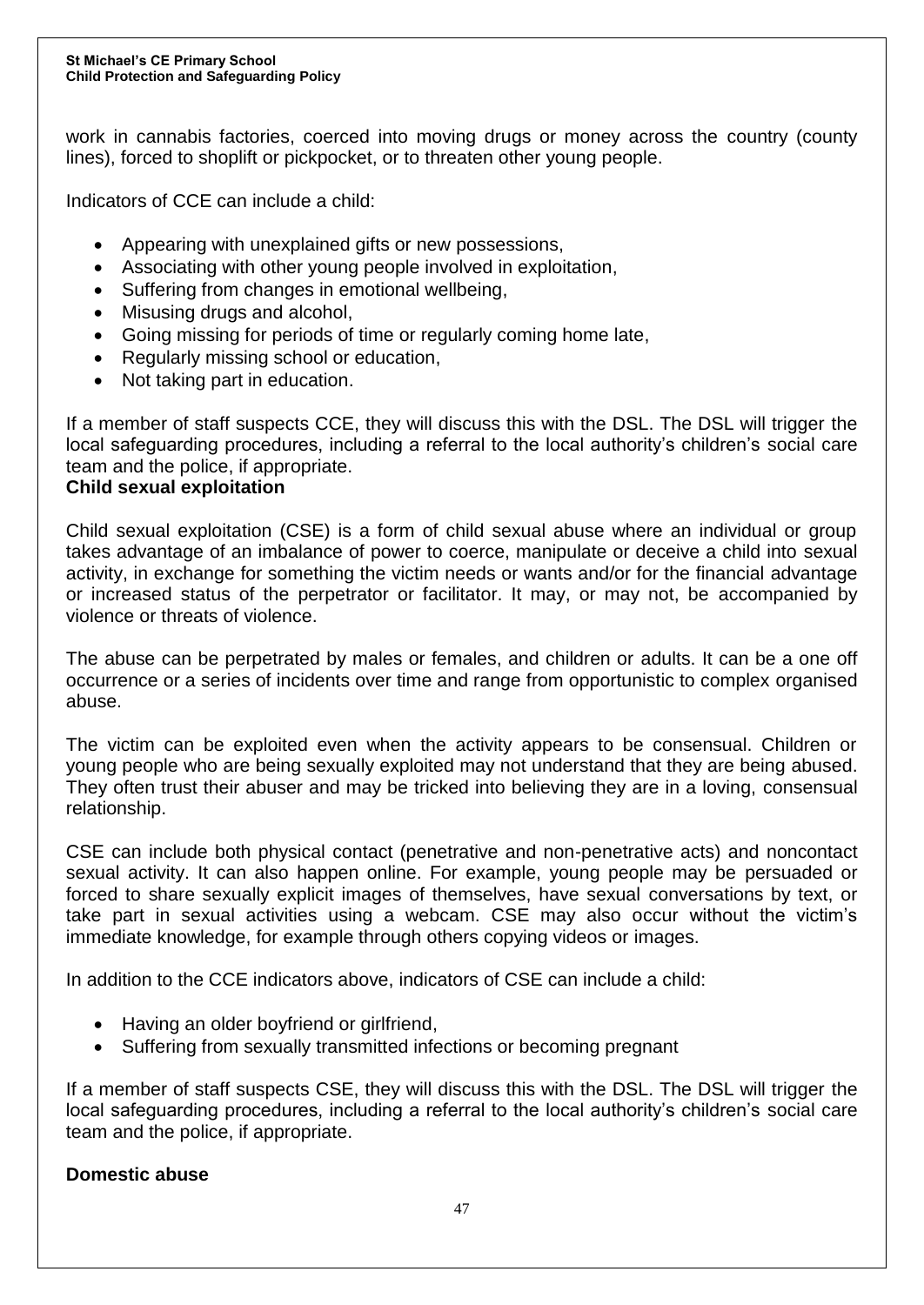Children can witness and be adversely affected by domestic abuse and/or violence at home where it occurs between family members. In some cases, a child may blame themselves for the abuse or may have had to leave the family home as a result.

Types of domestic abuse include intimate partner violence, abuse by family members, teenage relationship abuse and child/adolescent to parent violence and abuse.

Anyone can be a victim of domestic abuse, regardless of gender, age, ethnicity, socioeconomic status, sexuality or background, and domestic abuse can take place inside or outside of the home.

Exposure to domestic abuse and/or violence can have a serious, long-lasting emotional and psychological impact on children.

If police are called to an incident of domestic abuse and any children in the household have experienced the incident, the police will inform the key adult in school (usually the designated safeguarding lead) before the child or children arrive at school the following day. This is the procedure where police forces are part of Operation Encompass

The DSL will provide support according to the child's needs and update records about their circumstances.

## **Homelessness**

Being homeless or being at risk of becoming homeless presents a real risk to a child's welfare.

The DSL and deputies will be aware of contact details and referral routes in to the local housing authority so they can raise/progress concerns at the earliest opportunity (where appropriate and in accordance with local procedures).

Where a child has been harmed or is at risk of harm, the DSL will also make a referral to children's social care.

## **So-called 'honour-based' abuse (including FGM and forced marriage)**

So-called 'honour-based' abuse (HBA) encompasses incidents or crimes committed to protect or defend the honour of the family and/or community, including FGM, forced marriage, and practices such as breast ironing.

Abuse committed in this context often involves a wider network of family or community pressure and can include multiple perpetrators.

All forms of HBA are abuse and will be handled and escalated as such. All staff will be alert to the possibility of a child being at risk of HBA or already having suffered it. If staff have a concern, they will speak to the DSL, who will activate local safeguarding procedures.

**FGM**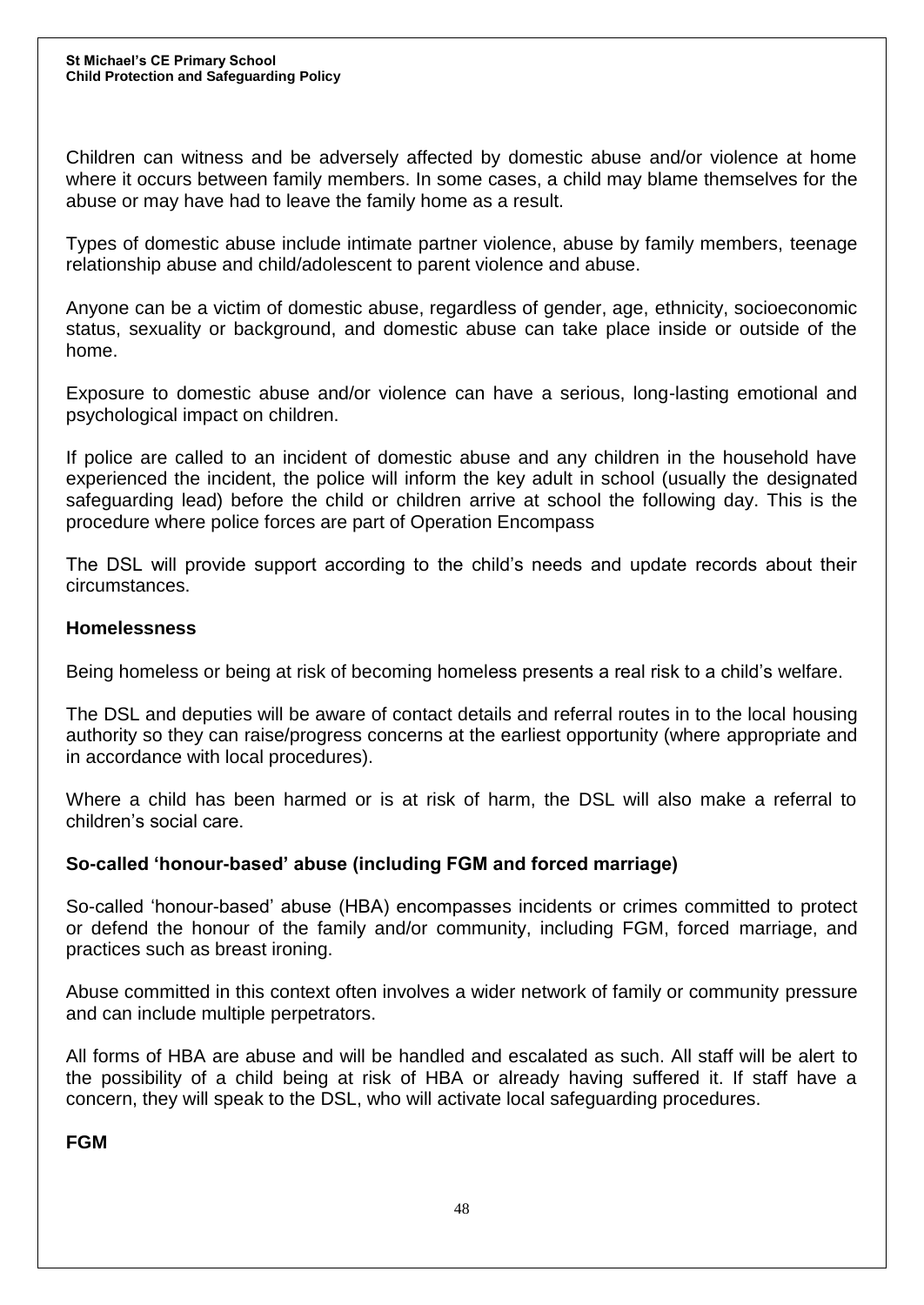The DSL will make sure that staff have access to appropriate training to equip them to be alert to children affected by FGM or at risk of FGM.

Section 6.3 of this policy sets out the procedures to be followed if a staff member discovers that an act of FGM appears to have been carried out or suspects that a pupil is at risk of FGM.

Indicators that FGM has already occurred include:

- A pupil confiding in a professional that FGM has taken place,
- A mother/family member disclosing that FGM has been carried out,
- A family/pupil already being known to social services in relation to other safeguarding issues,
- $\bullet$  A girl:
	- Having difficulty walking, sitting or standing, or looking uncomfortable,
	- Finding it hard to sit still for long periods of time (where this was not a problem
	- previously),
	- Spending longer than normal in the bathroom or toilet due to difficulties urinating,
	- Having frequent urinary, menstrual or stomach problems,
	- Avoiding physical exercise or missing PE,
	- Being repeatedly absent from school, or absent for a prolonged period,
	- Demonstrating increased emotional and psychological needs for example, withdrawal or depression, or significant change in behaviour,
	- Being reluctant to undergo any medical examinations,
	- Asking for help, but not being explicit about the problem,
	- Talking about pain or discomfort between her legs.

Potential signs that a pupil may be at risk of FGM include:

- The girl's family having a history of practising FGM (this is the biggest risk factor to consider),
- FGM being known to be practised in the girl's community or country of origin,
- A parent or family member expressing concern that FGM may be carried out,
- A family not engaging with professionals (health, education or other) or already being known to social care in relation to other safeguarding issues.
- A girl:
	- o Having a mother, older sibling or cousin who has undergone FGM
	- o Having limited level of integration within UK society
	- o Confiding to a professional that she is to have a "special procedure" or to attend a special occasion to "become a woman"
	- o Talking about a long holiday to her country of origin or another country where the practice is prevalent, or parents stating that they or a relative will take the girl out of the country for a prolonged period
	- o Requesting help from a teacher or another adult because she is aware or suspects that she is at immediate risk of FGM
	- o Talking about FGM in conversation for example, a girl may tell other children about it (although it is important to take into account the context of the discussion)
	- o Being unexpectedly absent from school
	- o Having sections missing from her 'red book' (child health record) and/or attending a travel clinic or equivalent for vaccinations/anti-malarial medication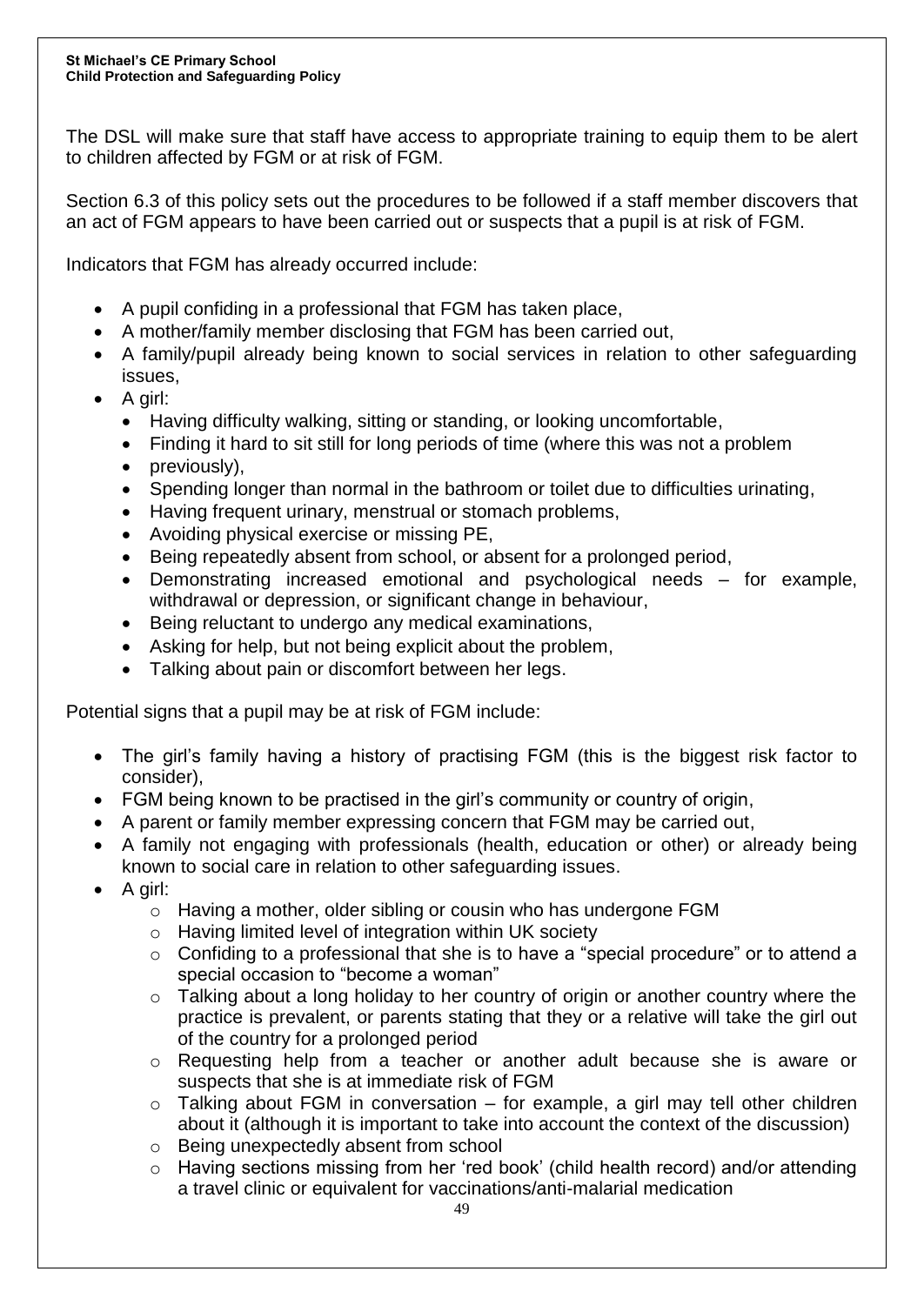The above indicators and risk factors are not intended to be exhaustive.

## **Forced marriage**

Forcing a person into marriage is a crime. A forced marriage is one entered into without the full and free consent of one or both parties and where violence, threats, or any other form of coercion is used to cause a person to enter into a marriage. Threats can be physical or emotional and psychological.

Staff will receive training around forced marriage and the presenting symptoms. We are aware of the 'one chance' rule, i.e. we may only have one chance to speak to the potential victim and only one chance to save them.

If a member of staff suspects that a pupil is being forced into marriage, they will speak to the pupil about their concerns in a secure and private place. They will then report this to the DSL.

The DSL will:

- Speak to the pupil about the concerns in a secure and private place,
- Activate the local safeguarding procedures and refer the case to the local authority's designated officer,
- Seek advice from the Forced Marriage Unit on 020 7008 0151 or fmu@fco.gov.uk,
- Refer the pupil to an education welfare officer, pastoral tutor, learning mentor, or school counsellor, as appropriate.

#### **Preventing radicalisation**

Radicalisation refers to the process by which a person comes to support terrorism and extremist ideologies associated with terrorist groups.

Extremism is vocal or active opposition to fundamental British values, such as democracy, the rule of law, individual liberty, and mutual respect and tolerance of different faiths and beliefs. This also includes calling for the death of members of the armed forces

Terrorism is an action that:

- Endangers or causes serious violence to a person/people,
- Causes serious damage to property, or
- Seriously interferes or disrupts an electronic system

The use or threat of terrorism must be designed to influence the government or to intimidate the public and is made for the purpose of advancing a political, religious or ideological cause.

Schools have a duty to prevent children from being drawn into terrorism. The DSL will undertake Prevent awareness training and make sure that staff have access to appropriate training to equip them to identify children at risk.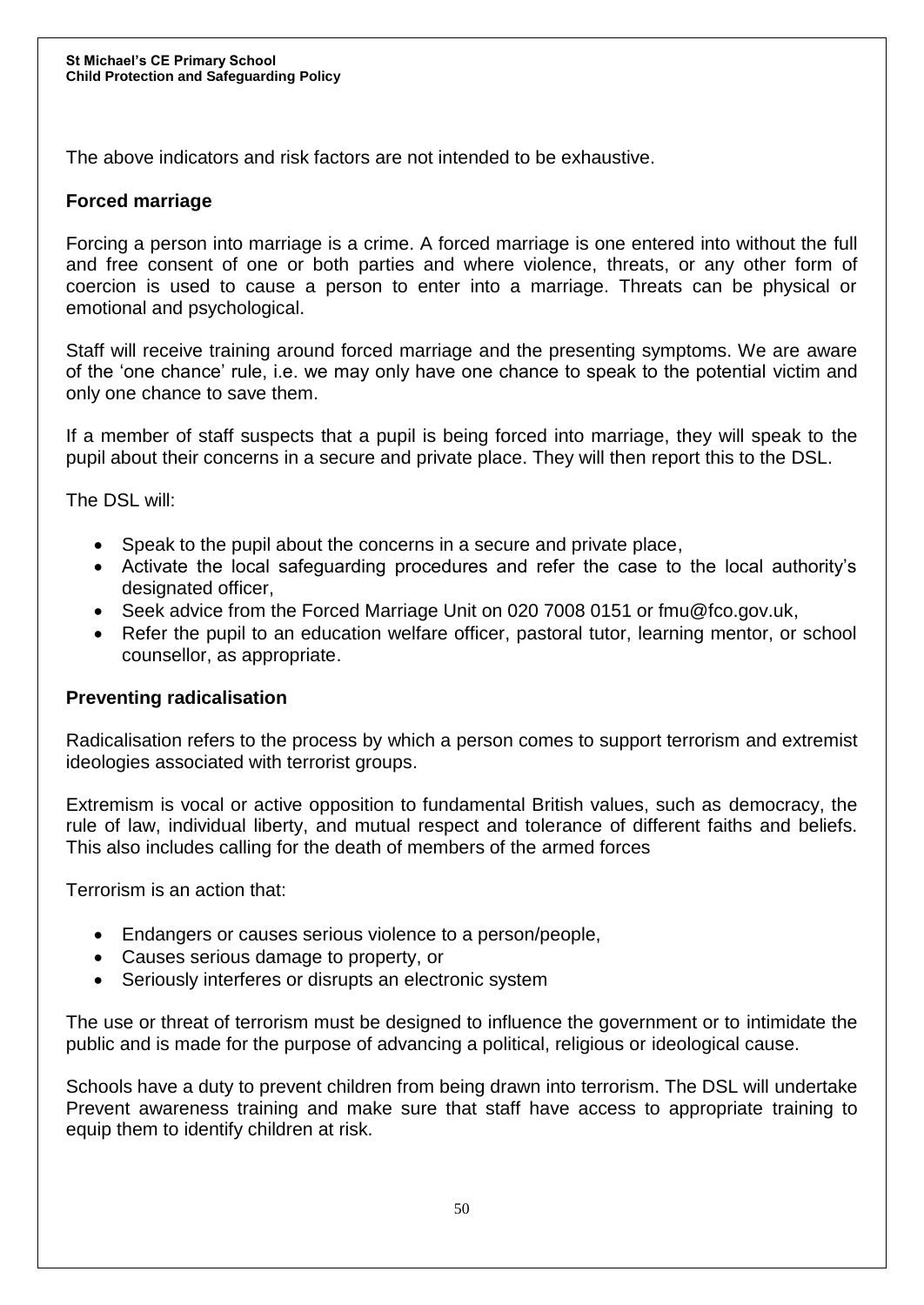We will assess the risk of children in our school being drawn into terrorism. This assessment will be based on an understanding of the potential risk in our local area, in collaboration with our local safeguarding partners and local police force.

We will ensure that suitable internet filtering is in place, and equip our pupils to stay safe online at school and at home.

There is no single way of identifying an individual who is likely to be susceptible to an extremist ideology. Radicalisation can occur quickly or over a long period.

Staff will be alert to changes in pupils' behaviour.

The government website Educate Against Hate and charity NSPCC say that signs that a pupil is being radicalised can include:

- Refusal to engage with, or becoming abusive to, peers who are different from themselves,
- Becoming susceptible to conspiracy theories and feelings of persecution,
- Changes in friendship groups and appearance,
- Rejecting activities they used to enjoy,
- Converting to a new religion,
- Isolating themselves from family and friends,
- Talking as if from a scripted speech,
- An unwillingness or inability to discuss their views,
- A sudden disrespectful attitude towards others,
- Increased levels of anger,
- Increased secretiveness, especially around internet use,
- Expressions of sympathy for extremist ideologies and groups, or justification of their actions,
- Accessing extremist material online, including on Facebook or Twitter,
- Possessing extremist literature,
- Being in contact with extremist recruiters and joining, or seeking to join, extremist
- Organisations.

Children who are at risk of radicalisation may have low self-esteem, or be victims of bullying or discrimination. It is important to note that these signs can also be part of normal teenage behaviour – staff should have confidence in their instincts and seek advice if something feels wrong.

If staff are concerned about a pupil, they will follow our procedures set out in section 6.5 of this policy, including discussing their concerns with the DSL.

Staff should always take action if they are worried.

Further information on the school's measures to prevent radicalisation are set out in other school policies and procedures, including our curriculum approach.

#### **Peer-on-peer abuse**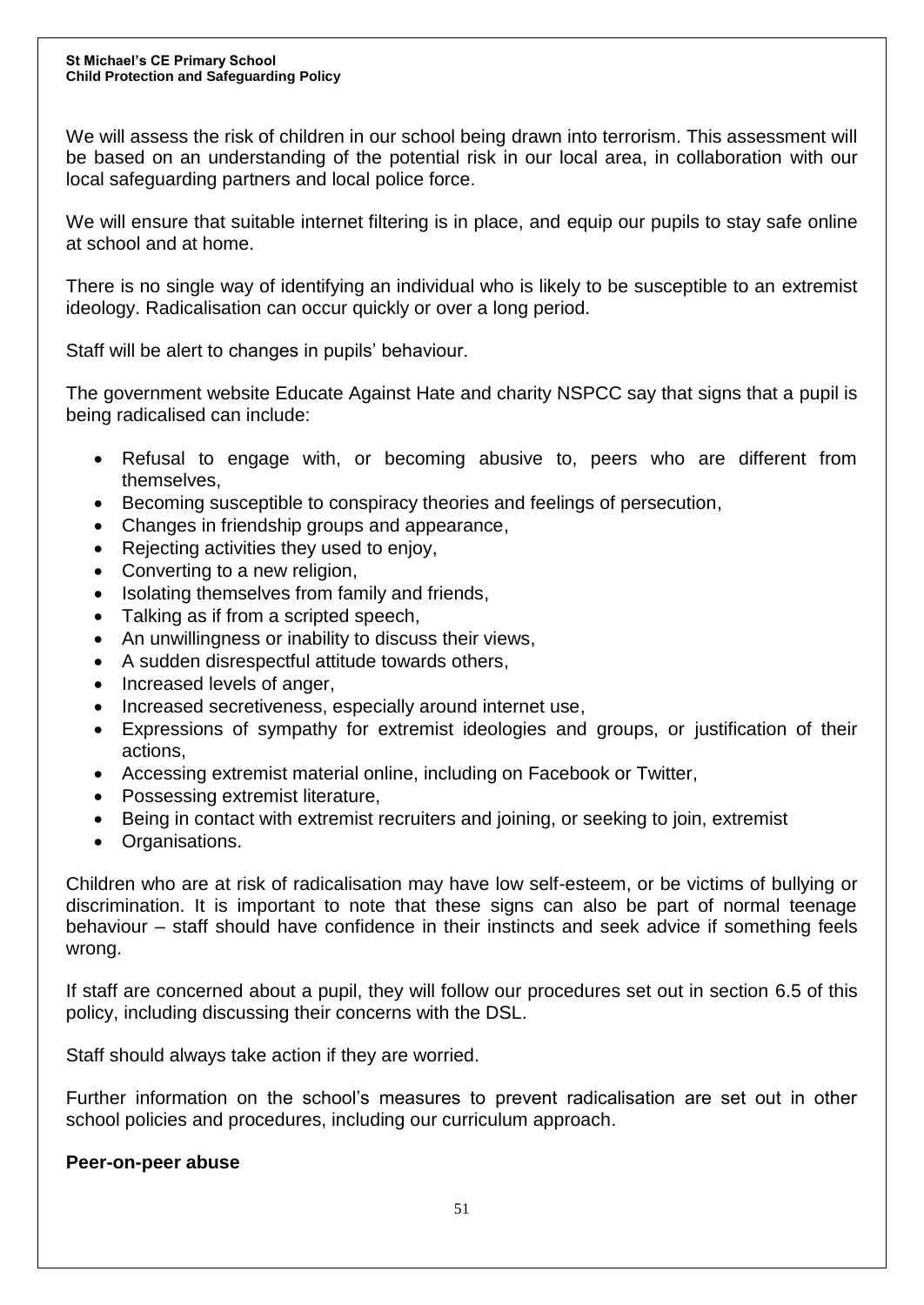Peer-on-peer abuse is when children abuse other children. This type of abuse can take place inside and outside of school and online.

Peer-on-peer abuse is most likely to include, but may not be limited to:

- Bullying (including cyber-bullying, prejudice-based and discriminatory bullying),
- Abuse in intimate personal relationships between peers,
- Physical abuse such as hitting, kicking, shaking, biting, hair pulling, or otherwise causing physical harm (this may include an online element which facilitates, threatens and/or encourages physical abuse),
- Sexual violence, such as rape, assault by penetration and sexual assault (this may include an online element which facilitates, threatens and/or encourages sexual violence),
- Sexual harassment, such as sexual comments, remarks, jokes and online sexual harassment, which may be standalone or part of a broader pattern of abuse,
- Causing someone to engage in sexual activity without consent, such as forcing someone to strip, touch themselves sexually, or to engage in sexual activity with a third party,
- Consensual and non-consensual sharing of nude and semi-nude images and/or videos (also known as sexting or youth produced sexual imagery),
- Upskirting, which typically involves taking a picture under a person's clothing without their permission, with the intention of viewing their genitals or buttocks to obtain sexual gratification, or cause the victim humiliation, distress or alarm,
- Initiation/hazing type violence and rituals (this could include activities involving harassment, abuse or humiliation used as a way of initiating a person into a group and may also include an online element).

Where children abuse their peers online, this can take the form of, for example, abusive, harassing, and misogynistic messages; the non-consensual sharing of indecent images, especially around chat groups; and the sharing of abusive images and pornography, to those who don't want to receive such content.

If staff have any concerns about peer-on-peer abuse, or a child makes a report to them, they will follow the procedures set out in section 6 of this policy, as appropriate. In particular, section 6.8 and 6.9 set out more detail about our school's approach to this type of abuse.

## **Sexual violence and sexual harassment between children in schools**

Sexual violence and sexual harassment can occur:

- Between 2 children of any age and sex,
- Through a group of children sexually assaulting or sexually harassing a single child or group of children,
- Online and face to face (both physically and verbally).

Sexual violence and sexual harassment exist on a continuum and may overlap.

Children who are victims of sexual violence and sexual harassment will likely find the experience stressful and distressing. This will, in all likelihood, adversely affect their educational attainment and will be exacerbated if the alleged perpetrator(s) attends the same school.